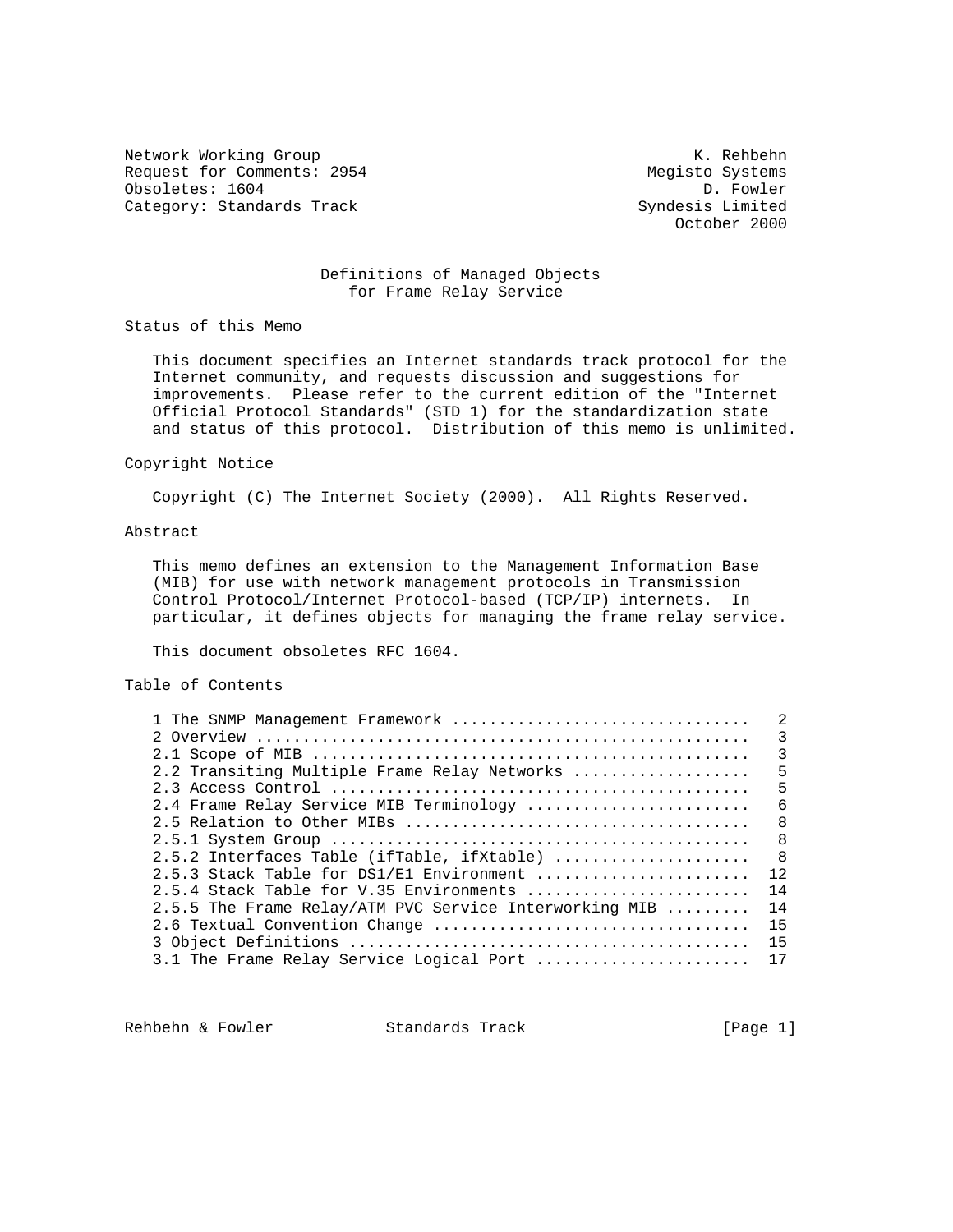| 3.2 Frame Relay Management VC Signaling  22   |    |
|-----------------------------------------------|----|
| 3.3 Frame Relay PVC End-Points                | 32 |
| 3.4 Frame Relay PVC Connections               | 45 |
|                                               | 53 |
| 3.6 Frame Relay Network Service Notifications | 56 |
|                                               | 57 |
|                                               | 67 |
|                                               | 67 |
|                                               | 69 |
|                                               | 70 |
|                                               | 71 |
|                                               | 75 |
|                                               |    |
|                                               |    |

1. The SNMP Management Framework

 The SNMP Management Framework presently consists of five major components:

- o An overall architecture, described in RFC 2571 [1].
- o Mechanisms for describing and naming objects and events for the purpose of management. The first version of this Structure of Management Information (SMI) is called SMIv1 and described in STD 16, RFC 1155 [2], STD 16, RFC 1212 [3] and RFC 1215 [4]. The second version, called SMIv2, is described in STD 58, RFC 2578 [5], STD 58, RFC 2579 [6] and STD 58, RFC 2580 [7].
- o Message protocols for transferring management information. The first version of the SNMP message protocol is called SNMPv1 and described in STD 15, RFC 1157 [8]. A second version of the SNMP message protocol, which is not an Internet standards track protocol, is called SNMPv2c and described in RFC 1901 [9] and RFC 1906 [10]. The third version of the message protocol is called SNMPv3 and described in RFC 1906 [10], RFC 2572 [11] and RFC 2574 [12].
- o Protocol operations for accessing management information. The first set of protocol operations and associated PDU formats is described in STD 15, RFC 1157 [8]. A second set of protocol operations and associated PDU formats is described in RFC 1905 [13].
- o A set of fundamental applications described in RFC 2573 [14] and the view-based access control mechanism described in RFC 2575 [15].

Rehbehn & Fowler Standards Track [Page 2]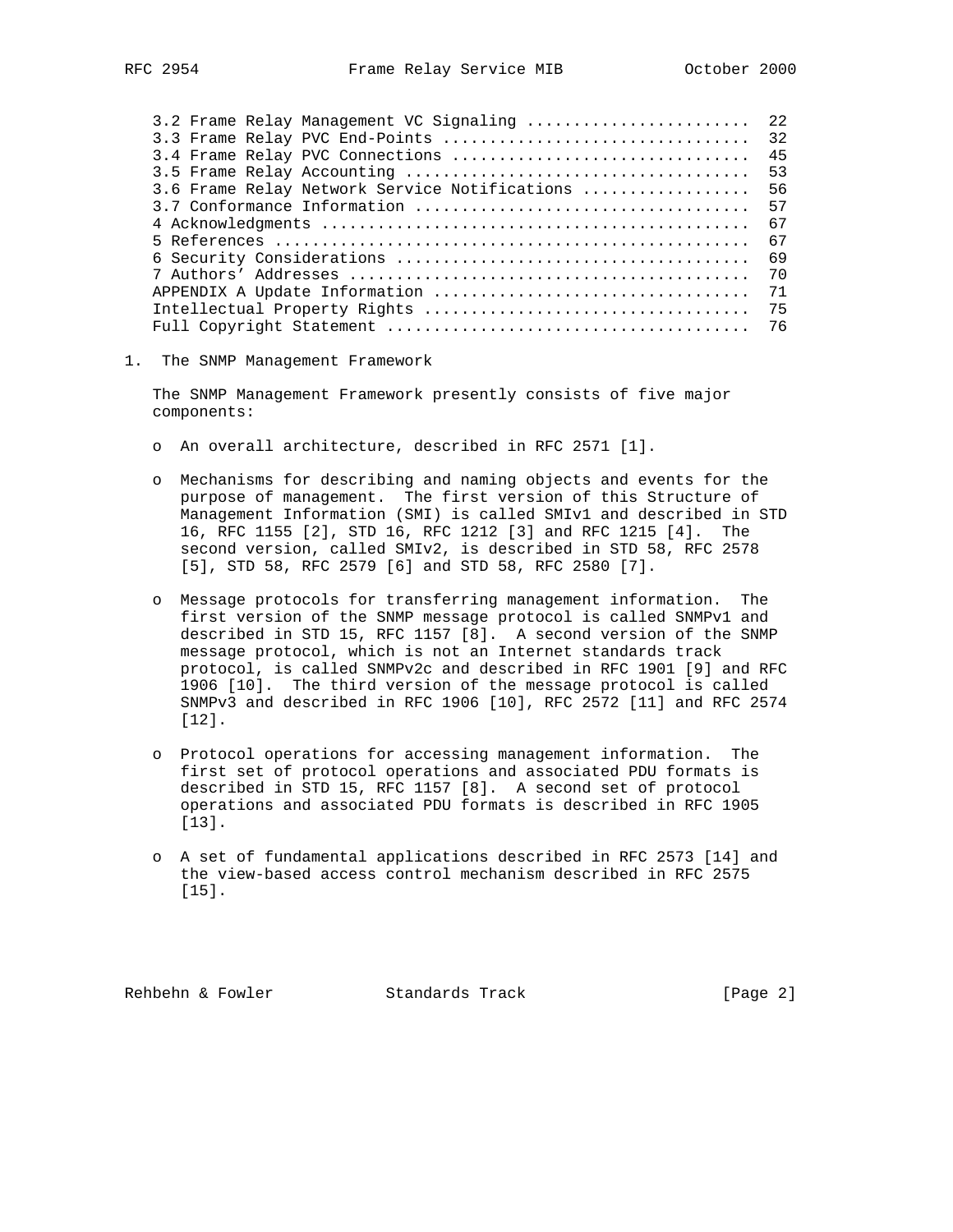A more detailed introduction to the current SNMP Management Framework can be found in RFC 2570 [16].

 Managed objects are accessed via a virtual information store, termed the Management Information Base or MIB. Objects in the MIB are defined using the mechanisms defined in the SMI.

 This memo specifies a MIB module that is compliant to the SMIv2. A MIB conforming to the SMIv1 can be produced through the appropriate translations. The resulting translated MIB must be semantically equivalent, except where objects or events are omitted because no translation is possible (use of Counter64). Some machine readable information in SMIv2 will be converted into textual descriptions in SMIv1 during the translation process. However, this loss of machine readable information is not considered to change the semantics of the MIB.

### 2. Overview

 These objects are used to manage a frame relay Service. At present, this applies to the following value of the ifType variable in the IF-MIB [26]:

frameRelayService (44)

 This section provides an overview and background of how to use this MIB and other potential MIBs to manage a frame relay service.

## 2.1. Scope of MIB

 The Frame Relay Service MIB supports Customer Network Management (CNM) of a frame relay network service. Through the use of this and other related MIBs, a frame relay service customer's NMS can monitor the customer's UNI/NNI logical ports and PVCs. It provides customers with access to configuration data, performance monitoring information, and fault detection for the delivered frame relay service. As an option, an SNMP agent supporting the Frame Relay Service MIB may allow customer-initiated PVC management operations such as creation, deletion, modification, activation, and deactivation of individual PVCs. However, internal aspects of the network (e.g., switching elements, line cards, and network routing tables) are beyond the scope of this MIB.

 The Frame Relay Service MIB models all interfaces and PVCs delivered by a frame relay service within a single virtual SNMP system for the purpose of comprehensively representing the customer's frame relay service. The customer's interfaces and PVCs may physically exist on one or more devices within the network topology. An SNMP agent

Rehbehn & Fowler Standards Track [Page 3]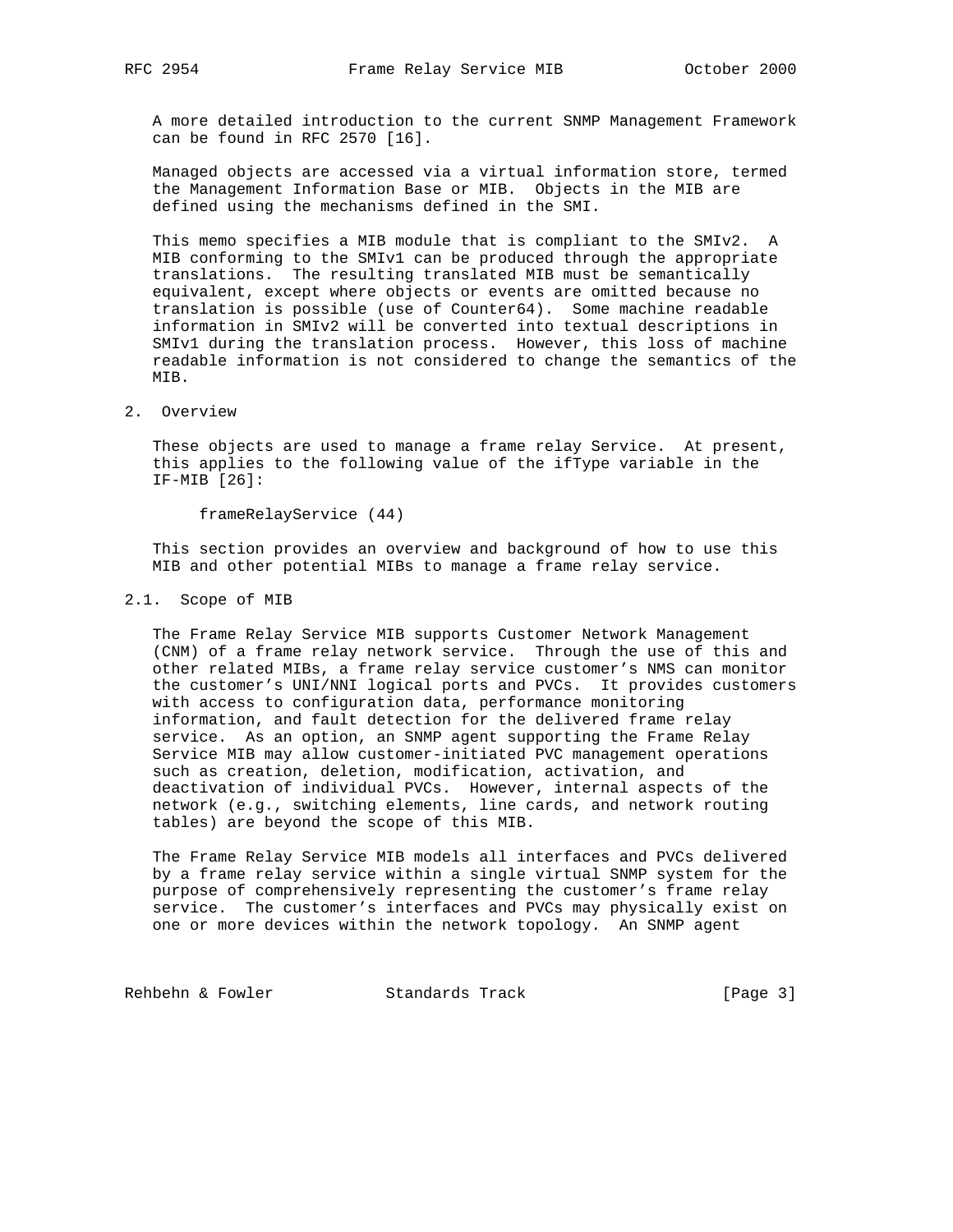providing support for the Frame Relay Service MIB as well as other appropriate MIBs to model a single virtual frame relay network service is referred to as a Frame Relay Service (FRS) agent. Internal communication mechanisms between the FRS agent and individual devices within the frame relay network delivering the service are implementation specific and beyond the scope of this MIB.

 The customer's NMS will typically access the SNMP agent implementing the Frame Relay Service MIB over a frame relay permanent virtual connection (PVC). SNMP access over a frame relay PVC is achieved through the use of SNMP over UDP over IP encapsulated in Frame Relay according to STD 55, RFC2427 and ITU X.36 Annex D [23]. Alternate access mechanisms and SNMP agent implementations are possible.

 This MIB will NOT be implemented on user equipment (e.g., DTE). Such devices are managed using the Frame Relay DTE MIB (RFC2115[18]). However, concentrators may use the Frame Relay Service MIB instead of the Frame Relay DTE MIB.

 This MIB does not define managed objects for the physical layer. Existing physical layer MIBs (e.g., DS1 MIB) and Interface MIB will be used as needed in FRS Agent implementations.

 This MIB supports frame relay PVCs. This MIB may be extended at a later time to handle frame relay SVCs.

 A switch implementation may support this MIB for the purpose of configuration and control of the frame relay service beyond the scope of traditional customer network management applications. A number of objects (e.g. frLportTypeAdmin) support administrative actions that impact the operation of frame relay switch equipment in the network. This is reflected in the differences between the two MIB compliance modules:

- o the frame relay service compliance module (frnetservCompliance), and
- o the frame relay switch compliance module (frnetSwitchCompliance).

 The frame relay service compliance module does not support the administrative control objects used for switch management.

Rehbehn & Fowler Standards Track [Page 4]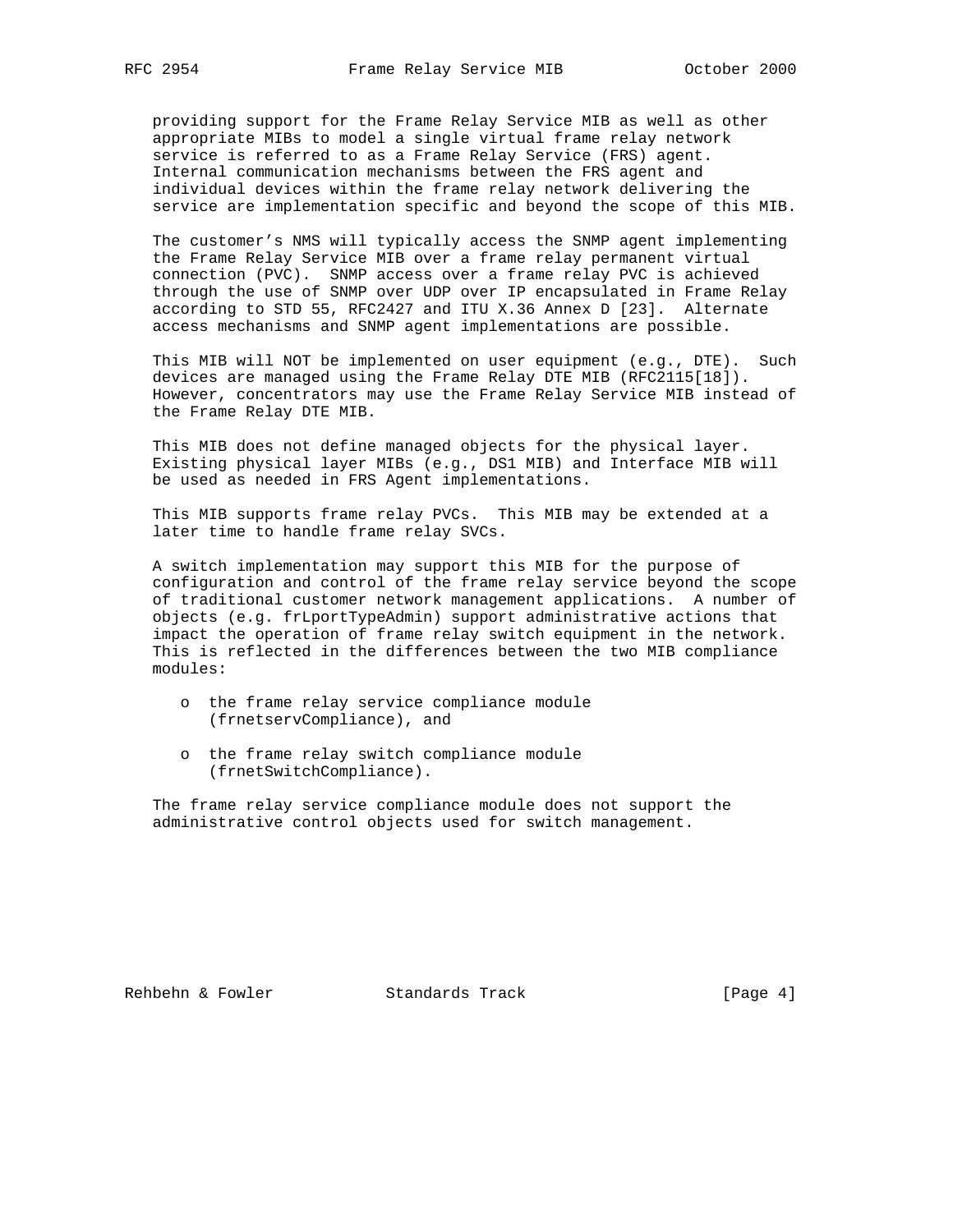# 2.2. Transiting Multiple Frame Relay Networks

 This MIB is only used to manage a single frame relay service offering from one network service provider. Therefore, if a customer PVC traverses multiple networks, then the customer must poll a different FRS agent within each frame relay network to retrieve the end-to-end view of service.

 Figure 1 illustrates a customer ("User B") NMS accessing FRS agents in three different frame relay networks (I, J, and K).



### Figure 1, Multi-network PVC

# 2.3. Access Control

 A frame relay network is shared amongst many frame relay subscribers. Each subscriber will only have access to their information (e.g., information with respect to their interfaces and PVCs). The FRS agent should provide instance level granularity for MIB views.

Rehbehn & Fowler Standards Track [Page 5]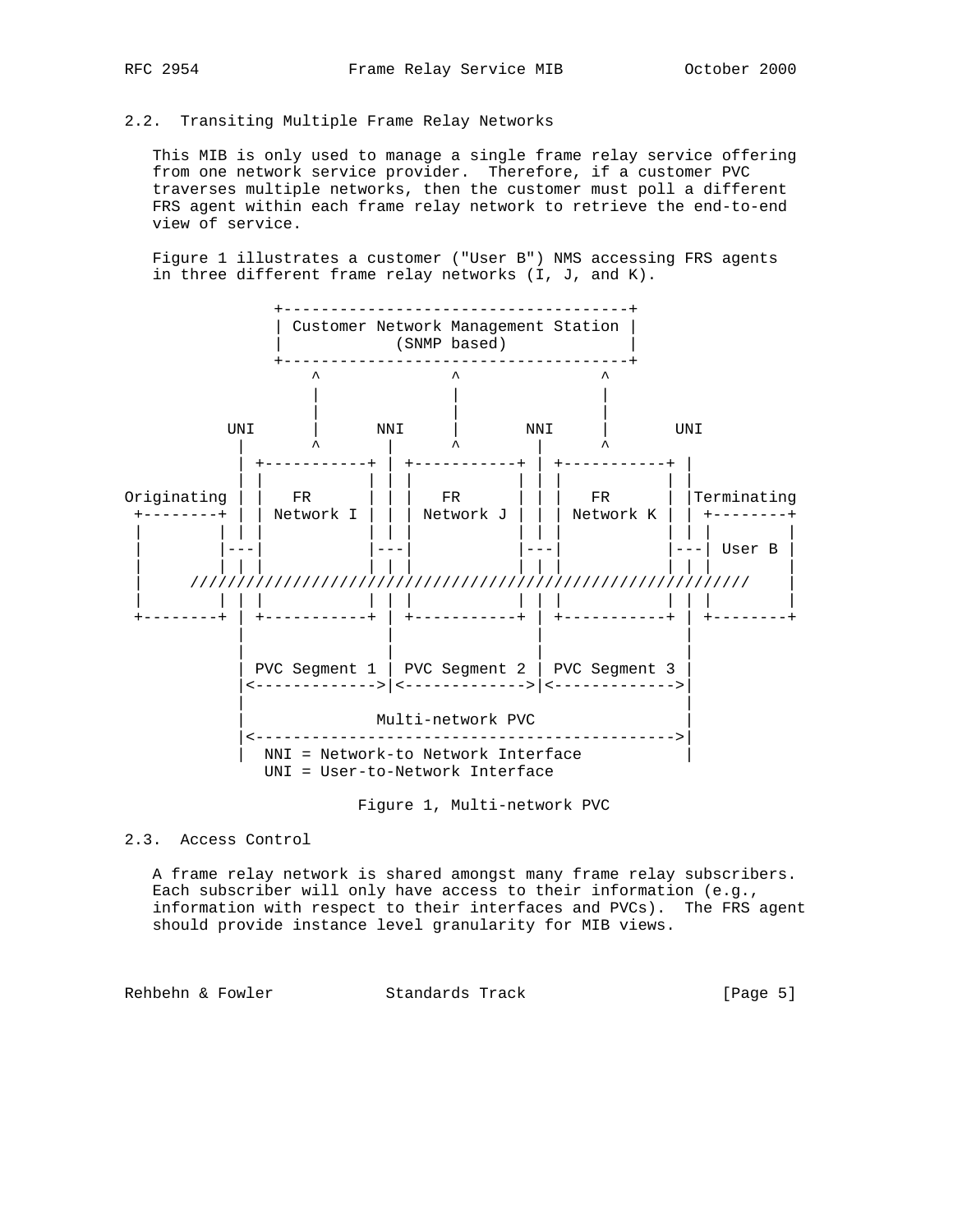## 2.4. Frame Relay Service MIB Terminology

 Access Channel - An access channel generically refers to the DS1/E1 or DS3/E3-based UNI access channel or NNI access channel across which frame relay data transits. An access channel is the access pathway for a single stream of user data.

 Within a given DS1 line, an access channel can denote any one of the following:

- o Unchannelized DS1 the entire DS1 line is considered an access channel. Each access channel is comprised of 24 DS0 time slots.
- o Channelized DS1 an access channel is any one of 24 channels. Each access channel is comprised of a single DS0 time slot.
- o Fractional DS1 an access channel is a grouping of NxDS0 time slots (NX56/64 Kbps, where  $N = 1-23$  DS0 Time slots per Fractional DS1 Access Channel) that may be assigned in consecutive or non-consecutive order.

Within a given E1 line, a channel can denote any one of the following:

- o Unchannelized E1 the entire E1 line is considered a single access channel. Each access channel is comprised of 31 E1 time slots.
- o Channelized E1 an access channel is any one of 31 channels. Each access channel is comprised of a single E1 time slot.
- o Fractional E1 an access channel is a grouping of N E1 time slots (NX64 Kbps, where  $N = 1-30$  E1 time slots per FE1 access channel) that may be assigned in consecutive or non-consecutive order.

 Within a given unformatted line, the entire unformatted line is considered an access channel. Examples include RS-232, V.35, V.36 and X.21 (non-switched), and unframed E1 (G.703 without G.704).

 Access Rate - The data rate of the access channel, expressed in bits/second. The speed of the user access channel determines how rapidly the end user can inject data into the network.

 Bc - The Committed Burst Size (Bc) is the maximum amount of subscriber data (expressed in bits) that the network agrees to transfer, under normal conditions, during a time interval Tc.

Rehbehn & Fowler Standards Track [Page 6]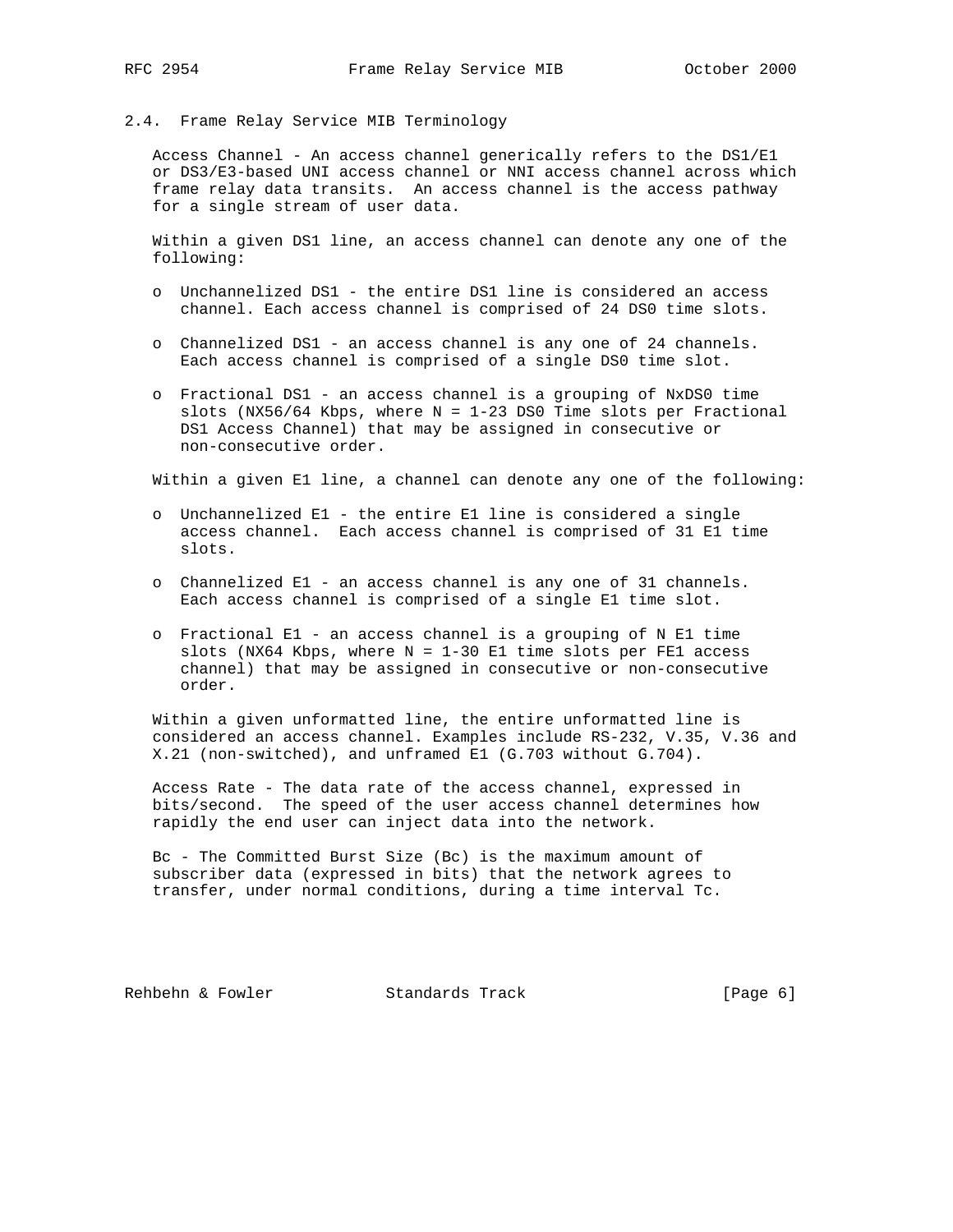Be - The Excess Burst Size (Be) is the maximum amount of subscriber data (expressed in bits) in excess of Bc that the network will attempt to deliver during the time interval Tc. This data (Be) is delivered in general with a lower probability than Bc.

 CIR - The Committed Information Rate (CIR) is the subscriber data rate (expressed in bits/second) that the network commits to deliver under normal network conditions. CIR is averaged over the time interval Tc (CIR = Bc/Tc).

DLCI - Data Link Connection Identifier

 Logical Port - This term is used to model the frame relay "interface" on a device.

NNI - Network to Network Interface

 Permanent Virtual Connection (PVC) - A virtual connection that has its end-points and bearer capabilities defined at subscription time.

 Time slot (E1) - An octet within the 256-bit information field in each E1 frame is defined as a time slot. Time slots are position sensitive within the 256-bit information field. Fractional E1 service is provided in contiguous or non-contiguous time slot increments.

 Time slot (DS0) - An octet within the 192-bit information field in each DS1 frame is defined as a time slot. Time slots are position sensitive within the 192-bit information field. Fractional DS1 service is provided in contiguous or non-contiguous time slot increments.

UNI - User to Network Interface

N391 - Full status (status of all PVCs) polling counter

N392 - Error threshold

N393 - Monitored events count

T391 - Link integrity verification polling timer

T392 - Polling verification timer

nT3 - Status enquiry timer

nN3 - Maximum status enquiry counter

Rehbehn & Fowler Standards Track [Page 7]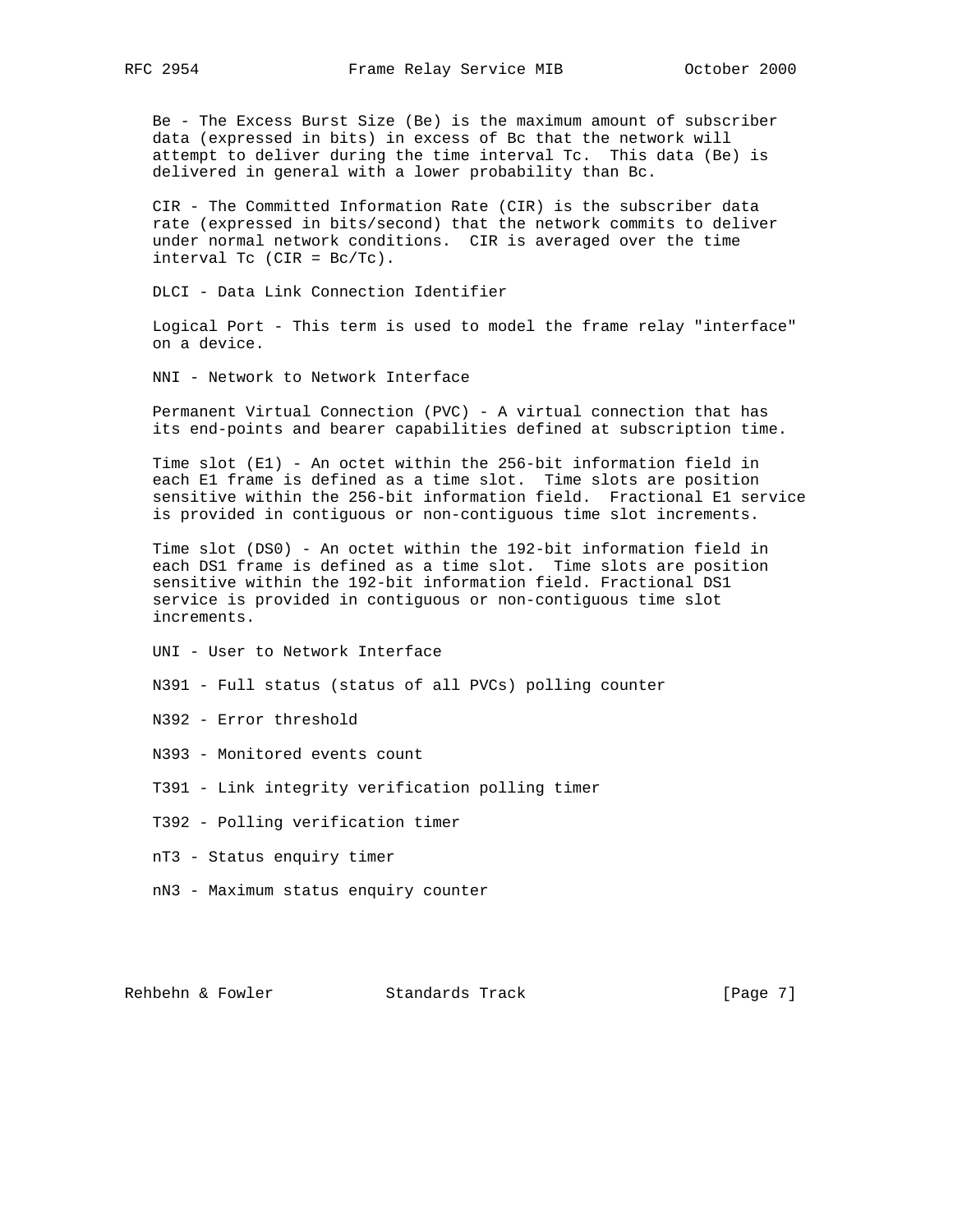- 2.5. Relation to Other MIBs
- 2.5.1. System Group

 Use the System Group of the SNMPv2-MIB [27] to describe the Frame Relay Service (FRS) agent. The FRS agent may be monitoring many frame relay devices in one network. The System Group does not describe frame relay devices monitored by the FRS agent.

- sysDescr: ASCII string describing the FRS agent. Can be up to 255 characters long. This field is generally used to indicate the network providers identification and type of service offered.
- sysObjectID: Unique OBJECT IDENTIFIER (OID) for the FRS agent.
- sysUpTime: Clock in the FRS agent; TimeTicks in 1/100s of a second. Elapsed type since the FRS agent came on line.
- sysContact: Contact for the FRS agent. ASCII string of up to 255 characters.
- sysName: Domain name of the FRS agent, for example, acme.com
- sysLocation: Location of the FRS agent. ASCII string of up to 255 characters.
- sysServices: Services of the managed device. The value "2", which implies that the frame relay network is providing a subnetwork level service, is recommended.
- 2.5.2. Interfaces Table (ifTable, ifXtable)

 This specifies how the Interfaces Group defined in the IF MIB [26] shall be used for the management of frame relay based interfaces, and in conjunction with the Frame Relay Service MIB module. This memo assumes the interpretation of the evolution of the Interfaces group to be in accordance with: "The interfaces table (ifTable) contains information on the managed resource's interfaces. Each sub-layer below the internetwork layer of a network interface is considered an interface." Thus, the ifTable allows the following frame relay-based interfaces to be represented as table entries:

Rehbehn & Fowler Standards Track [Page 8]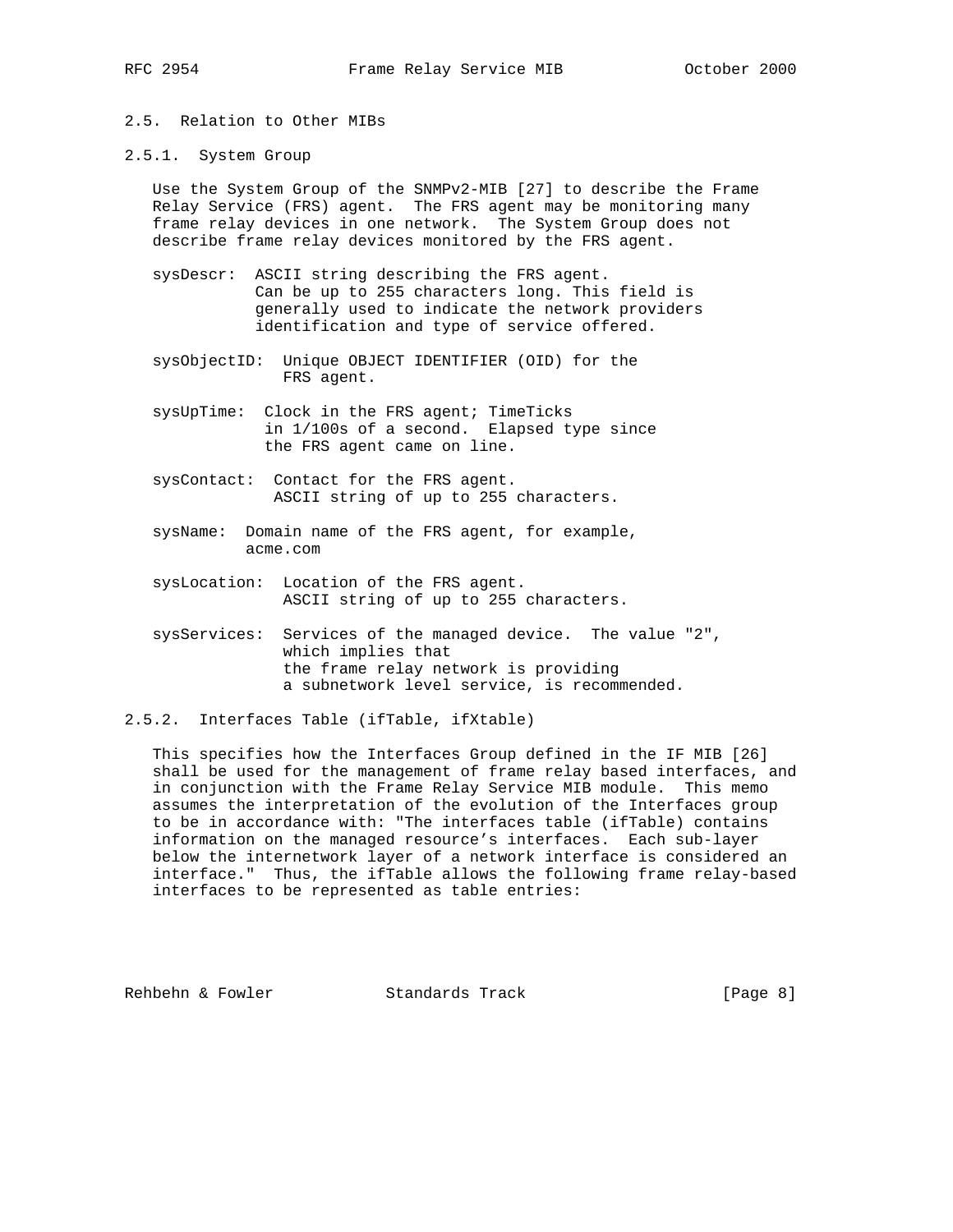- - Frame relay interfaces in equipment (e.g., switches, routers or networks) supporting frame relay. This level is concerned with generic frame counts and not with individual virtual connections.

 In accordance with the guidelines of ifTable, frame counts per virtual connection are not covered by ifTable, and are considered interface specific and covered in the Frame Relay Service MIB module. In order to interrelate the ifEntries properly, the Interfaces Stack Group shall be supported.

Some specific interpretations of ifTable for frame relay follow.

- Object Use for the generic Frame Relay layer ====== ============================================= ifIndex Each frame relay port is represented by an ifEntry.
- ifDescr Description of the frame relay interface. ASCII string describing the UNI/NNI logical port. Can be up to 255 characters long.
- ifType The value allocated for Frame Relay Service is equal to 44.
- ifMtu Set to maximum frame size in octets for this frame relay logical port.
- ifSpeed Peak bandwidth in bits per second available for use. This could be the speed of the logical port and not the access rate. Actual user information transfer rate (i.e., access rate) of the UNI or NNI logical port in bits per second (this is not the clocking speed). For example, it is 1,536,000 bits per second for a DS1-based UNI/NNI logical port and 1,984,000 bits per second for an E1-based UNI/NNI logical port.
- ifPhysAddress The primary address for this logical port assigned by the frame relay interface provider. An octet string of zero length if no address is used for this logical port.
- ifAdminStatus The desired administrative status of the frame relay logical port.

| Rehbehn & Fowler | Standards Track | [Page 9] |
|------------------|-----------------|----------|
|                  |                 |          |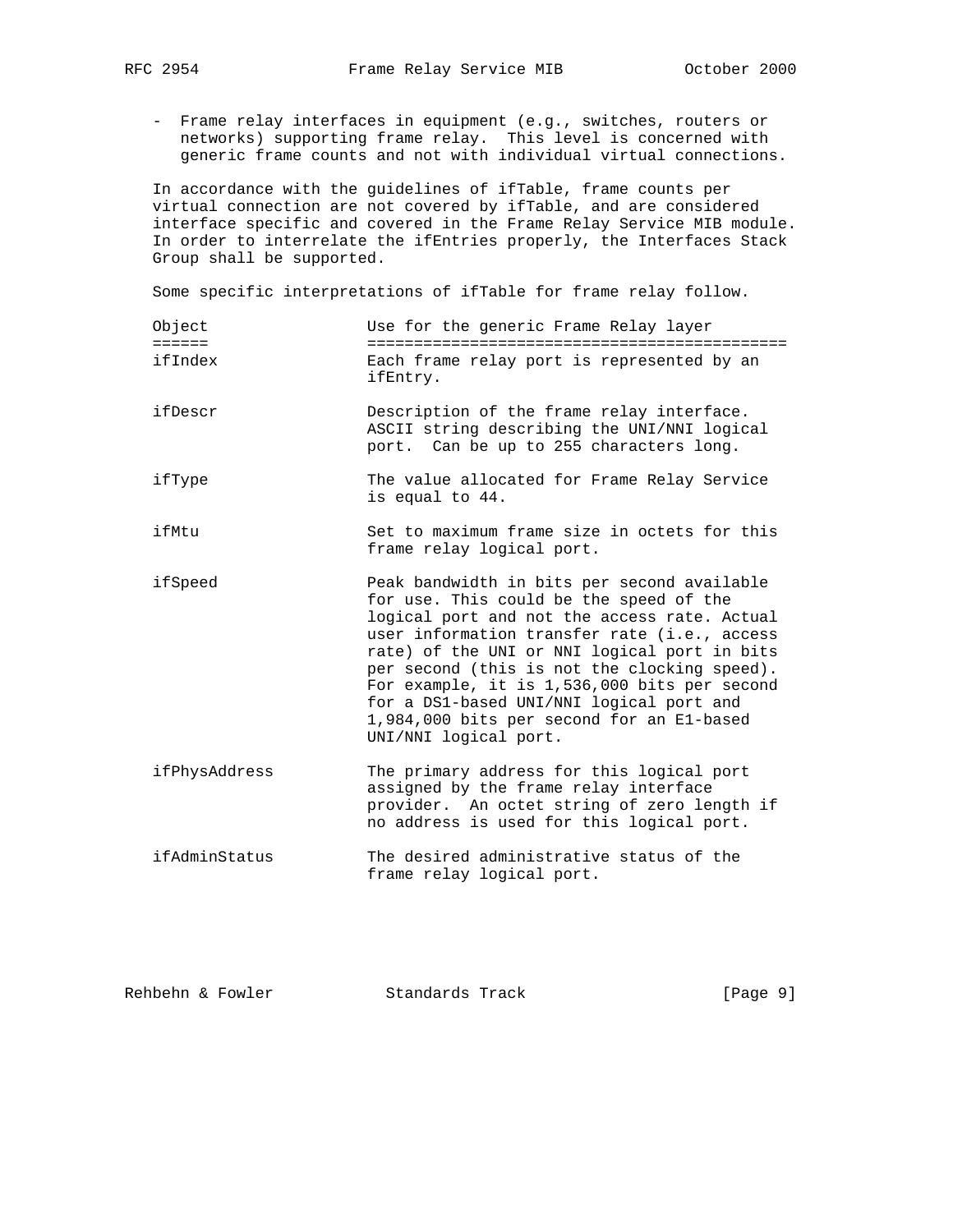ifOperStatus The current operational status of the Frame Relay UNI or NNI logical port.

- ifLastChange The value of sysUptime at the last re-initialization of the logical port. The value of sysUpTime at the time the logical port entered its current operational state. If the current state was entered prior to the last re-initialization of the local network management subsystem, then this object contains a zero value.
- ifInOctets The number of received octets. This counter only counts octets from the beginning of the frame relay header field to the end of user data.
- ifInUcastPkts The number of received unerrored, unicast frames.
- ifInDiscards The number of received frames discarded. Specifically, frames discarded due to ingress buffer congestion and traffic policing.
- ifInErrors The number of received frames that are discarded because of an error. Specifically, frames that are too long or too short, frames that are not a multiple of 8 bits in length, frames with an invalid or unrecognized DLCI, frames with an abort sequence, frames with improper flag delimitation, and frame that fail FCS.
- ifInUnknownProtos The number of packets discarded because of an unknown or unsupported protocol. For Frame Relay Service interfaces, this counter will always be zero.
- ifOutOctets The number of transmitted octets. This counter only counts octets from the beginning of the frame relay header field to the end of user data.

ifOutUcastpkts The number of unerrored, unicast frames sent.

 ifOutDiscards The number of frames discarded in the egress direction. Possible reasons are as follows: policing, congestion.

| Rehbehn & Fowler<br>Standards Track | [Page 10] |  |  |  |
|-------------------------------------|-----------|--|--|--|
|-------------------------------------|-----------|--|--|--|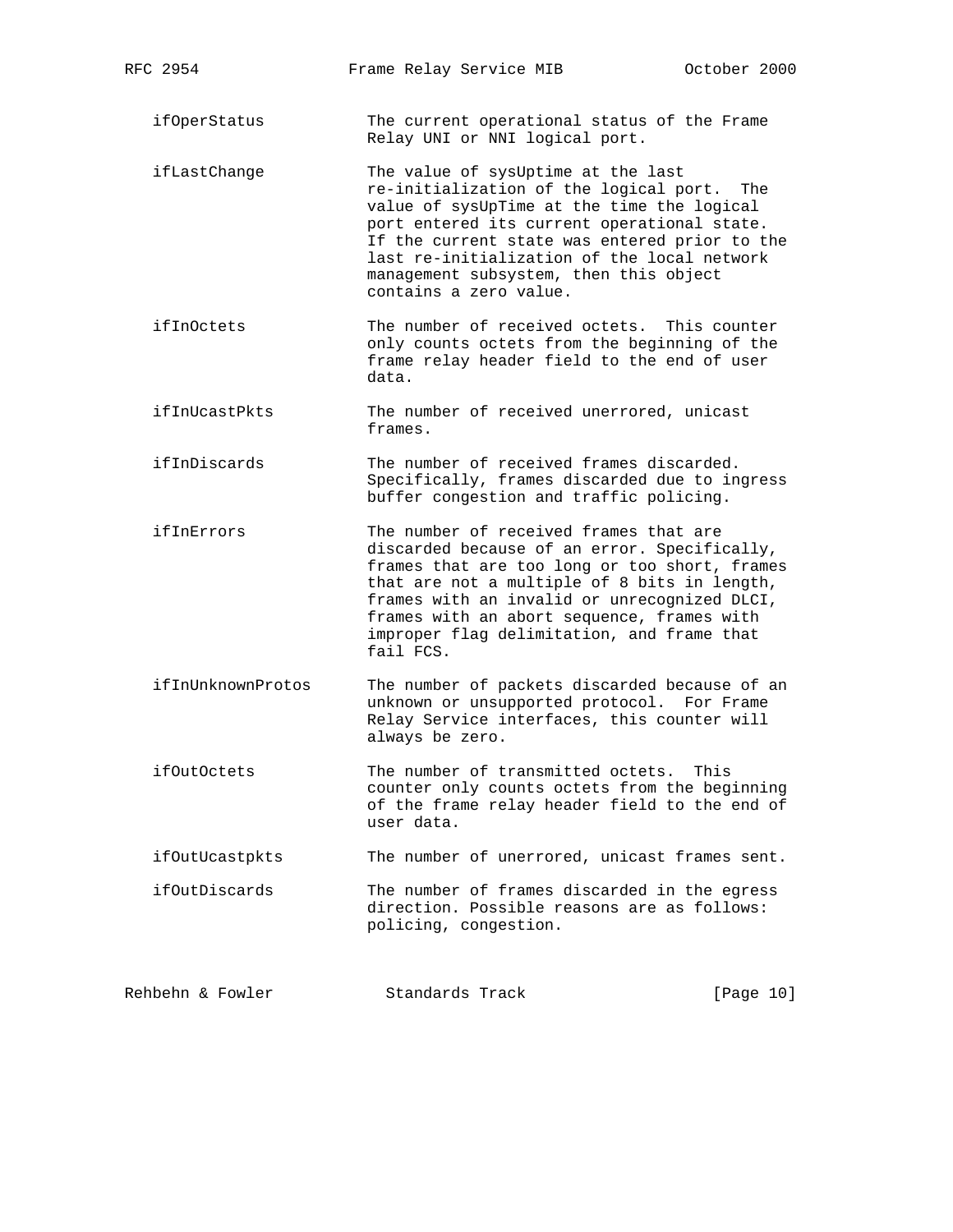| RFC 2954             | Frame Relay Service MIB                                                                                                                                                                                                                                                                                                                                                                                                                             | October 2000 |
|----------------------|-----------------------------------------------------------------------------------------------------------------------------------------------------------------------------------------------------------------------------------------------------------------------------------------------------------------------------------------------------------------------------------------------------------------------------------------------------|--------------|
| ifOutErrors          | The number of frames discarded in the egress<br>direction because of an error. Specifically,<br>frames that are aborted due to a transmitter<br>underrun.                                                                                                                                                                                                                                                                                           |              |
| ifName               | This variable is not applicable for Frame<br>Relay Service interfaces, therefore, this<br>variable contains a zero-length string.                                                                                                                                                                                                                                                                                                                   |              |
| ifInMulticastPkts    | The number of received unerrored, multicast<br>frames.                                                                                                                                                                                                                                                                                                                                                                                              |              |
| ifInBroadcastPkts    | This variable is not applicable for Frame<br>Relay Service interfaces, therefore, this<br>counter is always zero.                                                                                                                                                                                                                                                                                                                                   |              |
| ifOutMulticastPkts   | The number of sent unerrored, multicast<br>frames.                                                                                                                                                                                                                                                                                                                                                                                                  |              |
| ifOutBroadcastPkts   | This variable is not applicable for Frame<br>Relay Service interfaces, therefore, this<br>counter is always zero.                                                                                                                                                                                                                                                                                                                                   |              |
| ifHCInOctets         | Only used for DS3-based (and greater) Frame<br>Relay logical ports. The number of received<br>octets. This counter only counts octets<br>from the beginning of the frame relay header<br>field to the end of user data.                                                                                                                                                                                                                             |              |
| <i>ifHCOutOctets</i> | Only used for DS3-based (and greater) Frame<br>Relay logical ports. The number of<br>transmitted octets. This counter only counts<br>octets from the beginning of the frame relay<br>header field to the end of user data.                                                                                                                                                                                                                          |              |
|                      | ifLinkUpDownTrapEnable Set to true(1). It is recommended that the<br>underlying physical layer notifications be<br>disabled since both are not required.<br>Notifications are enabled at the frame relay<br>service layer specifically because PVC<br>notifications are not to be sent if the frame<br>relay interface fails. Without a<br>linkUp/linkDown notification, the management<br>station would receive no notification of the<br>failure. |              |
|                      |                                                                                                                                                                                                                                                                                                                                                                                                                                                     |              |

Rehbehn & Fowler Standards Track [Page 11]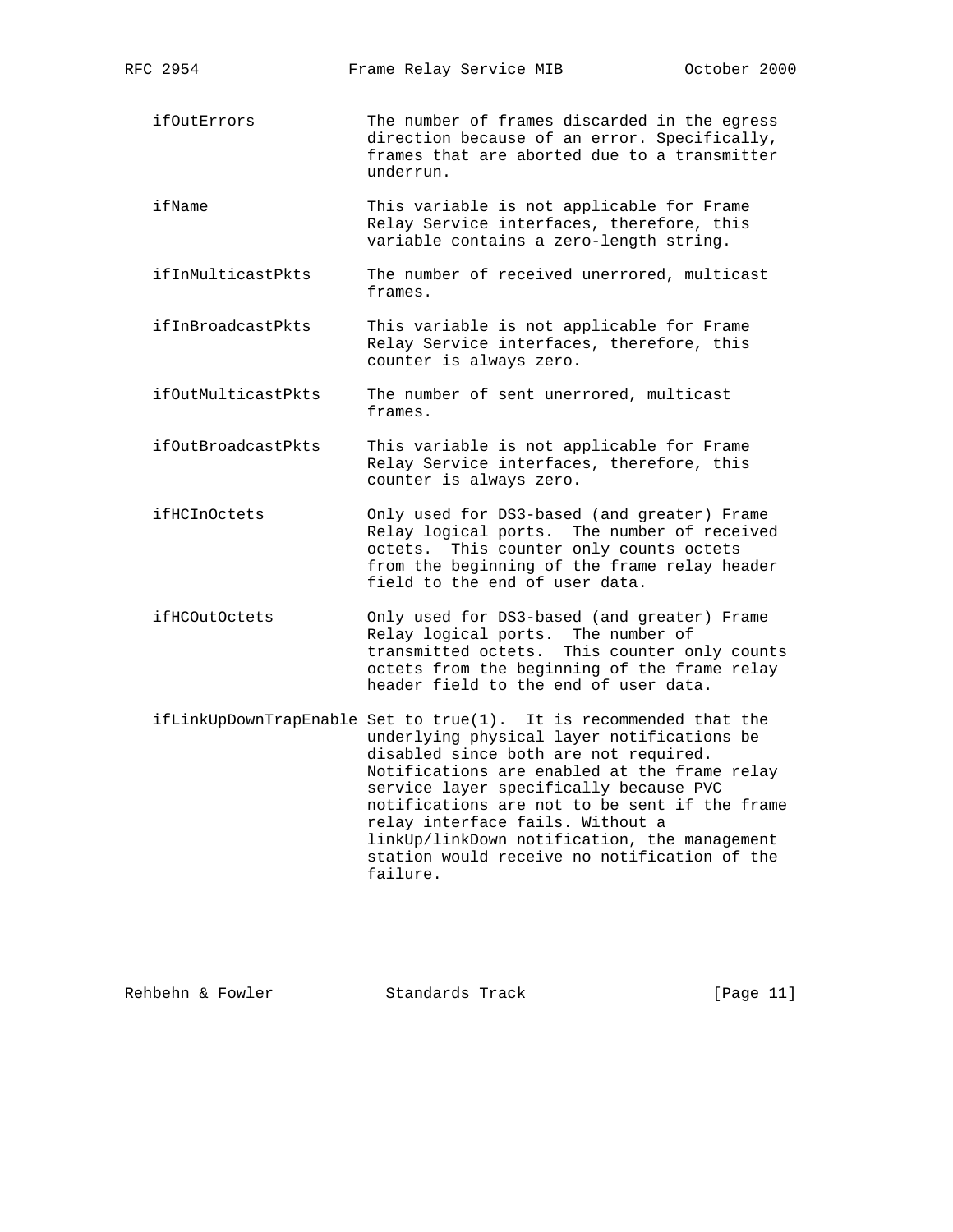| ifHighSpeed       | Set to the user data rate of the frame relay<br>logical port in millions of bits per second.<br>If the user data rate is less than 1 Mbps,<br>then this value is zero. |
|-------------------|------------------------------------------------------------------------------------------------------------------------------------------------------------------------|
| ifPromiscuousMode | Set to $false(2)$ .                                                                                                                                                    |

ifConnectorPresent Set to false(2).

 Frame relay network service interfaces support the Interface Stack Group. Frame relay network service interfaces do not support any other groups or objects in the Interfaces group of the IF MIB.

2.5.3. Stack Table for DS1/E1 Environment

 This section describes by example how to use ifStackTable to represent the relationship of frame relay service to ds0 and ds0Bundles with ds1 interfaces [20].

Example: A frame relay service is being carried on 4 ds0s of a ds1.

|      | Frame Relay Service                           |           |
|------|-----------------------------------------------|-----------|
|      |                                               |           |
|      |                                               |           |
|      | ds0Bundle                                     |           |
|      |                                               |           |
| ---+ | ナーーーナーナーーー<br>$ ds0 $ $ ds0 $ $ ds0 $ $ ds0 $ | $+ - - -$ |
|      | ---+ +---+ +---+                              | $+---+$   |
|      |                                               |           |
| ds1  |                                               |           |

The assignment of the index values could for example be:

|    | ifIndex Description         |           |  |
|----|-----------------------------|-----------|--|
| 1. | FrameRelayService (type 44) |           |  |
| 2  | ds0Bundle                   | (type 82) |  |
| 3  | $ds0$ #1                    | (type 81) |  |
| 4  | $ds0$ #2                    | (type 81) |  |
| 5  | $ds0$ #3                    | (type 81) |  |
| 6  | $ds0$ #4                    | (type 81) |  |
|    | ds1                         | (type 18) |  |
|    |                             |           |  |

Rehbehn & Fowler Standards Track [Page 12]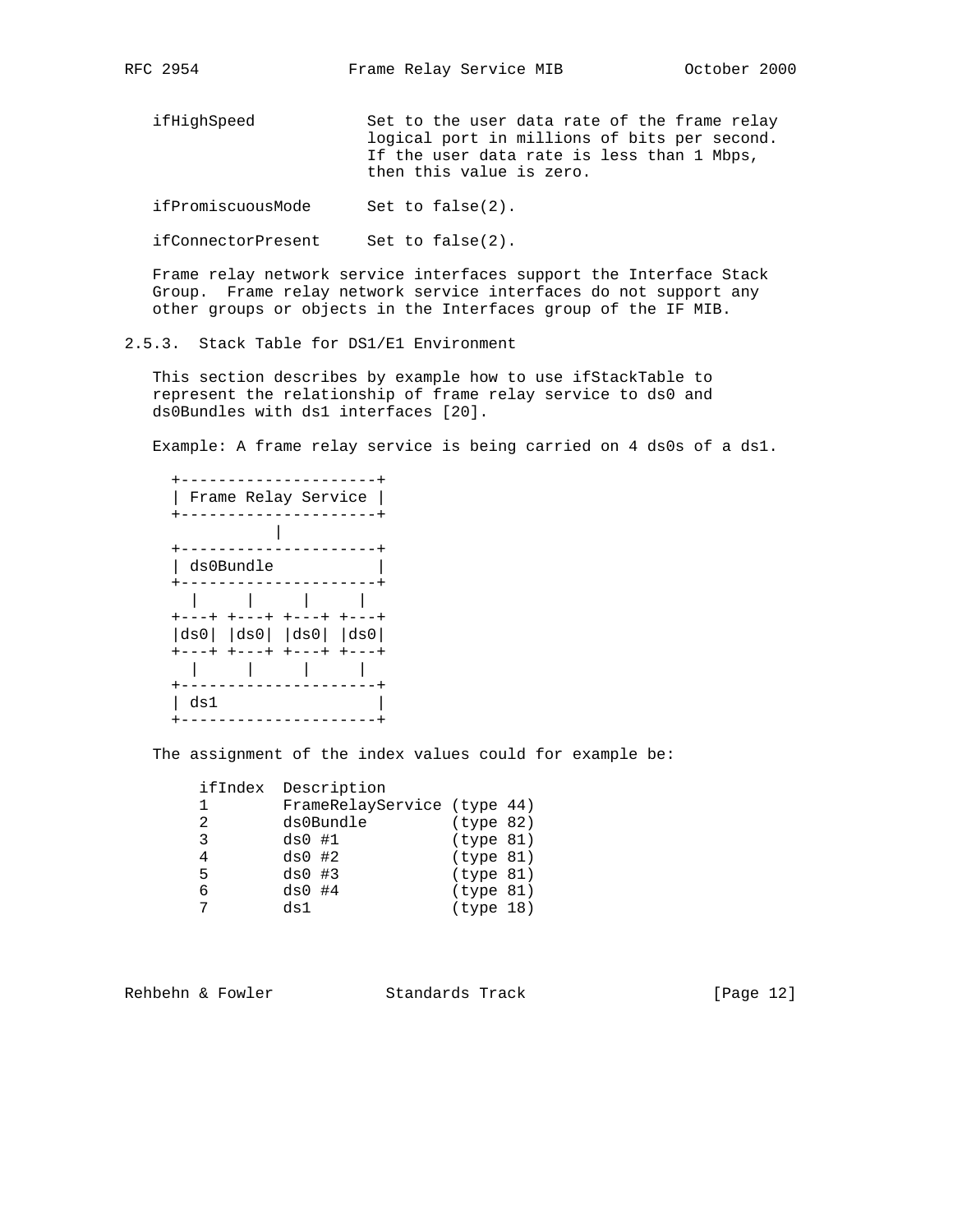The ifStackTable is then used to show the relationships between the various interfaces.

## ifStackTable Entries

| HigherLayer | LowerLayer |
|-------------|------------|
|             | 1          |
| 1           | 2          |
| 2           | 3          |
| 2           | 4          |
| 2           | 5          |
| 2           | 6          |
| 3           | 7          |
|             |            |
| 5           |            |
| б           |            |
|             |            |

 In the case where the frame relay service is using a single ds0, then the ds0Bundle is not required.

| Frame Relay Service |  |
|---------------------|--|
|                     |  |
|                     |  |
|                     |  |
| ds0                 |  |
|                     |  |
|                     |  |
|                     |  |
| ds1                 |  |
|                     |  |

The assignment of the index values could for example be:

| ifIndex Description         |           |  |
|-----------------------------|-----------|--|
| FrameRelayService (type 44) |           |  |
| ds0                         | (type 81) |  |
| ds1                         | (type 18) |  |

 The ifStackTable is then used to show the relationships between the various interfaces.

Rehbehn & Fowler Standards Track [Page 13]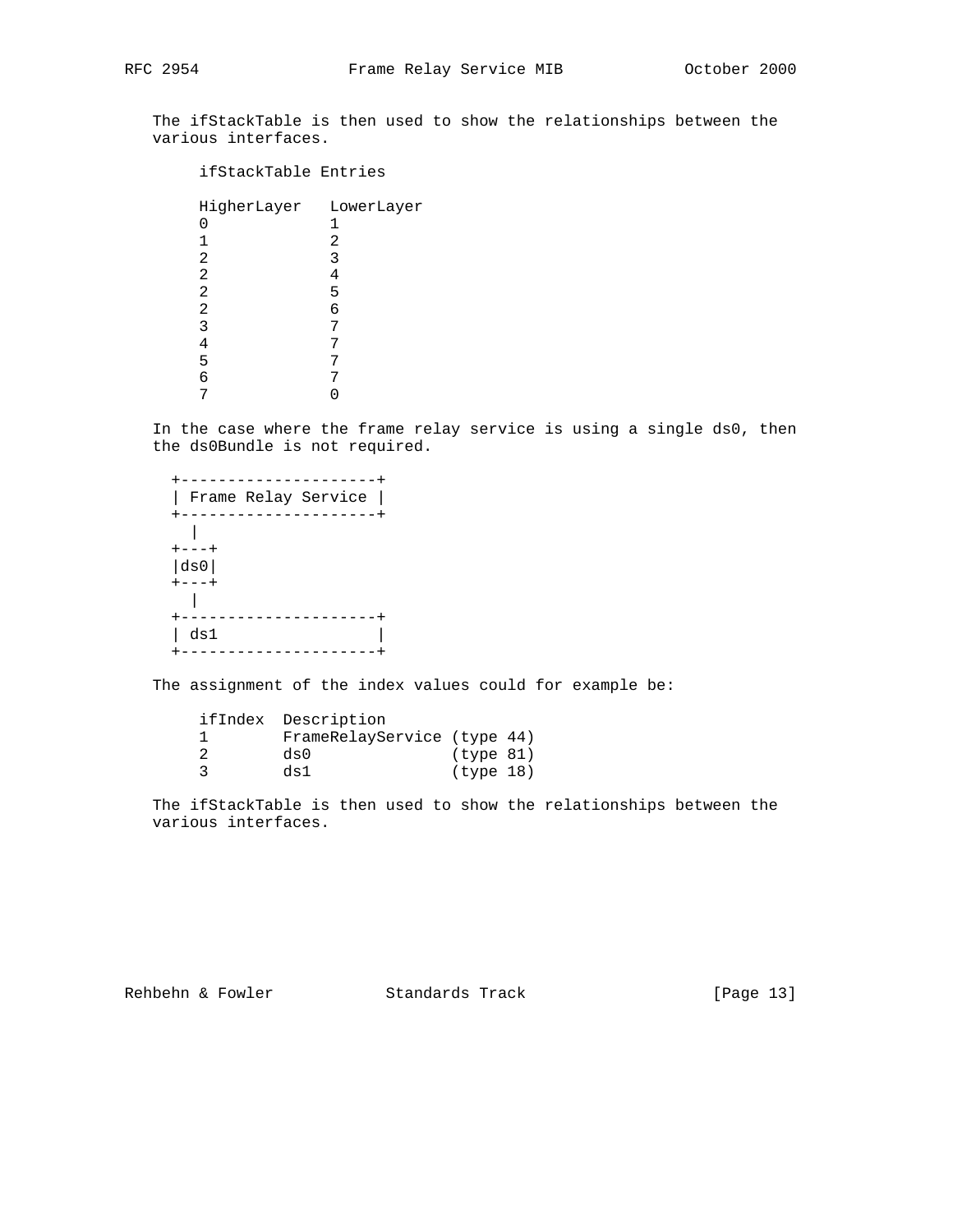ifStackTable Entries

| HigherLayer LowerLayer |
|------------------------|
|                        |
|                        |
|                        |
|                        |

2.5.4. Stack Table for V.35 Environments

 This section describes by example how to use ifStackTable to represent the relationship of frame relay service with V.35 interfaces.

|     | Frame Relay Service |  |
|-----|---------------------|--|
|     |                     |  |
| v35 |                     |  |

An example of index values in this case could be:

|  | ifIndex Description         |           |  |
|--|-----------------------------|-----------|--|
|  | FrameRelayService (type 44) |           |  |
|  | V35                         | (type 33) |  |

 Note type 33 (RS232-like MIB) is used instead of type 45 (V.35). V35 does not pertain to this environment.

 The ifStackTable is then used to show the relationships between the various interfaces.

 ifStackTable Entries HigherLayer LowerLayer 0 1 1 2

2 0

2.5.5. The Frame Relay/ATM PVC Service Interworking MIB

 Connections between two frame relay endpoints are represented with an entry in the frPVCConnectTable of this MIB. Both endpoints are represented with rows in the frPVCEndptTable. The frPVCEndptConnectIdentifier object of each endpoint points to the frPVCConnectTable cross-connect table row for the connection.

Rehbehn & Fowler Standards Track [Page 14]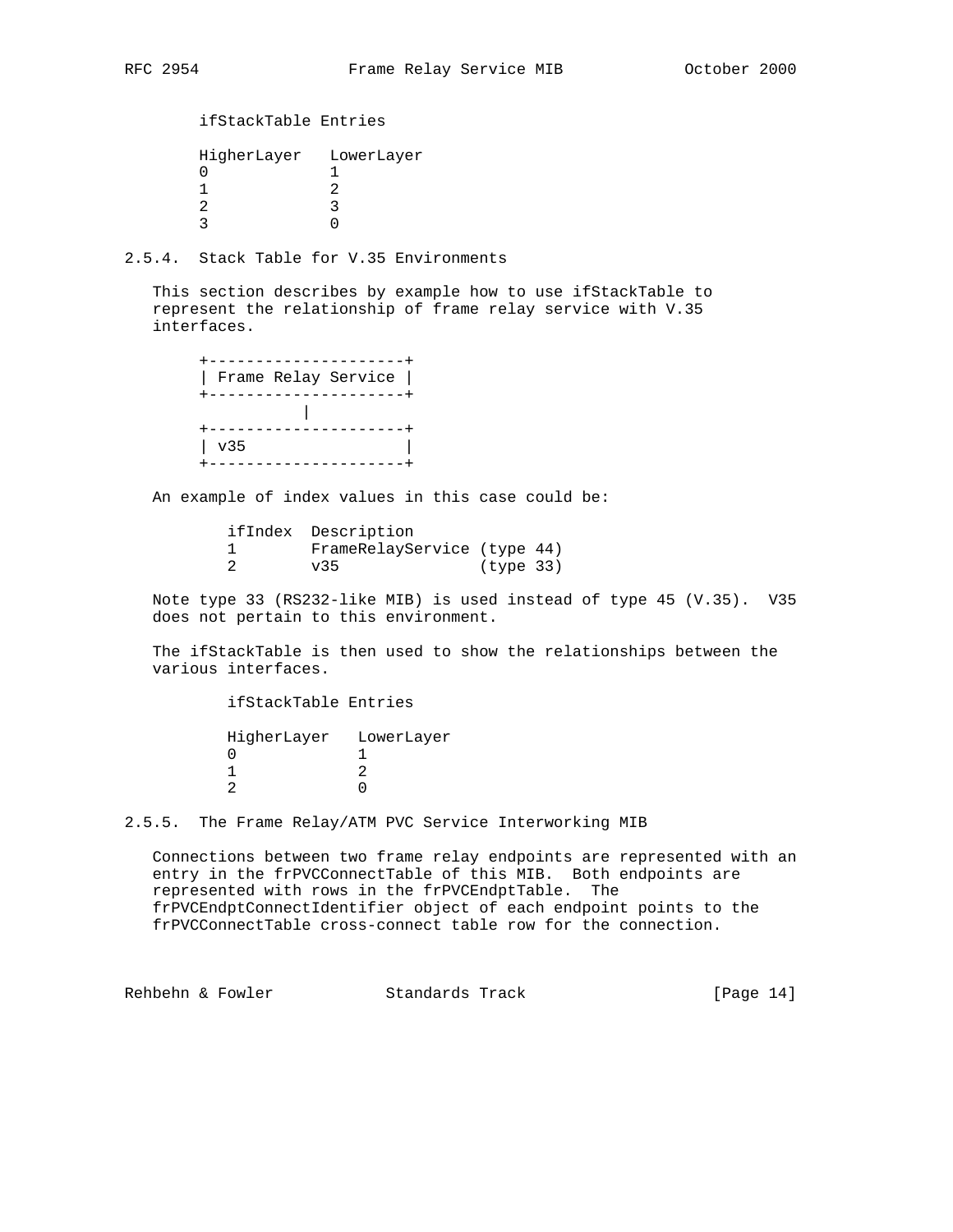In contrast, a connection that spans frame relay and ATM endpoints is represented with an entry in the frAtmIwfConnectionTable of the FR/ATM PVC Service Interworking MIB defined in [28].

 In the case of an inter-worked connection, the frPVCEndptConnectIdentifier object is set to zero. Instead, the frPVCEndptAtmIwfConnIndex object is set to the index of the FR/ATM IWF cross-connect table row.

 The frame relay PVC cross-connect table (frPVCConnectTable) does not contain an entry for the FR/ATM inter-worked connection.

2.6. Textual Convention Change

 Version 1 of the Frame Relay Service MIB contains MIB objects defined with the DisplayString textual convention. In version 2 of this MIB, the syntax for these objects has been updated to use the (now preferred) SnmpAdminString textual convention. The new TC provides support for a greater variety of international character sets.

 The working group realizes that this change is not strictly supported by SMIv2. In our judgment, the alternative of deprecating the old objects and defining new objects would have a more adverse impact on backward compatibility and interoperability, given the particular semantics of these objects.

3. Object Definitions

FRNETSERV-MIB DEFINITIONS ::= BEGIN

IMPORTS

| MODULE-IDENTITY, OBJECT-TYPE,    |                          |
|----------------------------------|--------------------------|
| NOTIFICATION-TYPE, transmission, |                          |
| Counter32, Integer32             | FROM SNMPv2-SMI          |
| TimeStamp, RowStatus             | FROM SNMPv2-TC           |
| MODULE-COMPLIANCE, OBJECT-GROUP, |                          |
| NOTIFICATION-GROUP               | FROM SNMPv2-CONF         |
| InterfaceIndex, ifIndex          | FROM IF-MIB              |
| SnmpAdminString                  | FROM SNMP-FRAMEWORK-MIB; |
|                                  |                          |

 frnetservMIB MODULE-IDENTITY LAST-UPDATED "200009280000Z" -- September 28, 2000 ORGANIZATION "IETF Frame Relay Service MIB Working Group" CONTACT-INFO "WG Charter: http://www.ietf.org/html.charters/frnetmib-charter WG-email: frnetmib@sunroof.eng.sun.com

Rehbehn & Fowler Standards Track [Page 15]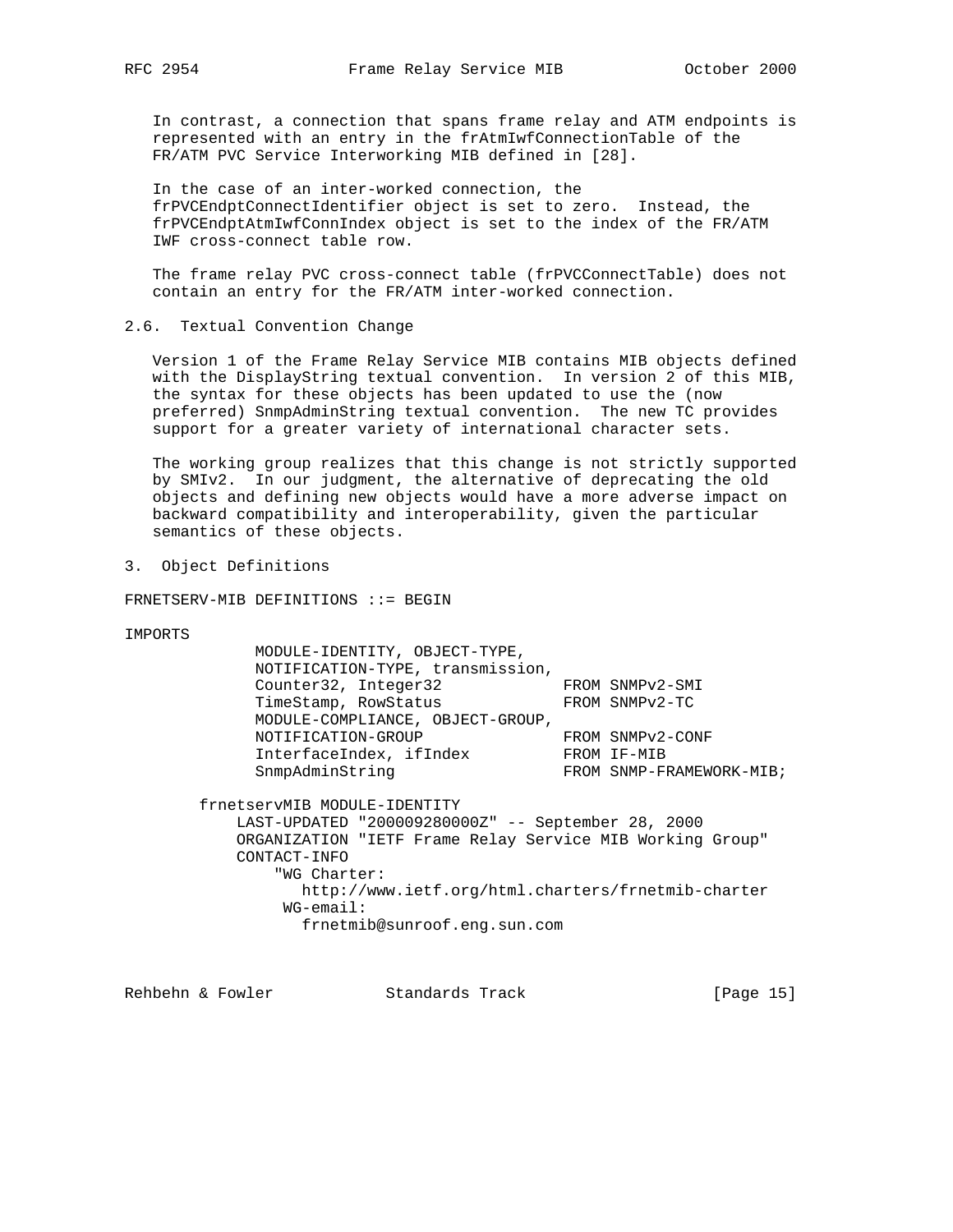```
 Subscribe:
                   frnetmib-request@sunroof.eng.sun.com
                 Email Archive:
                   ftp://ftp.ietf.org/ietf-mail-archive/frnetmib
                 Chair: Andy Malis
                             Vivace Networks, Inc.
                 Email: Andy.Malis@vivacenetworks.com
                 WG editor: Kenneth Rehbehn
                             Megisto Systems, Inc.
                 Email: krehbehn@megisto.com
                 Co-author: David Fowler
                             Syndesis Limited,
                 EMail: fowler@syndesis.com"
            DESCRIPTION
                 "The MIB module to describe generic objects for
                  Frame Relay Network Service."
 --
            -- Revision History
 --
            REVISION "200009280000Z"
            DESCRIPTION
                 "Published as RFC 2954.
                 The major new features of this revision include:
                     o Support for read-write capability to
                        provision switch components providing service,
                     o Support for cross-connection via a frame relay
                        to ATM service interworking function,
                     o Support for frame relay fragmentation,
                     o Additional frame counters to track frame
                        loss.
                 Refer to Appendix A for a comprehensive list of
                 changes since RFC 1604."
            REVISION "199311161200Z"
            DESCRIPTION
                 "Published as RFC 1604."
            ::= { transmission 44 }
```
Rehbehn & Fowler Standards Track [Page 16]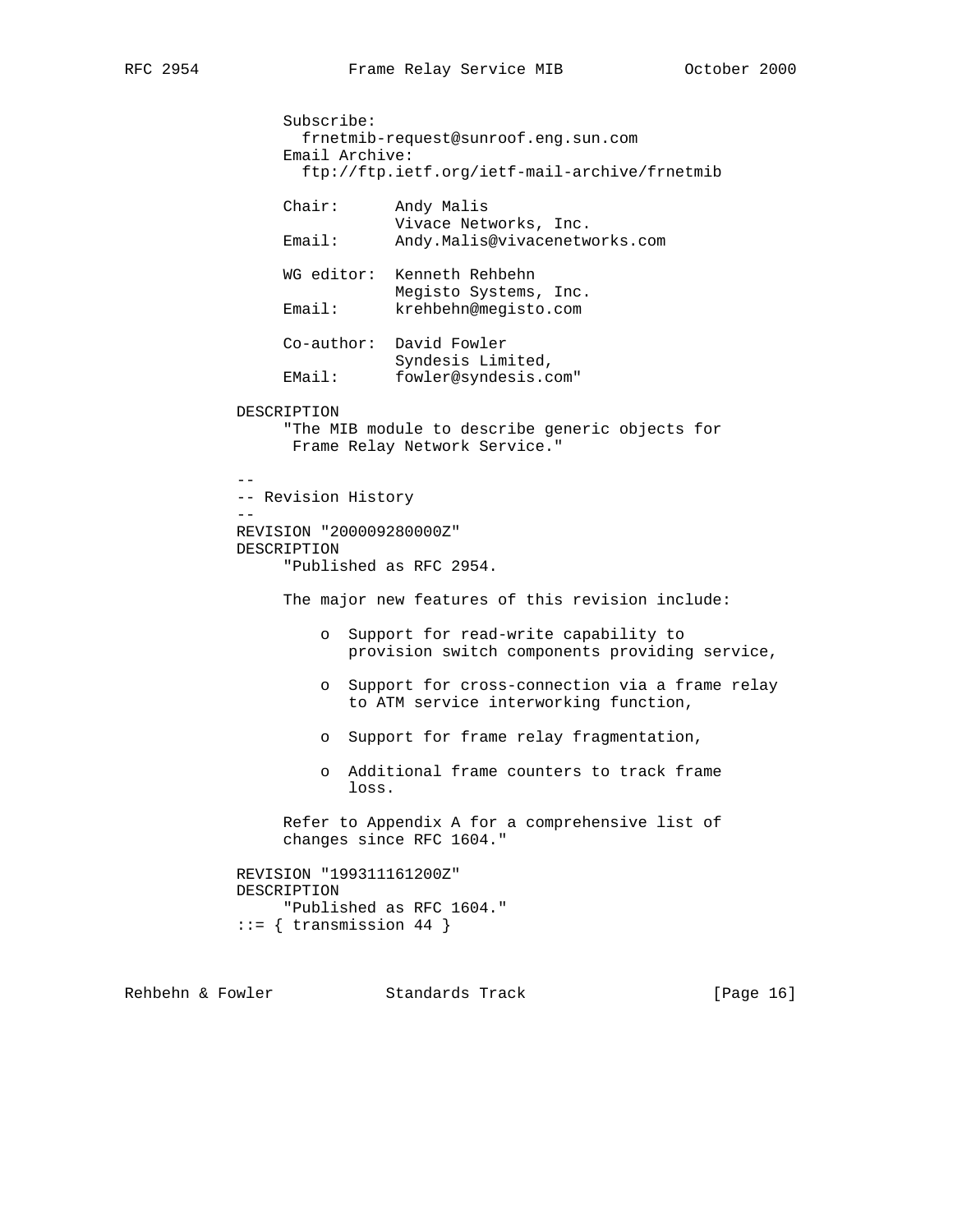```
 frnetservObjects
             OBJECT IDENTIFIER ::= { frnetservMIB 1 }
          frnetservTraps
             OBJECT IDENTIFIER ::= { frnetservMIB 2 }
          frnetservTrapsPrefix
             OBJECT IDENTIFIER ::= { frnetservTraps 0 }
 --
       -- The Frame Relay Service Logical Port
 --
       frLportTable OBJECT-TYPE
         SYNTAX SEQUENCE OF FrLportEntry
          MAX-ACCESS not-accessible
          STATUS current
          DESCRIPTION
                "The Frame Relay Logical Port Information table is
                an interface-specific addendum to the generic
                ifTable of the Interface MIB."
          ::= { frnetservObjects 1 }
       frLportEntry OBJECT-TYPE
          SYNTAX FrLportEntry
          MAX-ACCESS not-accessible
          STATUS current
          DESCRIPTION
                "An entry in the Frame Relay Logical Port
                Information table."
          INDEX { ifIndex }
         ::= { frLportTable 1 }
       FrLportEntry ::=
          SEQUENCE {
frLportNumPlan INTEGER,
frLportContact SnmpAdminString,
frLportLocation SnmpAdminString,
frLportType INTEGER,
 frLportAddrDLCILen INTEGER,
frLportVCSigProtocol INTEGER,
 frLportVCSigPointer OBJECT IDENTIFIER,
 frLportDLCIIndexValue Integer32,
frLportTypeAdmin INTEGER,
             frLportVCSigProtocolAdmin INTEGER,
 frLportFragControl INTEGER,
 frLportFragSize Integer32
       }
```
Rehbehn & Fowler Standards Track [Page 17]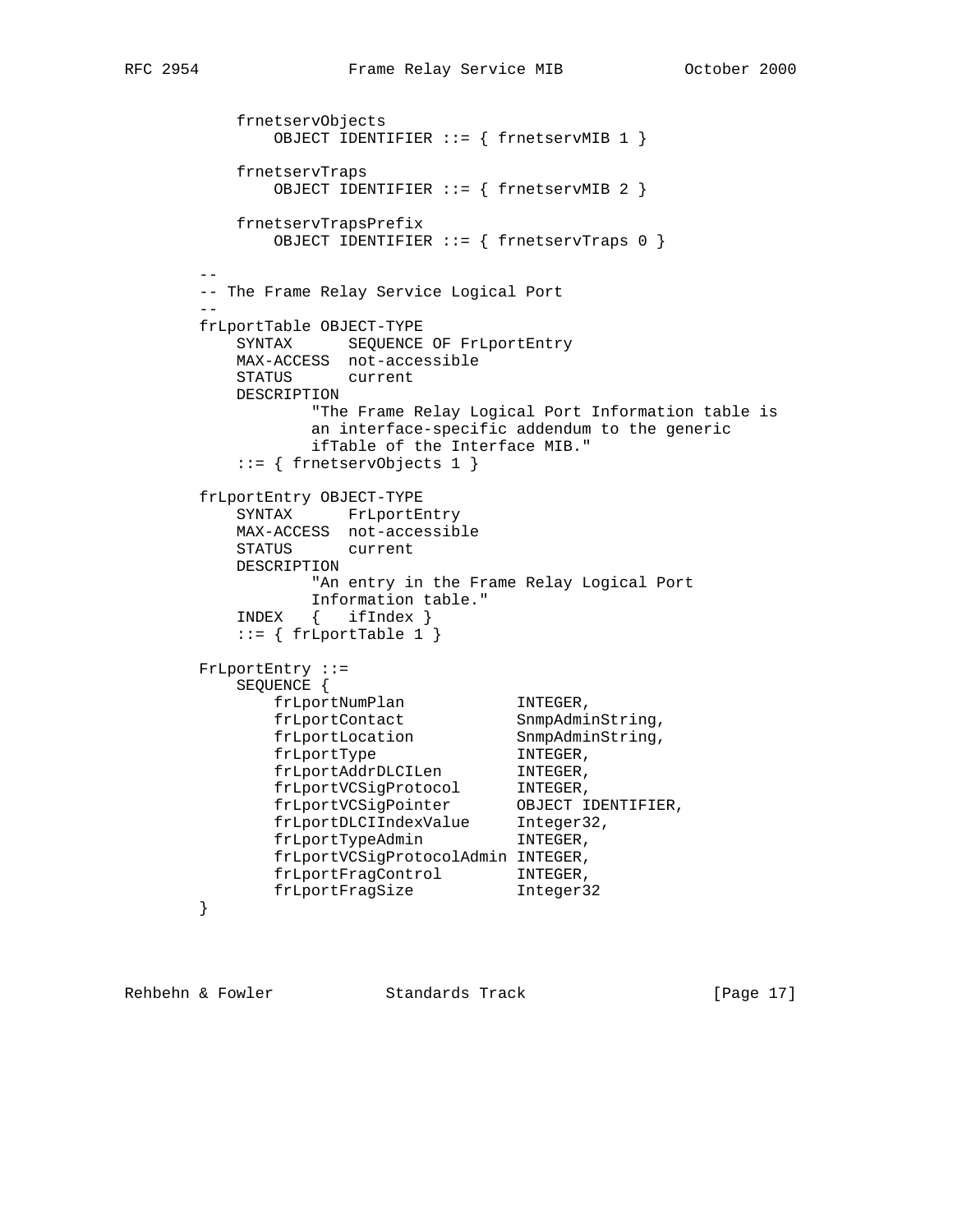```
 frLportNumPlan OBJECT-TYPE
            SYNTAX INTEGER {
                       other(1),
                       e164(2),
                       x121(3),
                       none(4)
 }
            MAX-ACCESS read-only
            STATUS current
            DESCRIPTION
                    "The value of this object identifies the network
                    address numbering plan for this UNI/NNI logical
                    port. The network address is the object
                    ifPhysAddress. The value none(4) implies that
                    there is no ifPhysAddress. The FRS agent will
                    return an octet string of zero length for
                    ifPhysAddress. The value other(1) means that an
                    address has been assigned to this interface, but
                    the numbering plan is not enumerated here."
            REFERENCE "E.164 [29]
                        X.121 [30]"
           ::= \{ frLportEntry 1 \} frLportContact OBJECT-TYPE
            SYNTAX SnmpAdminString
            MAX-ACCESS read-only
            STATUS current
            DESCRIPTION
                    "The value of this object identifies the network
                    contact for this UNI/NNI logical port."
           ::= { frLportEntry 2 }
        frLportLocation OBJECT-TYPE
            SYNTAX SnmpAdminString
            MAX-ACCESS read-only
            STATUS current
            DESCRIPTION
                    "The value of this object identifies the frame
                    relay network location for this UNI/NNI logical
                    port."
           ::= \{ frfLportEntry 3 \} frLportType OBJECT-TYPE
            SYNTAX INTEGER {
                       uni(1),
                      nni(2) }
            MAX-ACCESS read-only
```
Rehbehn & Fowler Standards Track [Page 18]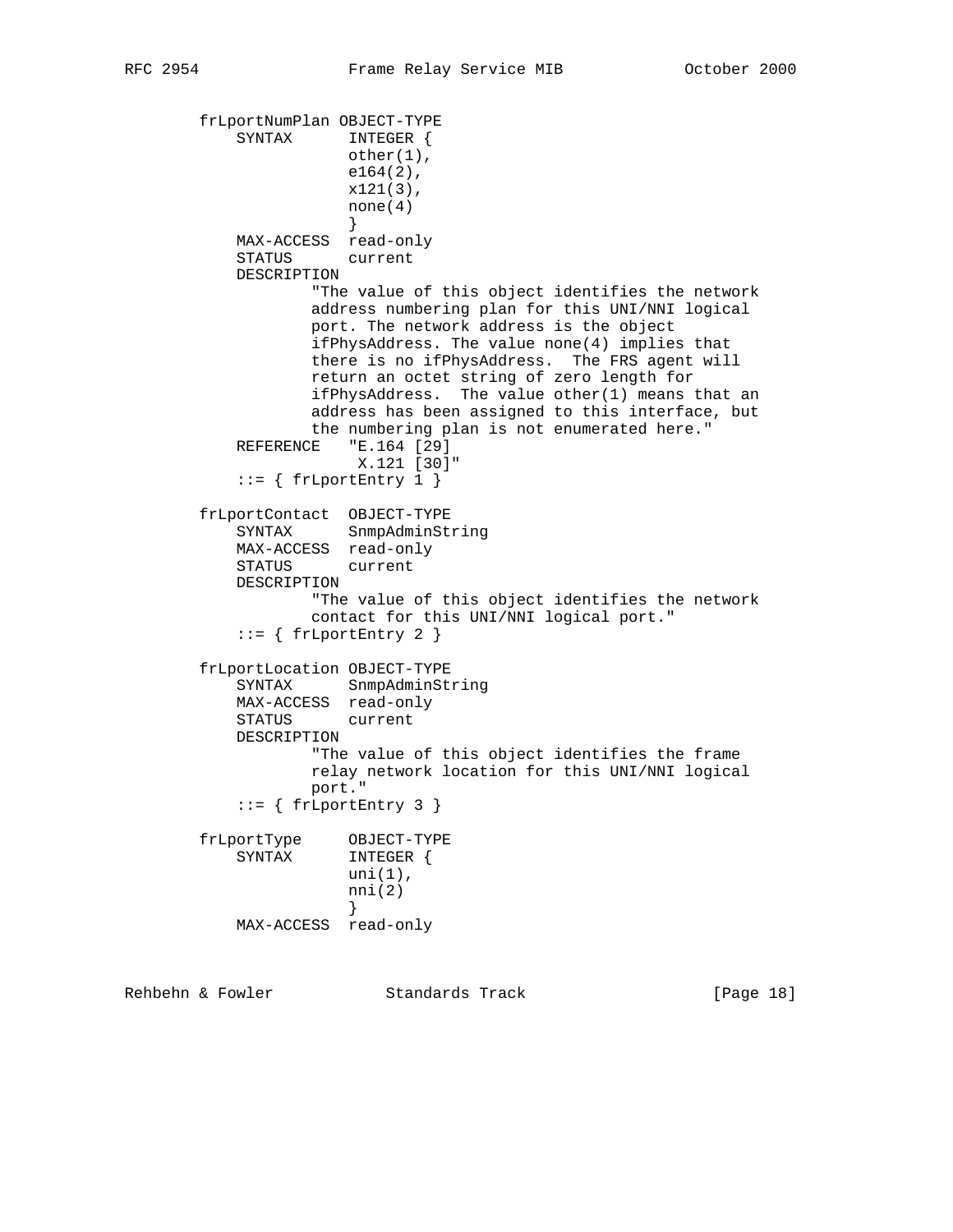STATUS current DESCRIPTION "The value of this object identifies the type of network interface for this logical port."  $::= \{ frfportEntry 4 \}$  frLportAddrDLCILen OBJECT-TYPE SYNTAX INTEGER { twoOctets10Bits(1), threeOctets10Bits(2), threeOctets16Bits(3), fourOctets17Bits(4), fourOctets23Bits(5) } UNITS "Octets" MAX-ACCESS read-only STATUS current DESCRIPTION "The value of this object identifies the Q.922 Address field length and DLCI length for this UNI/NNI logical port." REFERENCE "Q.922 [25]"  $::=$  { frLportEntry 5 } frLportVCSigProtocol OBJECT-TYPE SYNTAX INTEGER {  $none(1)$ , lmi(2), ansiT1617D(3), ansiT1617B(4), ccittQ933A(5) } MAX-ACCESS read-only STATUS current DESCRIPTION "The value of this object identifies the Local In-Channel Signaling Protocol that is used for this frame relay UNI/NNI logical port. none(1): Interface does not use a PVC signaling protocol lmi(2): Interface operates the Stratacom/ Nortel/DEC Local Management Interface Specification protocol ansiT1617D(3): Interface operates the ANSI T1.617 Annex D PVC status protocol

Rehbehn & Fowler Standards Track [Page 19]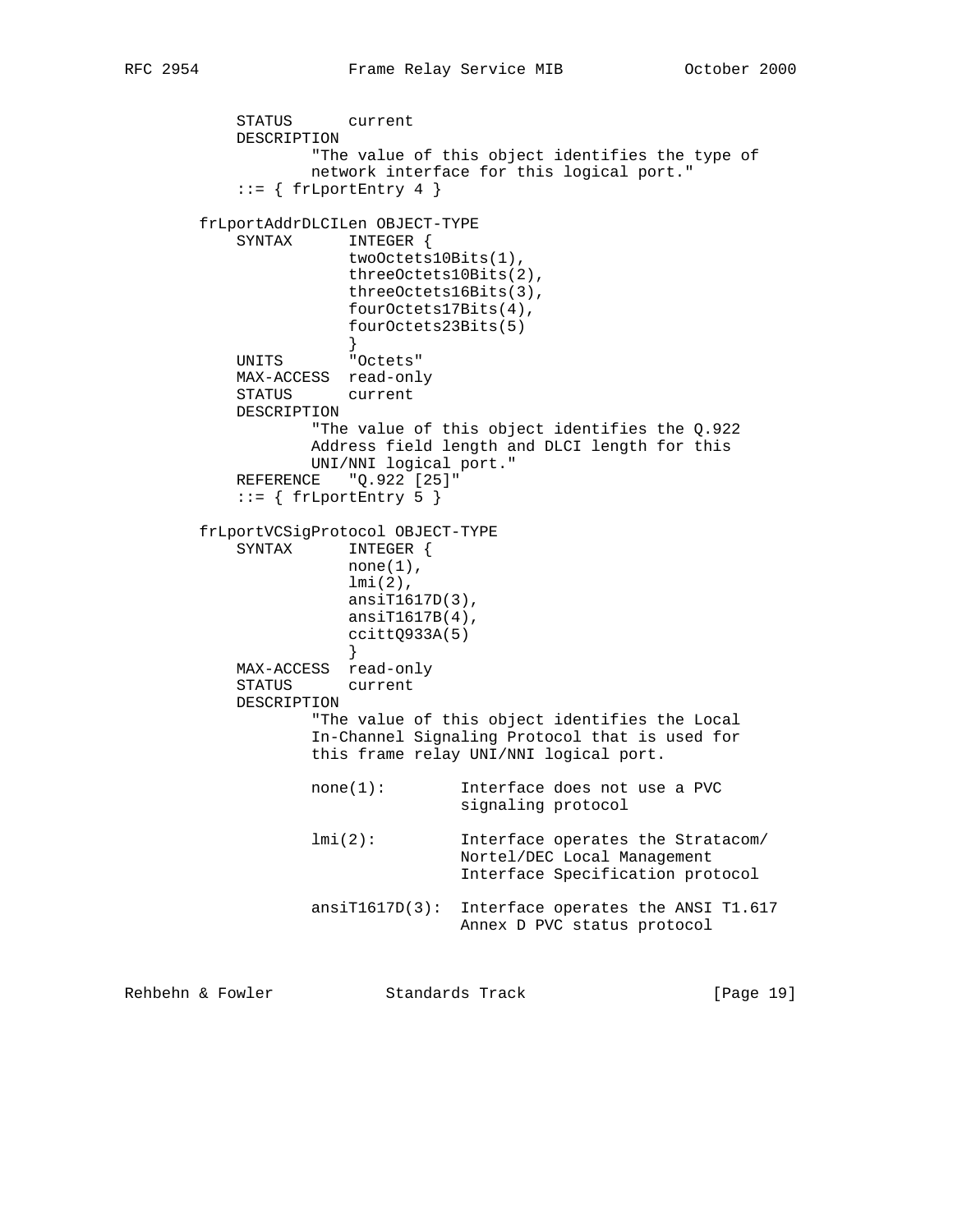ansiT1617B(4): Interface operates the ANSI T1.617 Annex B procedures ccittQ933A(5): Interface operates the ITU Q.933 Annex A PVC status protocol"<br>"LMI [24] REFERENCE T1.617 Annex D [17], Q.933 Annex A [22]"  $::=$  { frLportEntry 6 } frLportVCSigPointer OBJECT-TYPE SYNTAX OBJECT IDENTIFIER MAX-ACCESS read-only STATUS deprecated DESCRIPTION "The value of this object is used as a pointer to the table that contains the Local In-Channel Signaling Protocol parameters and errors for this UNI/NNI logical port. This object has been deprecated to reflect the fact that the local in-channel signaling parameters are accessed from a single table (frMgtVCSigTable) that includes parameters for all possible signaling protocols. Early design anticipated multiple tables, one for each signaling protocol."  $::=$  { frLportEntry 7 } frLportDLCIIndexValue OBJECT-TYPE SYNTAX Integer32 (16..4194303) MAX-ACCESS read-only STATUS current DESCRIPTION "This object contains a hint to be used for frPVCEndptDLCIIndex when creating entries in the frPVCEndptTable. The SYNTAX of this object matches the SYNTAX of the frPVCEndptDLCIIndex - an object that is restricted to legal Q.922 DLCI values for the size of the address field. The value 0 indicates that no unassigned entries are available. To obtain the frPVCEndptDLCIIndex value for a new entry, the manager issues a management protocol retrieval operation to obtain the current value of Rehbehn & Fowler Standards Track [Page 20]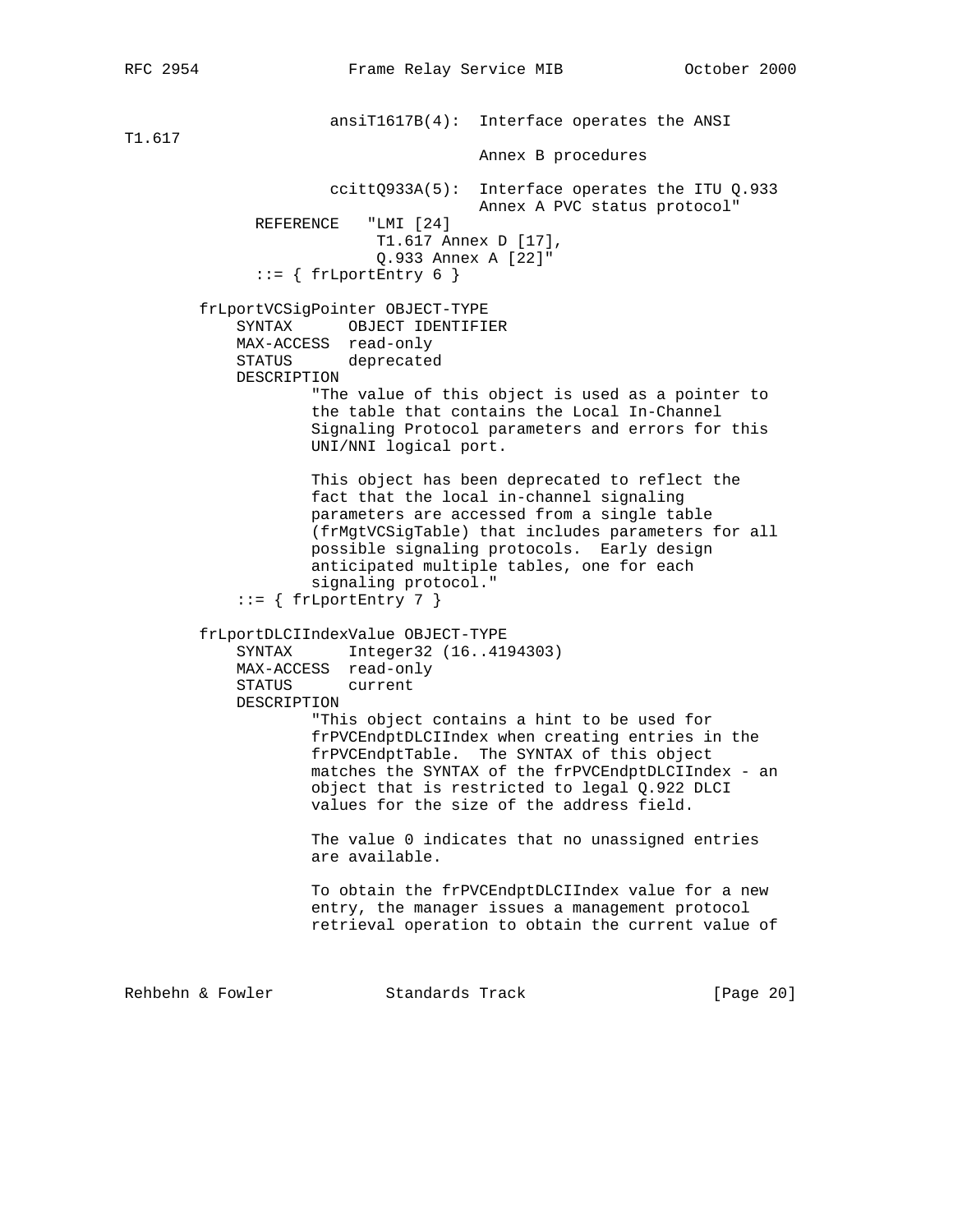this object. After each retrieval, the agent must modify the value to the next unassigned index to prevent assignment of the same value to multiple management systems. A management system should repeat the read to obtain a new value should an attempt to create the new row using the previously returned hint fail." REFERENCE "Q.922 [25]"  $::=$  { frLportEntry 8 } frLportTypeAdmin OBJECT-TYPE SYNTAX INTEGER { uni(1),  $nni(2)$  } MAX-ACCESS read-write STATUS current DESCRIPTION "The value of this object desired identifies the type of network interface for this logical port."  $::=$  { frLportEntry 9 } frLportVCSigProtocolAdmin OBJECT-TYPE SYNTAX INTEGER {  $none(1)$ , lmi(2), ansiT1617D(3), ansiT1617B(4), ccittQ933A(5) } MAX-ACCESS read-write STATUS current DESCRIPTION "The value of this object identifies the desired Local In-Channel Signaling Protocol that is used for this frame relay UNI/NNI logical port. This value must be made the active protocol as soon as possible on the device. Refer to frLportVCSigProtocol for a description of each signaling protocol choices." REFERENCE "LMI [24] T1.617 Annex D [17], Q.933 Annex A [22]"  $::=$  { frLportEntry 10 } frLportFragControl OBJECT-TYPE

Rehbehn & Fowler Standards Track [Page 21]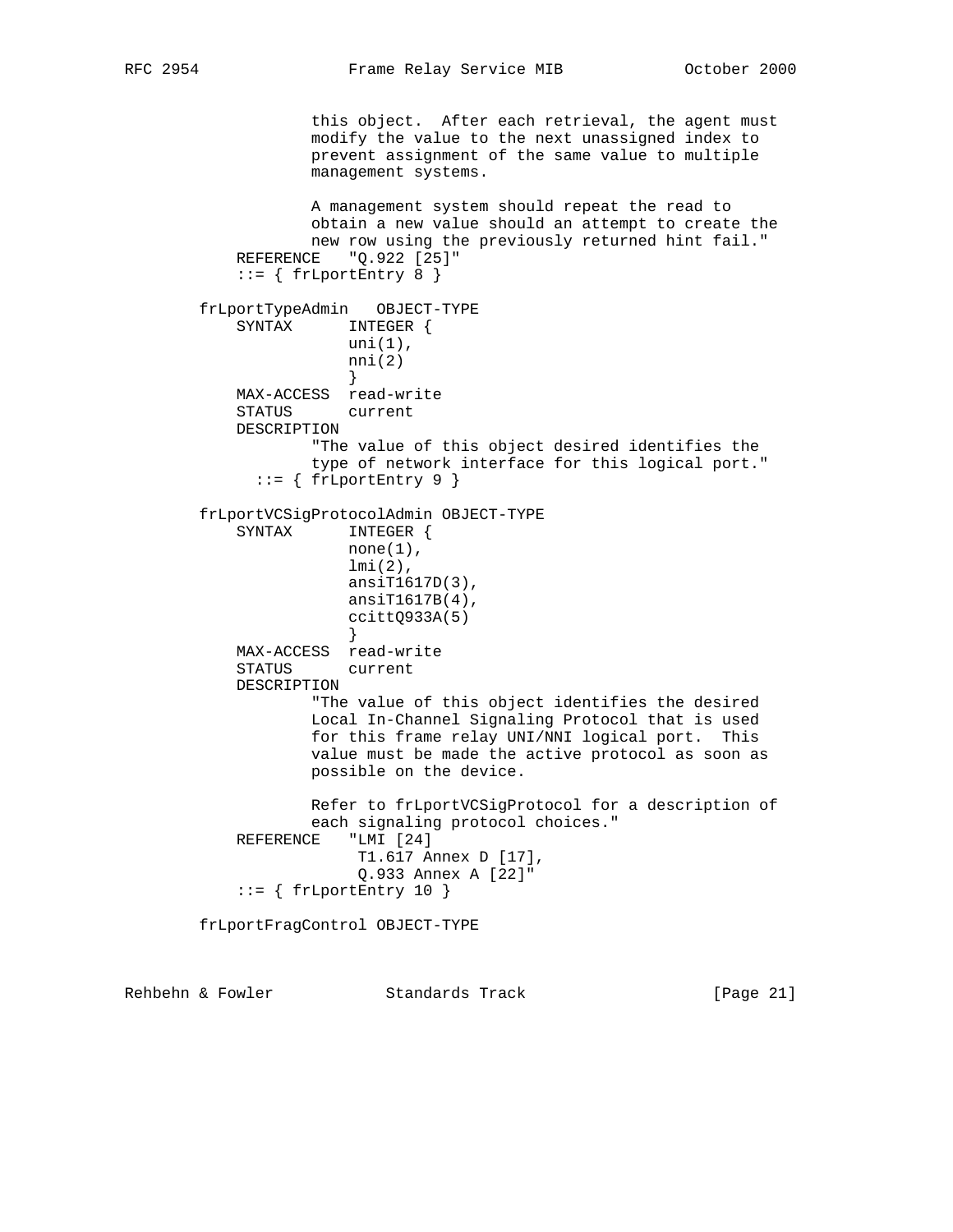```
 SYNTAX INTEGER {
                       on(1),
                      off(2) }
            MAX-ACCESS read-write
            STATUS current
            DESCRIPTION
                   "This object controls the transmission and
                   reception of fragmentation frames for this UNI or
                   NNI interface.
                   on(1) Frames are fragmented using the interface
                           fragmentation format
                           Note: The customer side of the interface
                           must also be configured to fragment
                           frames.
                   off(2) Frames are not fragmented using the
                           interface fragmentation format."
           REFERENCE "FRF.12 [21]"
            DEFVAL { off }
           ::= { frLportEntry 11 }
        frLportFragSize OBJECT-TYPE
SYNTAX Integer32 (0..4096)
 UNITS "Octets"
            MAX-ACCESS read-write
            STATUS current
            DESCRIPTION
                    "The value of this object is the size in octets of
                   the maximum size of each fragment to be sent when
                   fragmenting. This object is only used by the
                   fragmentation transmitter, and the two sides of
                   the interface may differ. The fragment size
                   includes the octets for the frame relay header,
                   the UI octet, the NLPID, the fragmentation header,
                   and the fragment payload. If frLportFragControl is
                   set to off, this value should be zero."
           REFERENCE "FRF.12 [21]"
            DEFVAL { 0 }
           ::= { frLportEntry 12 }
 --
        -- Frame Relay Management VC Signaling
       - - frMgtVCSigTable OBJECT-TYPE
            SYNTAX SEQUENCE OF FrMgtVCSigEntry
```
Rehbehn & Fowler Standards Track [Page 22]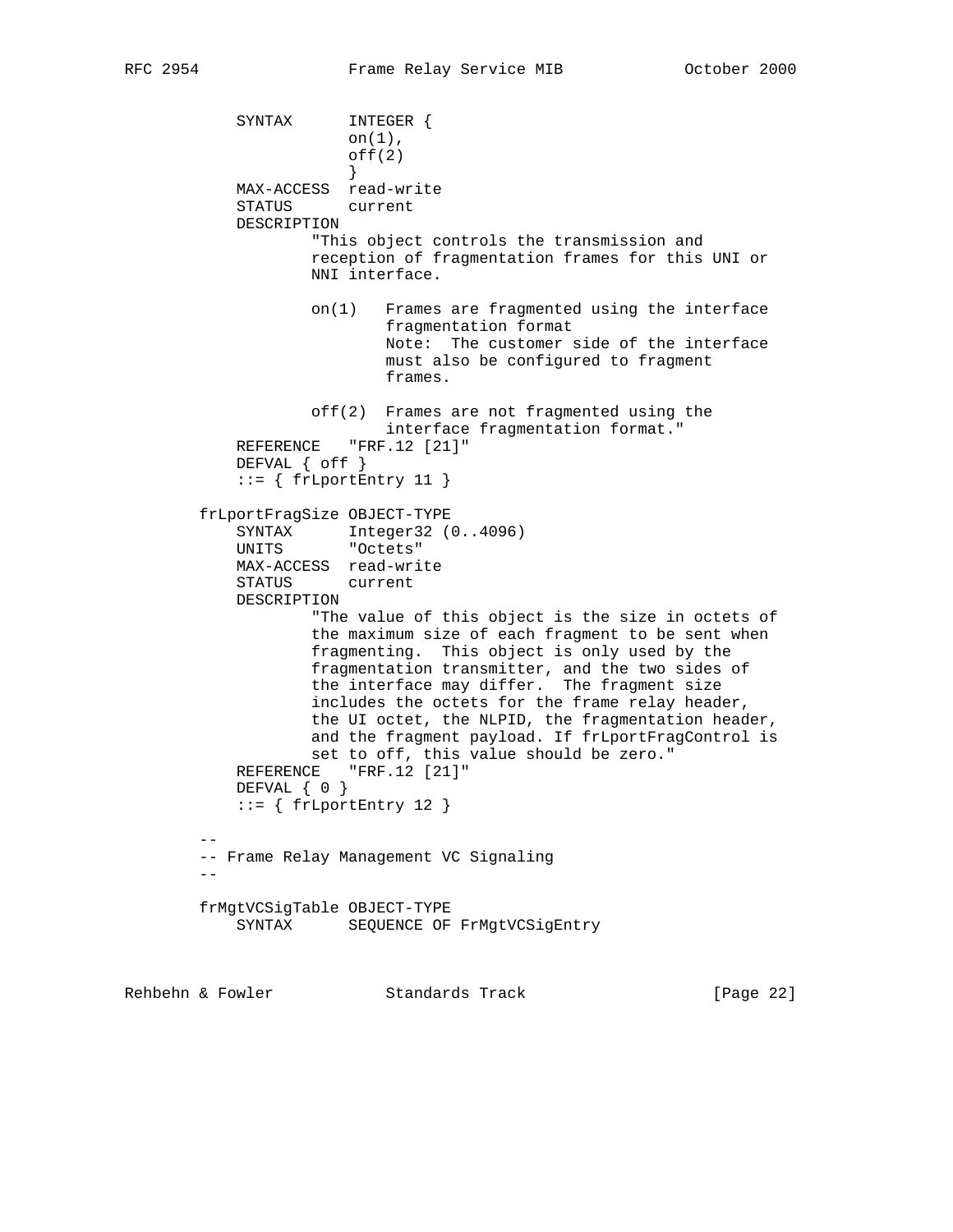```
 MAX-ACCESS not-accessible
         STATUS current
         DESCRIPTION
               "The Frame Relay Management VC Signaling
               Parameters and Errors table."
         ::= { frnetservObjects 2 }
      frMgtVCSigEntry OBJECT-TYPE
         SYNTAX FrMgtVCSigEntry
         MAX-ACCESS not-accessible
         STATUS current
         DESCRIPTION
               "An entry in the Frame Relay Management VC
               Signaling Parameters Errors table."
         INDEX { ifIndex }
         ::= { frMgtVCSigTable 1 }
      FrMgtVCSigEntry ::=
         SEQUENCE {
frMgtVCSigProced INTEGER,
frMgtVCSigUserN391 INTEGER,
 frMgtVCSigUserN392 INTEGER,
frMgtVCSigUserN393 INTEGER,
frMgtVCSigUserT391 INTEGER,
 frMgtVCSigNetN392 INTEGER,
frMgtVCSigNetN393 INTEGER,
frMgtVCSigNetT392 INTEGER,
frMgtVCSigNetnN4 INTEGER,
frMgtVCSigNetnT3 INTEGER,
            frMgtVCSigUserLinkRelErrors Counter32,
            frMgtVCSigUserProtErrors Counter32,
            frMgtVCSigUserChanInactive Counter32,
            frMgtVCSigNetLinkRelErrors Counter32,
 frMgtVCSigNetProtErrors Counter32,
 frMgtVCSigNetChanInactive Counter32,
frMgtVCSigProcedAdmin INTEGER,
 frMgtVCSigUserN391Admin INTEGER,
 frMgtVCSigUserN392Admin INTEGER,
 frMgtVCSigUserN393Admin INTEGER,
 frMgtVCSigUserT391Admin INTEGER,
 frMgtVCSigNetN392Admin INTEGER,
frMgtVCSigNetN393Admin INTEGER,
 frMgtVCSigNetT392Admin INTEGER,
 frMgtVCSigNetnT3Admin INTEGER
      }
      frMgtVCSigProced OBJECT-TYPE
         SYNTAX INTEGER {
```
Rehbehn & Fowler Standards Track [Page 23]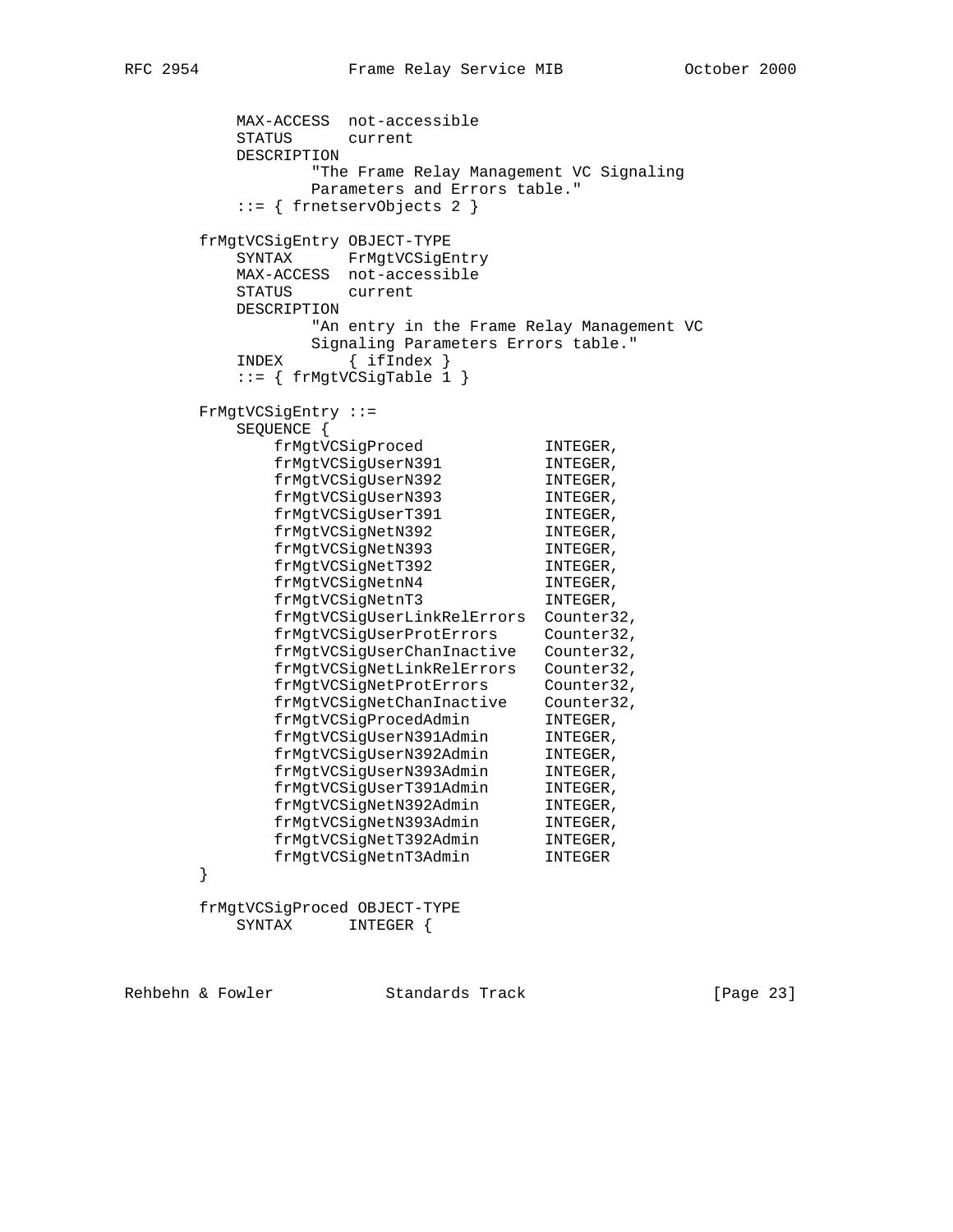u2nnet(1), bidirect(2), u2nuser(3) } MAX-ACCESS read-only STATUS current DESCRIPTION "The value of this object identifies the local in-channel signaling procedural role that is used for this UNI/NNI logical port. Bidirectional procedures implies that both user-side and network-side procedural roles are used. u2nnet(1) Logical port operates user to network procedure in the role of the network side in the state of the state of the state of the state of the state of the state of the state of the state o bidirect(2) Logical port operates the bidirectional procedure (both user and network side roles) u2nuser(3) Logical port operates user to network procedure in the role of the user side" REFERENCE "Q.933 Annex A [22], T1.617 Annex D [17]" ::= { frMgtVCSigEntry 1 } frMgtVCSigUserN391 OBJECT-TYPE SYNTAX INTEGER (1..255)<br>UNITS "Polls" "Polls" MAX-ACCESS read-only STATUS current DESCRIPTION "The value of this object identifies the User-side N391 full status polling cycle value for this UNI/NNI logical port. If the logical port is not performing user-side (bidirectional) procedures, then this object is not instantiated and an attempt to read will result in the noSuchInstance exception response." REFERENCE "Q.933 Annex A [22], T1.617 Annex D [17]" DEFVAL { 6 } ::= { frMgtVCSigEntry 2 } frMgtVCSigUserN392 OBJECT-TYPE SYNTAX INTEGER  $(1.10)$ 

Rehbehn & Fowler Standards Track [Page 24]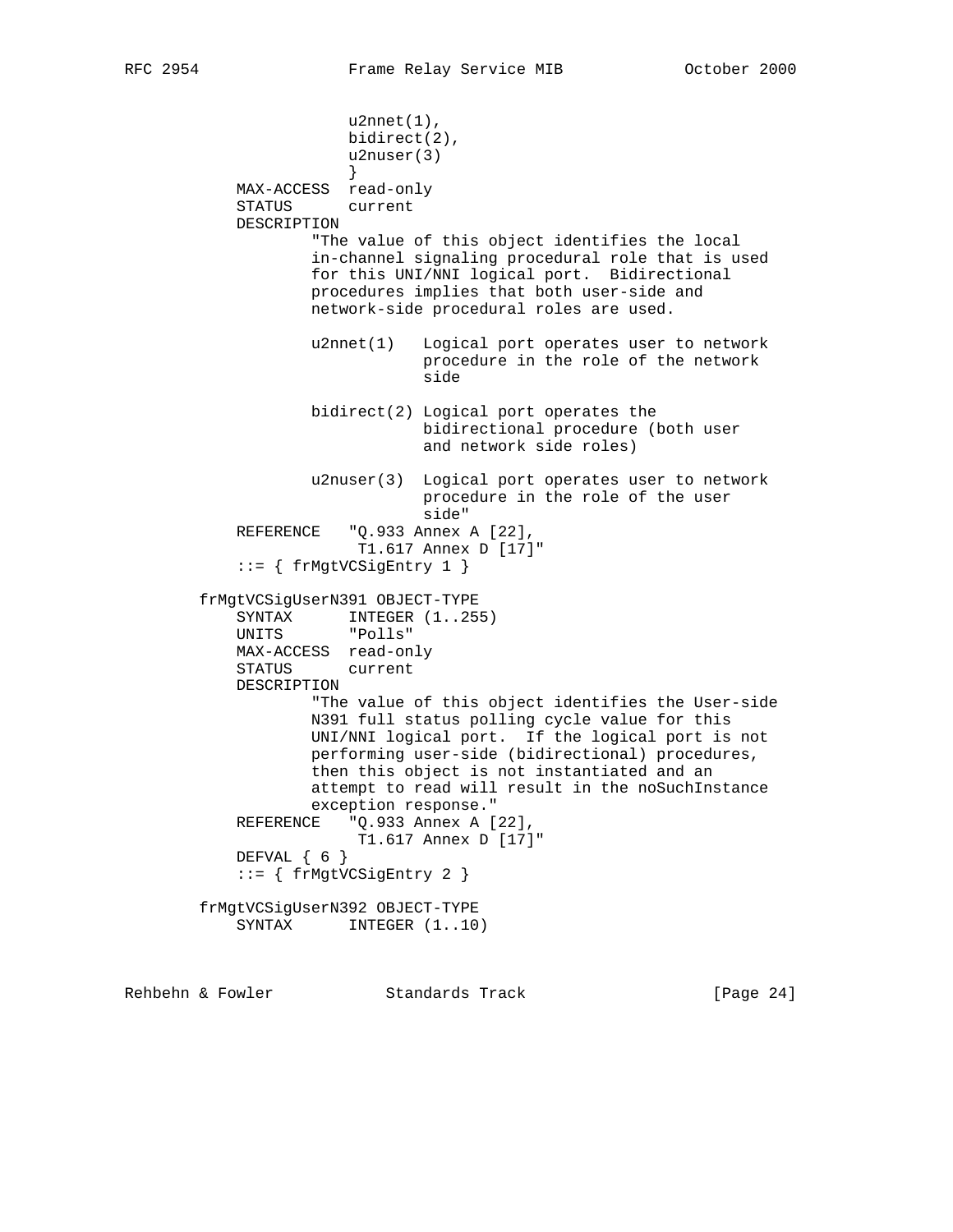```
 UNITS "Events"
    MAX-ACCESS read-only
    STATUS current
    DESCRIPTION
            "The value of this object identifies the User-side
            N392 error threshold value for this UNI/NNI
            logical port. If the logical port is not
            performing user-side (bidirectional) procedures,
            then this object is not instantiated."
    REFERENCE "Q.933 Annex A [22],
                T1.617 Annex D [17]"
    DEFVAL { 3 }
    ::= { frMgtVCSigEntry 3 }
 frMgtVCSigUserN393 OBJECT-TYPE
   SYNTAX INTEGER (1..10) UNITS "Events"
    MAX-ACCESS read-only
    STATUS current
    DESCRIPTION
            "The value of this object identifies the User-side
            N393 monitored events count value for this UNI/NNI
            logical port. If the logical port is not
            performing user-side (bidirectional) procedures,
            then this object is not instantiated."
   REFERENCE "Q.933 Annex A [22],
                 T1.617 Annex D [17]"
   DEFVAL { 4 }
    ::= { frMgtVCSigEntry 4 }
 frMgtVCSigUserT391 OBJECT-TYPE
   SYNTAX INTEGER (5..30)
    UNITS "Seconds"
    MAX-ACCESS read-only
    STATUS current
    DESCRIPTION
            "The value of this object identifies the User-side
            T391 link integrity verification polling timer
            value for this UNI/NNI logical port. If the
            logical port is not performing user-side
            procedures, then this object is not instantiated."
    REFERENCE "Q.933 Annex A [22],
                 T1.617 Annex D [17]"
    DEFVAL { 10 }
    ::= { frMgtVCSigEntry 5 }
 frMgtVCSigNetN392 OBJECT-TYPE
   SYNTAX INTEGER (1..10)
```
Rehbehn & Fowler Standards Track [Page 25]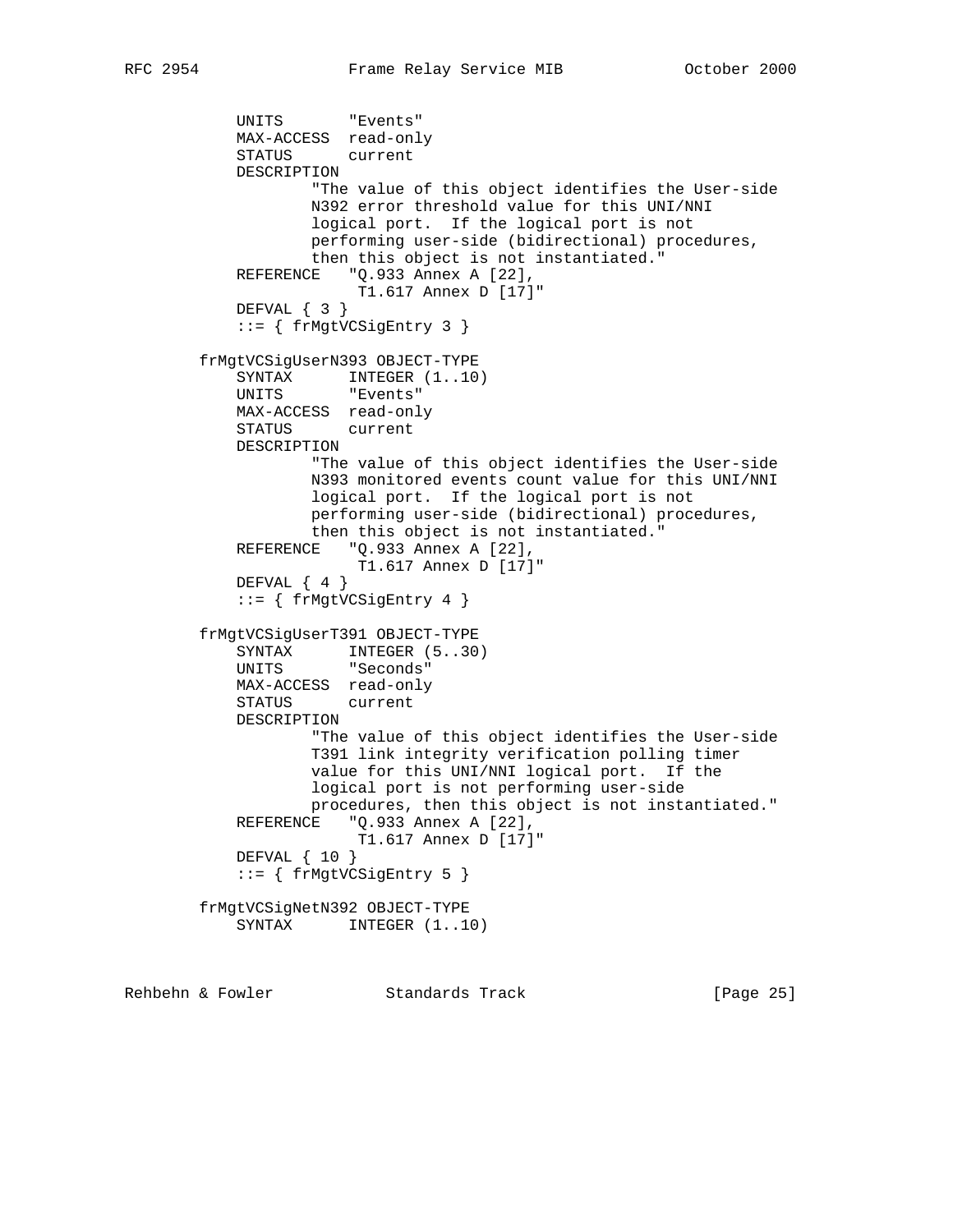```
 UNITS "Events"
            MAX-ACCESS read-only
            STATUS current
            DESCRIPTION
                    "The value of this object identifies the Network-
                    side N392 error threshold value (nN2 for LMI) for
                    this UNI/NNI logical port. If the logical port is
                    not performing network-side procedures, then this
                    object is not instantiated."
           REFERENCE "Q.933 Annex A [22],
                        T1.617 Annex D [17],
                         LMI [24]"
            DEFVAL { 3 }
            ::= { frMgtVCSigEntry 6 }
        frMgtVCSigNetN393 OBJECT-TYPE
           SYNTAX INTEGER (1..10) UNITS "Events"
            MAX-ACCESS read-only
            STATUS current
            DESCRIPTION
                    "The value of this object identifies the Network-
                    side N393 monitored events count value (nN3 for
                    LMI) for this UNI/NNI logical port. If the
                    logical port is not performing network-side
                    procedures, then this object is not instantiated."
           REFERENCE "Q.933 Annex A [22],
                         T1.617 Annex D [17],
                        LMI [24]"
           DEFVAL { 4 }
            ::= { frMgtVCSigEntry 7 }
        frMgtVCSigNetT392 OBJECT-TYPE
SYNTAX INTEGER (5..30)
 UNITS "Seconds"
            MAX-ACCESS read-only
            STATUS current
            DESCRIPTION
                   "The value of this object identifies the Network-
                    side T392 polling verification timer value (nT2
                    for LMI) for this UNI/NNI logical port. If the
                    logical port is not performing network-side
                   procedures, then this object is not instantiated."
           REFERENCE "Q.933 Annex A [22],
                        T1.617 Annex D [17],
                         LMI [24]"
            DEFVAL { 15 }
            ::= { frMgtVCSigEntry 8 }
```
Rehbehn & Fowler Standards Track [Page 26]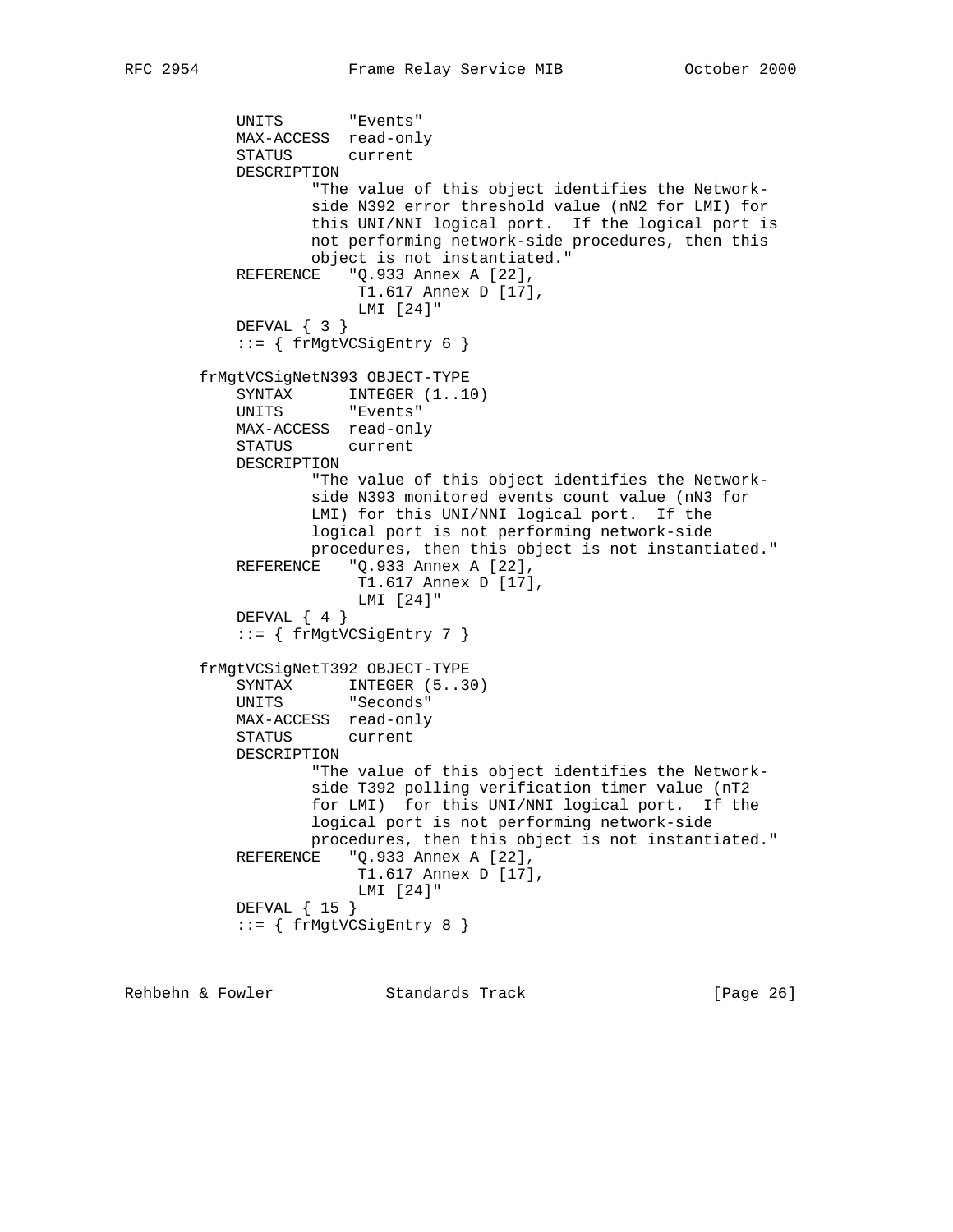```
 frMgtVCSigNetnN4 OBJECT-TYPE
SYNTAX INTEGER (5..5) UNITS "Events"
            MAX-ACCESS read-only
            STATUS current
            DESCRIPTION
                    "The value of this object identifies the Network-
                    side nN4 maximum status enquires received value
                    for this UNI/NNI logical port. If the logical
                    port is not performing network-side procedures or
                    is not performing LMI procedures, then this object
                    is not instantiated.
                    This object applies only to LMI and always has a
                    value of 5."
            REFERENCE "LMI [24]"
            ::= { frMgtVCSigEntry 9 }
        frMgtVCSigNetnT3 OBJECT-TYPE
            SYNTAX INTEGER (5 | 10 | 15 | 20 | 25 | 30)
            UNITS "Seconds"
            MAX-ACCESS read-only
            STATUS current
            DESCRIPTION
                    "The value of this object identifies the Network-
                    side nT3 timer (for nN4 status enquires received)
                    value for this UNI/NNI logical port. If the
                    logical port is not performing network-side
                    procedures or is not performing LMI procedures,
                    then this object is not instantiated.
                      This object applies only to LMI."
              REFERENCE "LMI [24]"
              DEFVAL { 20 }
              ::= { frMgtVCSigEntry 10 }
        frMgtVCSigUserLinkRelErrors OBJECT-TYPE
            SYNTAX Counter32
            UNITS "Errors"
           MAX-ACCESS read-only<br>STATUS current
           STATUS
            DESCRIPTION
                    "The number of user-side local in-channel
                    signaling link reliability errors (i.e., non-
                    receipt of Status/Status Enquiry messages or
                    invalid sequence numbers in a Link Integrity
                    Verification Information Element) for this UNI/NNI
                    logical port. If the logical port is not
```
Rehbehn & Fowler Standards Track [Page 27]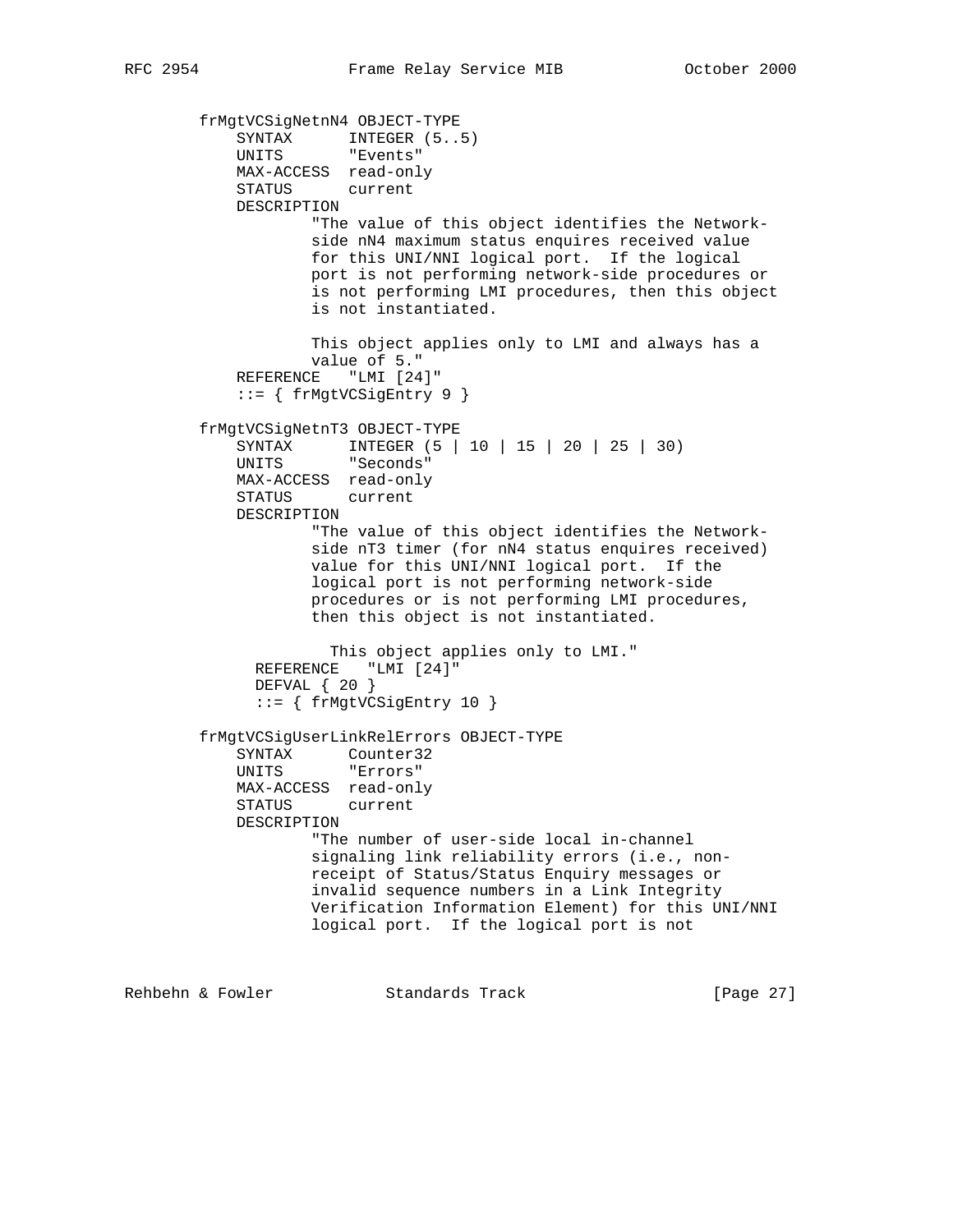```
 performing user-side procedures, then this object
               is not instantiated."
       ::= { frMgtVCSigEntry 11 }
   frMgtVCSigUserProtErrors OBJECT-TYPE
     SYNTAX Counter32<br>
UNITS "Errors"
                 "Errors"
      MAX-ACCESS read-only
      STATUS current
      DESCRIPTION
               "The number of user-side local in-channel
               signaling protocol errors (i.e., protocol
              discriminator, unnumbered information, message
               type, call reference, and mandatory information
               element errors) for this UNI/NNI logical port. If
               the logical port is not performing user-side
              procedures, then this object is not instantiated."
       ::= { frMgtVCSigEntry 12 }
 frMgtVCSigUserChanInactive OBJECT-TYPE
    SYNTAX Counter32
    UNITS "Events"
    MAX-ACCESS read-only
      STATUS current
      DESCRIPTION
              "The number of times the user-side channel was
               declared inactive (i.e., N392 errors in N393
               events) for this UNI/NNI logical port. If the
               logical port is not performing user-side
              procedures, then this object is not instantiated."
       ::= { frMgtVCSigEntry 13 }
   frMgtVCSigNetLinkRelErrors OBJECT-TYPE
      SYNTAX Counter32
      UNITS "Errors"
      MAX-ACCESS read-only
      STATUS current
      DESCRIPTION
              "The number of network-side local in-channel
               signaling link reliability errors (i.e., non-
               receipt of Status/Status Enquiry messages or
               invalid sequence numbers in a Link Integrity
              Verification Information Element) for this UNI/NNI
               logical port."
       ::= { frMgtVCSigEntry 14 }
  frMgtVCSigNetProtErrors OBJECT-TYPE
      SYNTAX Counter32
```
Rehbehn & Fowler Standards Track [Page 28]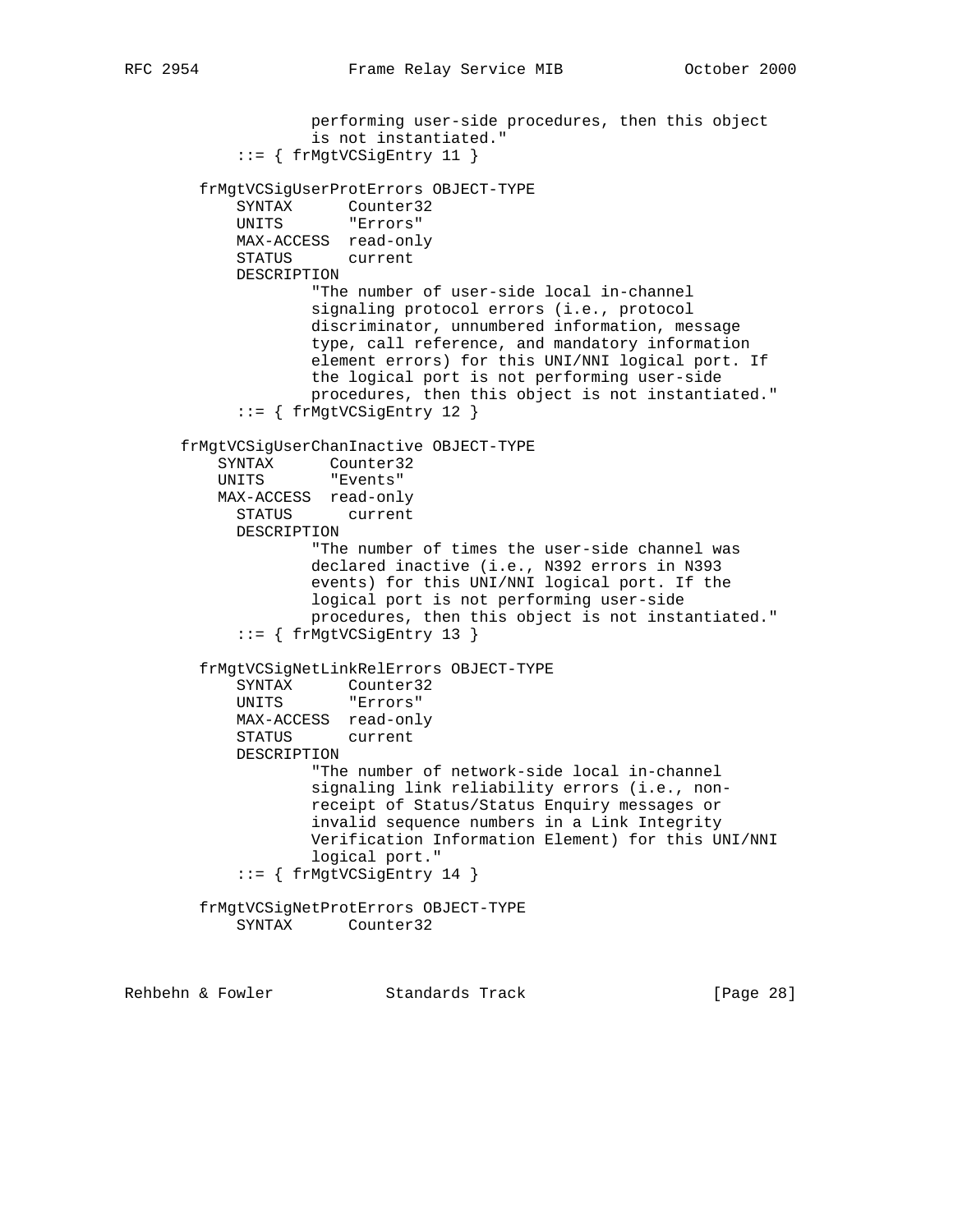UNITS "Errors" MAX-ACCESS read-only STATUS current DESCRIPTION "The number of network-side local in-channel signaling protocol errors (i.e., protocol discriminator, message type, call reference, and mandatory information element errors) for this UNI/NNI logical port." ::= { frMgtVCSigEntry 15 } frMgtVCSigNetChanInactive OBJECT-TYPE SYNTAX Counter32 UNITS "Events" MAX-ACCESS read-only STATUS current DESCRIPTION "The number of times the network-side channel was declared inactive (i.e., N392 errors in N393 events) for this UNI/NNI logical port." ::= { frMgtVCSigEntry 16 } frMgtVCSigProcedAdmin OBJECT-TYPE SYNTAX INTEGER { u2nnet(1), bidirect(2), u2nuser(3) } MAX-ACCESS read-write STATUS current DESCRIPTION "The value of this object identifies the local in-channel signaling procedural role that is used for this UNI/NNI logical port. Bidirectional procedures implies that both user-side and network-side procedural roles are used. u2nnet(1) Logical port operates user to network procedure in the role of the network side bidirect(2) Logical port operates the bidirectional procedure (both user and network side roles) u2nuser(3) Logical port operates user to network procedure in the role of the user side"

Rehbehn & Fowler Standards Track [Page 29]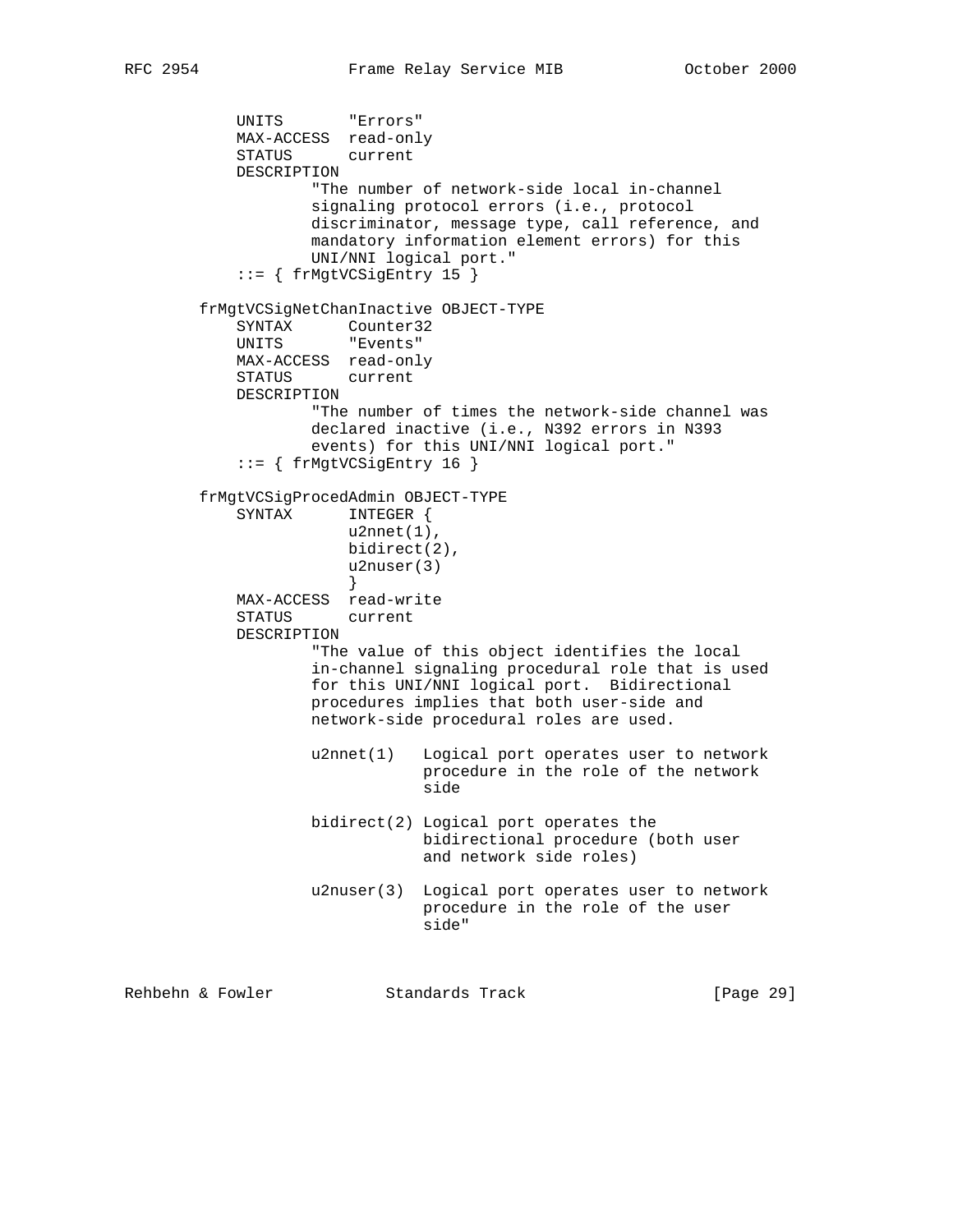```
REFERENCE "Q.933 Annex A [22],
                         T1.617 Annex D [17]"
            DEFVAL { u2nnet }
            ::= { frMgtVCSigEntry 17 }
        frMgtVCSigUserN391Admin OBJECT-TYPE
           SYNTAX INTEGER (1..255) UNITS "Polls"
            MAX-ACCESS read-write
            STATUS current
            DESCRIPTION
                    "The value of this object identifies the desired
                    User-side N391 full status polling cycle value for
                    this UNI/NNI logical port. If the logical port is
                    not performing user-side (bidirectional)
                    procedures, then this object is not instantiated."
           REFERENCE "Q.933 Annex A [22],
                         T1.617 Annex D [17]"
            ::= { frMgtVCSigEntry 18 }
        frMgtVCSigUserN392Admin OBJECT-TYPE
           SYNTAX INTEGER (1..10) UNITS "Events"
            MAX-ACCESS read-write
            STATUS current
            DESCRIPTION
                    "The value of this object identifies the desired
                    User-side N392 error threshold value for this
                    UNI/NNI logical port. If the logical port is not
                    performing user-side (bidirectional) procedures,
                    then this object is not instantiated."
            REFERENCE "Q.933 Annex A [22],
                        T1.617 Annex D [17]"
            ::= { frMgtVCSigEntry 19 }
        frMgtVCSigUserN393Admin OBJECT-TYPE
SYNTAX INTEGER (1..10) UNITS "Events"
            MAX-ACCESS read-write
            STATUS current
            DESCRIPTION
                    "The value of this object identifies the desired
                    User-side N393 monitored events count value for
                    this UNI/NNI logical port. If the logical port is
                    not performing user-side (bidirectional)
                    procedures, then this object is not instantiated."
            REFERENCE "Q.933 Annex A [22],
                        T1.617 Annex D [17]"
```
Rehbehn & Fowler Standards Track [Page 30]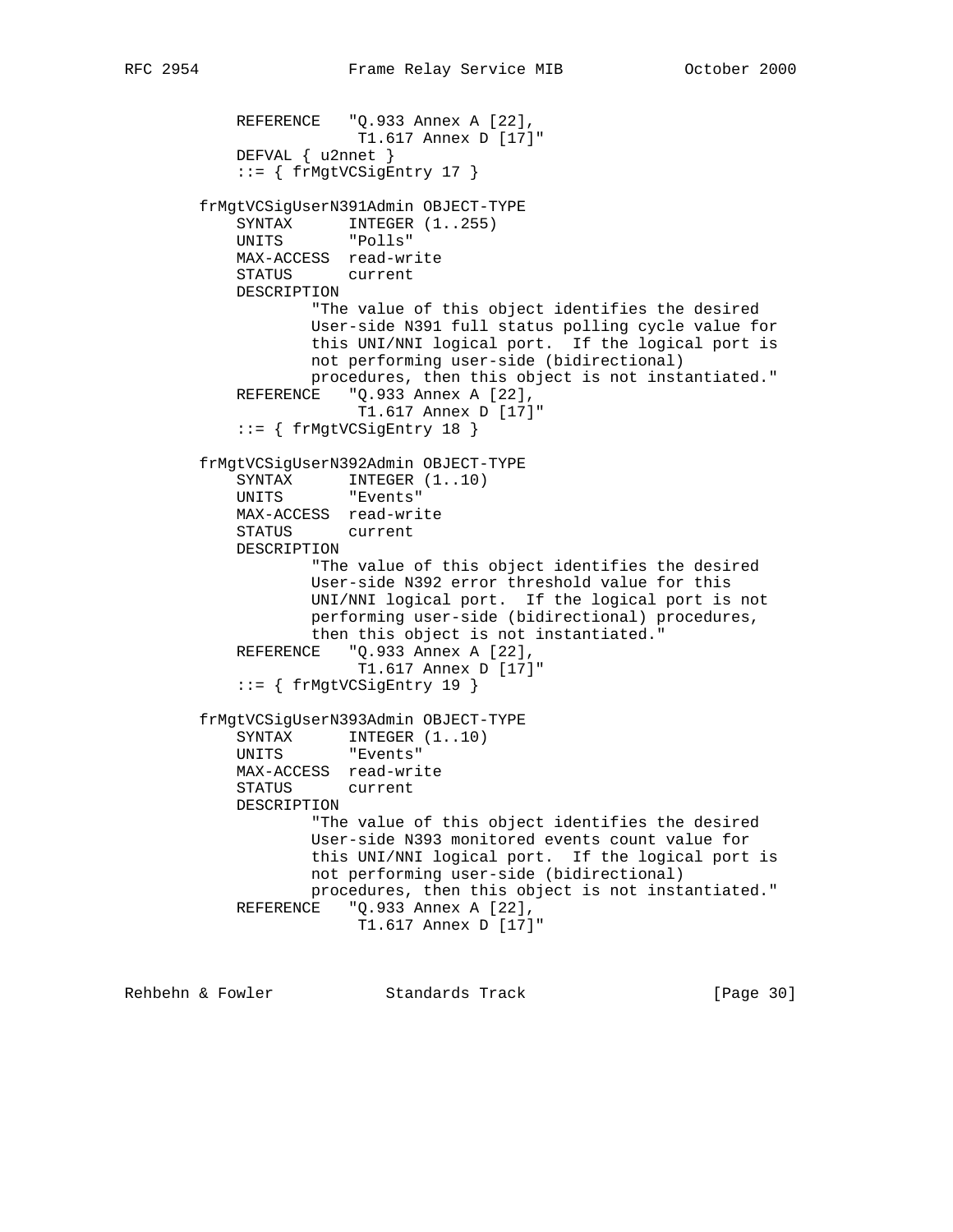::= { frMgtVCSigEntry 20 } frMgtVCSigUserT391Admin OBJECT-TYPE SYNTAX INTEGER (5..30) UNITS "Seconds" MAX-ACCESS read-write STATUS current DESCRIPTION "The value of this object identifies the desired User-side T391 link integrity verification polling timer value for this UNI/NNI logical port. If the logical port is not performing user-side procedures, then this object is not instantiated." REFERENCE "Q.933 Annex A [22], T1.617 Annex D [17]" ::= { frMgtVCSigEntry 21 } frMgtVCSigNetN392Admin OBJECT-TYPE SYNTAX INTEGER  $(1..10)$  UNITS "Events" MAX-ACCESS read-write STATUS current DESCRIPTION "The value of this object identifies the desired Network-side N392 error threshold value (nN2 for LMI) for this UNI/NNI logical port. If the logical port is not performing network-side procedures, then this object is not instantiated." REFERENCE "Q.933 Annex A [22], T1.617 Annex D [17], LMI [24]" ::= { frMgtVCSigEntry 22 } frMgtVCSigNetN393Admin OBJECT-TYPE SYNTAX INTEGER  $(1..10)$  UNITS "Events" MAX-ACCESS read-write STATUS current DESCRIPTION "The value of this object identifies the desired Network-side N393 monitored events count value (nN3 for LMI) for this UNI/NNI logical port. If the logical port is not performing network-side procedures, then this object is not instantiated." REFERENCE "Q.933 Annex A [22], T1.617 Annex D [17], LMI [24]" ::= { frMgtVCSigEntry 23 }

Rehbehn & Fowler Standards Track [Page 31]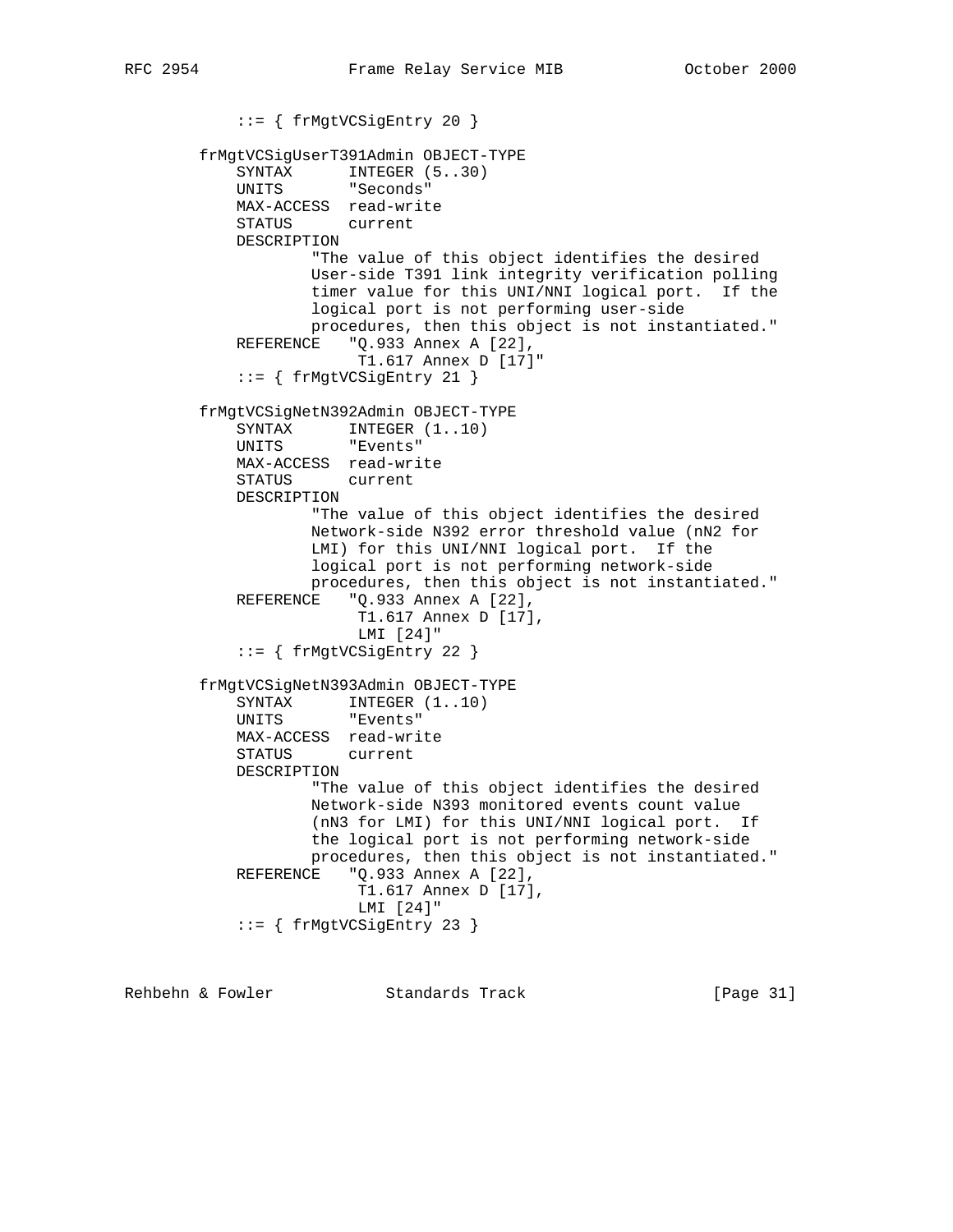```
 frMgtVCSigNetT392Admin OBJECT-TYPE
SYNTAX INTEGER (5..30)
 UNITS "Seconds"
            MAX-ACCESS read-write
            STATUS current
            DESCRIPTION
                   "The value of this object identifies the desired
                   Network-side T392 polling verification timer value
                   (nT2 for LMI) for this UNI/NNI logical port. If
                   the logical port is not performing network-side
                   procedures, then this object is not instantiated."
            REFERENCE "Q.933 Annex A [22],
                       T1.617 Annex D [17],
                        LMI [24]"
            ::= { frMgtVCSigEntry 24 }
        frMgtVCSigNetnT3Admin OBJECT-TYPE
            SYNTAX INTEGER (5 | 10 | 15 | 20 | 25 | 30)
            UNITS "Seconds"
            MAX-ACCESS read-write
            STATUS current
            DESCRIPTION
                    "The value of this object identifies the desired
                   Network-side nT3 timer (for nN4 status enquires
                   received) value for this UNI/NNI logical port. If
                   the logical port is not performing network-side
                   procedures or is not performing LMI procedures,
                   then this object is not instantiated. This object
                   applies only to LMI."
            REFERENCE "LMI [24]"
            ::= { frMgtVCSigEntry 25 }
 --
        -- Frame Relay PVC End-points
 --
        frPVCEndptTable OBJECT-TYPE
           SYNTAX SEQUENCE OF FrPVCEndptEntry
            MAX-ACCESS not-accessible
            STATUS current
            DESCRIPTION
                    "The Frame Relay PVC End-Point table. This table
                    is used to model a PVC end-point. This table
                   contains the traffic parameters and statistics for
                   a PVC end-point.
                   This table is used to identify the traffic
                   parameters for a bi-directional PVC segment end-
Rehbehn & Fowler Standards Track [Page 32]
```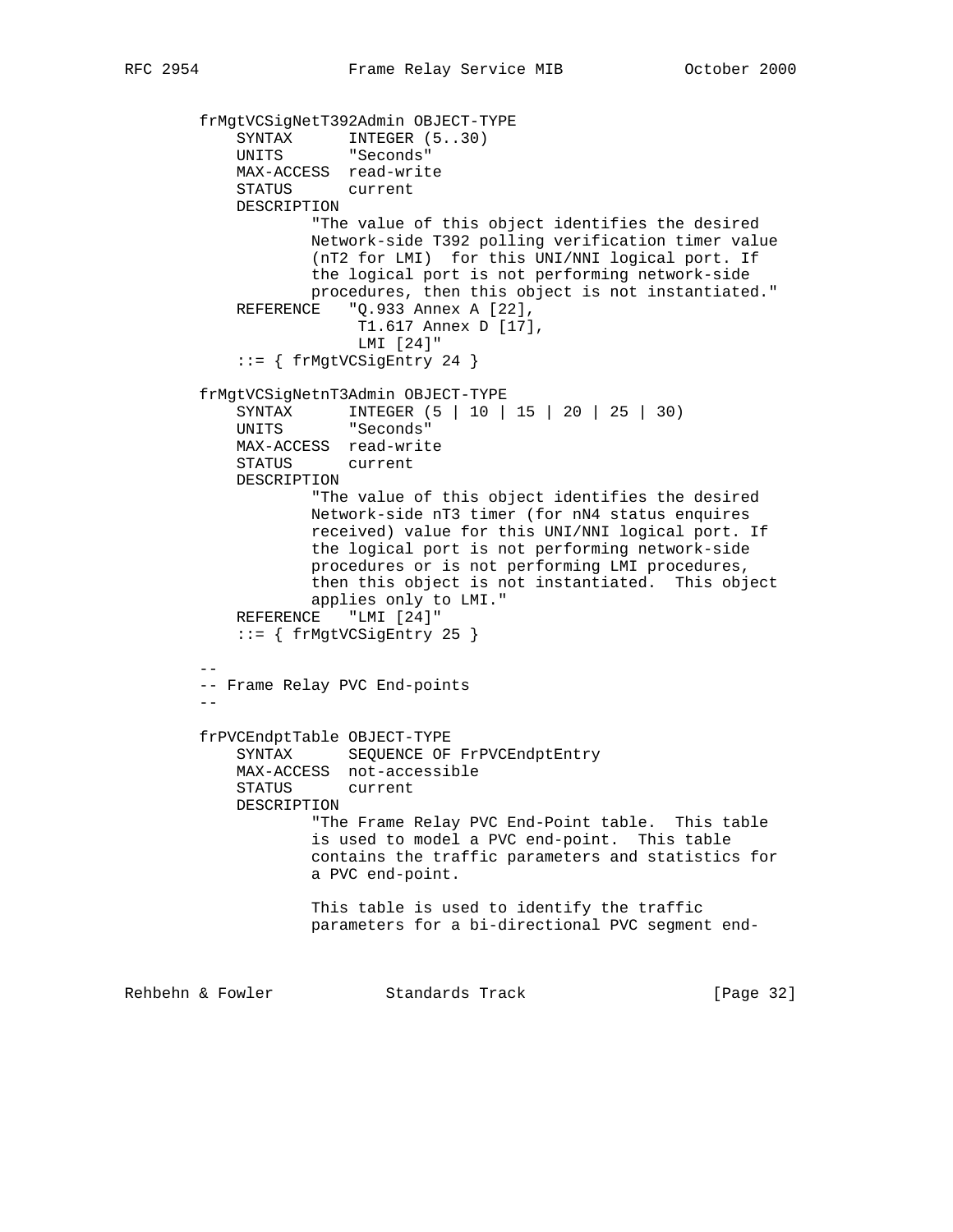point, and it also provides statistics for a PVC segment end-point.

 A PVC segment end-point is identified by a UNI/NNI logical port index value and DLCI index value.

 If the frame relay service provider allows the frame relay CNM subscriber to create, modify or delete PVCs using SNMP, then this table is used to identify and reserve the requested traffic parameters of each PVC segment end-point. The Connection table is used to 'connect' the end points together. Not all implementations will support the capability of creating/modifying/deleting PVCs using SNMP as a feature of frame relay CNM service.

 Uni-directional PVCs are modeled with zero valued traffic parameters in one of the directions (In or Out direction) in this table.

 To create a PVC, the following procedures shall be followed:

 1) Create the entries for the PVC segment endpoints in the frPVCEndptTable by specifying the traffic parameters for the bi-directional PVC segment endpoints. As shown in figure 2, a point-to-point PVC has two endpoints, thus two entries in this table. Uni-directional PVCs are modeled with zero valued traffic parameters in one direction; all the 'In' direction parameters for one frame relay PVC End-point or all the 'Out' direction parameters for the other frame relay PVC Endpoint.

| In          |                     | Out                                                                                      |
|-------------|---------------------|------------------------------------------------------------------------------------------|
| >>>>>       |                     | > >> >> >> > >                                                                           |
|             | Frame Relay Network |                                                                                          |
| Out         |                     | In                                                                                       |
| <<<<        |                     | $\begin{array}{c} < \, < \, < \, < \, < \, < \\ \, < \, < \, < \, < \, < \, \end{array}$ |
| Frame Relay |                     | Frame Relay                                                                              |
| <b>PVC</b>  |                     | <b>PVC</b>                                                                               |
| Endpoint    |                     | Endpoint                                                                                 |

Figure 2, PVC Terminology

Rehbehn & Fowler Standards Track [Page 33]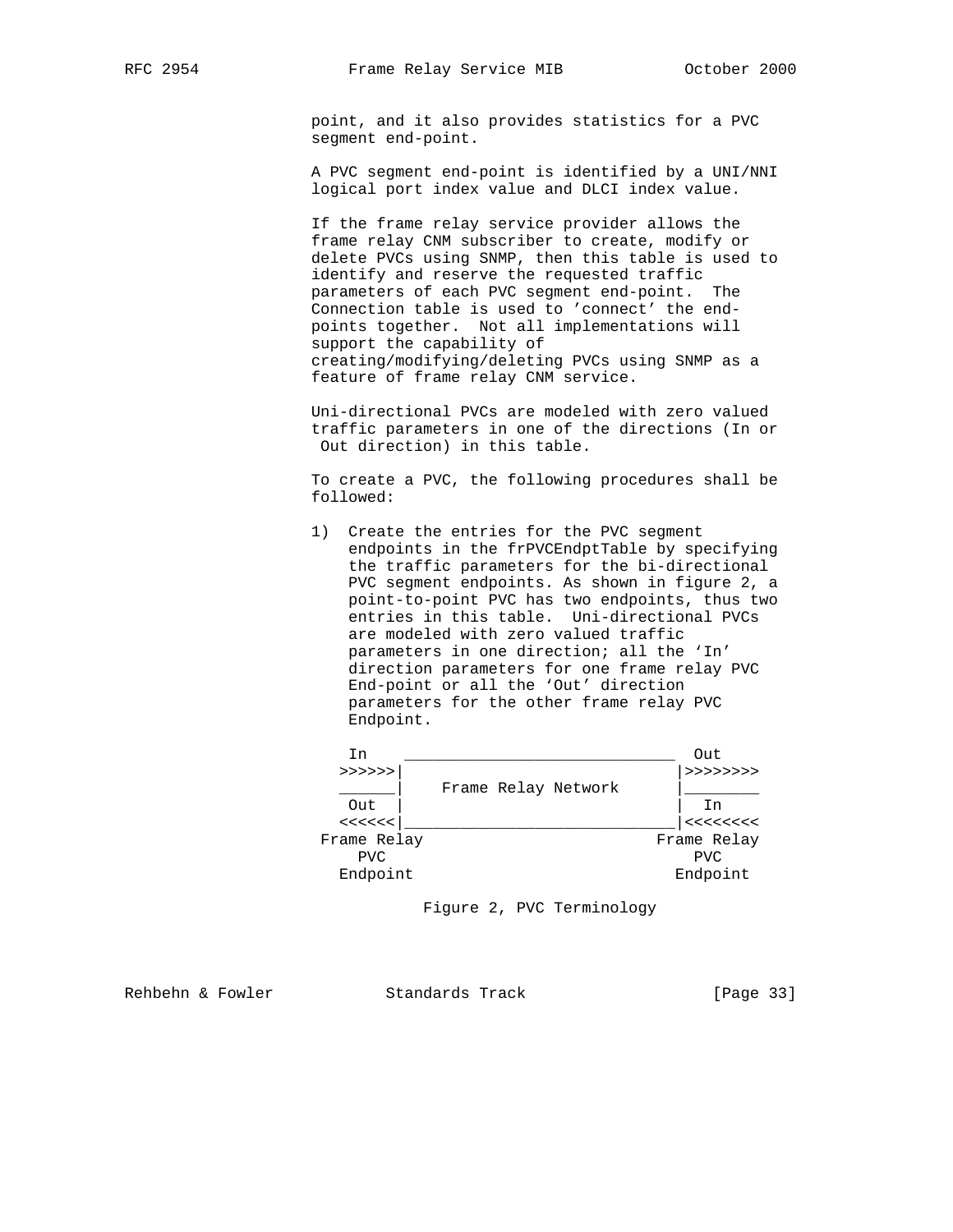2) Go to the Frame Relay Connection Group." ::= { frnetservObjects 3 } frPVCEndptEntry OBJECT-TYPE SYNTAX FrPVCEndptEntry MAX-ACCESS not-accessible STATUS current DESCRIPTION "An entry in the Frame Relay PVC Endpoint table." INDEX { ifIndex, frPVCEndptDLCIIndex }  $::= \{$  frPVCEndptTable 1  $\}$  FrPVCEndptEntry ::= SEQUENCE { frPVCEndptDLCIIndex Integer32, frPVCEndptInMaxFrameSize Integer32, frPVCEndptInBc 5.1 Integer32, frPVCEndptInBe The Integer32, frPVCEndptInCIR 1nteger32, frPVCEndptOutMaxFrameSize Integer32, frPVCEndptOutBc integer32, frPVCEndptOutBe Theger32, frPVCEndptOutCIR 1nteger32, frPVCEndptConnectIdentifier Integer32, frPVCEndptRowStatus RowStatus, frPVCEndptRcvdSigStatus INTEGER, frPVCEndptInFrames Counter32, frPVCEndptOutFrames Counter32, frPVCEndptInDEFrames Counter32, frPVCEndptInExcessFrames Counter32, frPVCEndptOutExcessFrames Counter32, frPVCEndptInDiscards Counter32, frPVCEndptInOctets Counter32, frPVCEndptOutOctets Counter32, frPVCEndptInDiscardsDESet Counter32, frPVCEndptInFramesFECNSet Counter32, frPVCEndptOutFramesFECNSet Counter32, frPVCEndptInFramesBECNSet Counter32, frPVCEndptOutFramesBECNSet Counter32, frPVCEndptInCongDiscards Counter32, frPVCEndptInDECongDiscards Counter32, frPVCEndptOutCongDiscards Counter32, frPVCEndptOutDECongDiscards Counter32, frPVCEndptOutDEFrames Counter32, frPVCEndptAtmIwfConnIndex Integer32

}

Rehbehn & Fowler Standards Track [Page 34]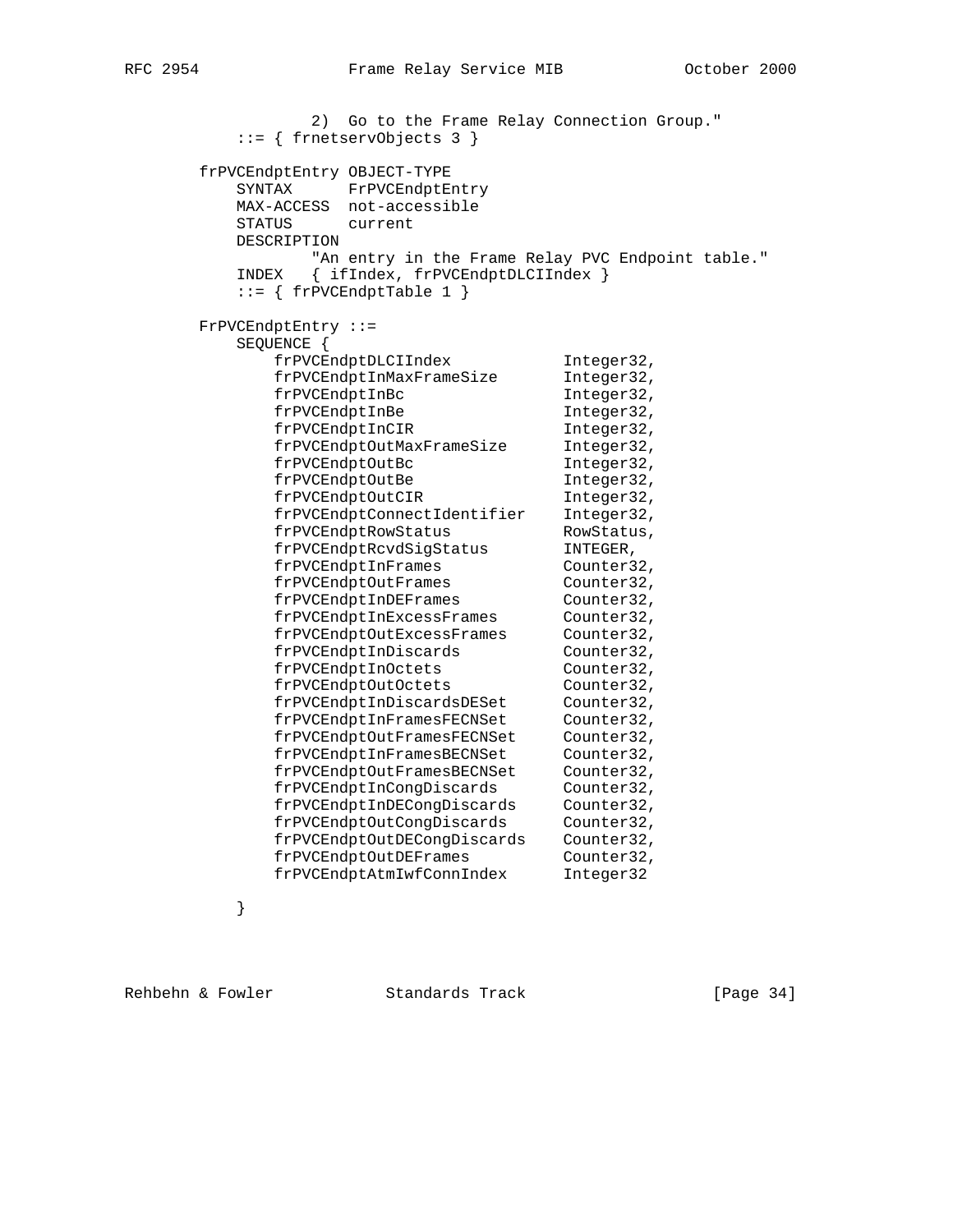```
 frPVCEndptDLCIIndex OBJECT-TYPE
            SYNTAX Integer32 (16..4194303)
            MAX-ACCESS not-accessible
            STATUS current
            DESCRIPTION
                    "The value of this object is equal to the DLCI
                    value for this PVC end-point.
                    The values are restricted to the legal range for
                    the size of address field supported by the logical
                    port (frLportAddrDLCILen)."
           REFERENCE "Q.922 [25]"
            ::= { frPVCEndptEntry 1 }
        frPVCEndptInMaxFrameSize OBJECT-TYPE
           SYNTAX Integer32 (1..4096)
            UNITS "Octets"
           MAX-ACCESS read-create<br>STATUS current
           STATUS
            DESCRIPTION
                    "The value of this object is the size in octets of
                    the largest frame relay information field for this
                    PVC end-point in the ingress direction (into the
                    frame relay network). The value of
                    frPVCEndptInMaxFrameSize must be less than or
                    equal to the corresponding ifMtu for this frame
                    relay UNI/NNI logical port."
            REFERENCE "FRF.1 [31]
                         Q.922 [25]
                         Q.933 [22]"
            DEFVAL { 1600 }
           ::= { frPVCEndptEntry 2 }
        frPVCEndptInBc OBJECT-TYPE
 SYNTAX Integer32 (1..2147483647)
 UNITS "Bits"
            MAX-ACCESS read-create
            STATUS current
            DESCRIPTION
                    "The value of this object is equal to the
                    committed burst size (Bc) parameter (measured in
                    bits) for this PVC end-point in the ingress
                    direction (into the frame relay network).
                    Note that the max value of this range is lower
                    than the max value allowed by Q.933 (16383 *
                   10***6).
```
Rehbehn & Fowler Standards Track [Page 35]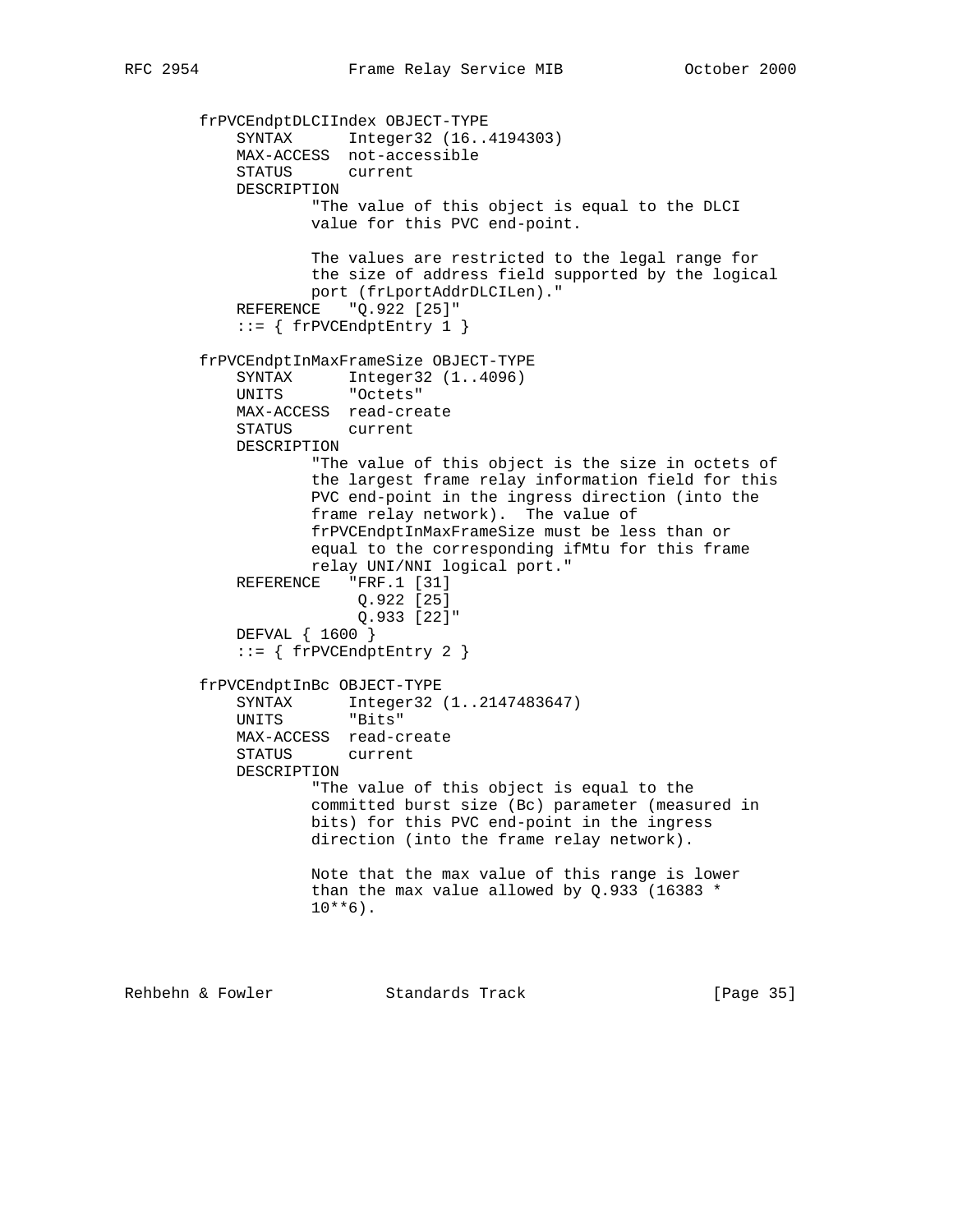```
 Note that the value is encoded in bits whilst the
             Q.933 Link layer core parameters information
            element encodes this information using octet
   units."<br>REFERENCE "O.
                "Q.933 [22]"::= { frPVCEndptEntry 3 }
 frPVCEndptInBe OBJECT-TYPE
    SYNTAX Integer32 (1..2147483647)
    UNITS "Bits"
    MAX-ACCESS read-create
    STATUS current
    DESCRIPTION
            "The value of this object is equal to the excess
            burst size (Be) parameter (measured in bits) for
             this PVC end-point in the ingress direction (into
            the frame relay network).
            Note that the max value of this range is lower
            than the max value allowed by Q.933 (16383 *
           10***6).
            Note that the value is encoded in bits whilst the
            Q.933 Link layer core parameters information
            element encodes this information using octet
            units."
    REFERENCE "Q.933 [22]"
    ::= { frPVCEndptEntry 4 }
 frPVCEndptInCIR OBJECT-TYPE
    SYNTAX Integer32 (1..2147483647)
    UNITS "Bits per Second"
    MAX-ACCESS read-create
    STATUS current
    DESCRIPTION
             "The value of this object is equal to the
             committed information rate (CIR) parameter
             (measured in bits per second) for this PVC end-
            point in the ingress direction (into the frame
            relay network).
            Note that the max value of this range is lower
            than the max value allowed by Q.933 (2047 *
           10***6)."
    REFERENCE "Q.933 [22]"
     ::= { frPVCEndptEntry 5 }
 frPVCEndptOutMaxFrameSize OBJECT-TYPE
```
Rehbehn & Fowler Standards Track [Page 36]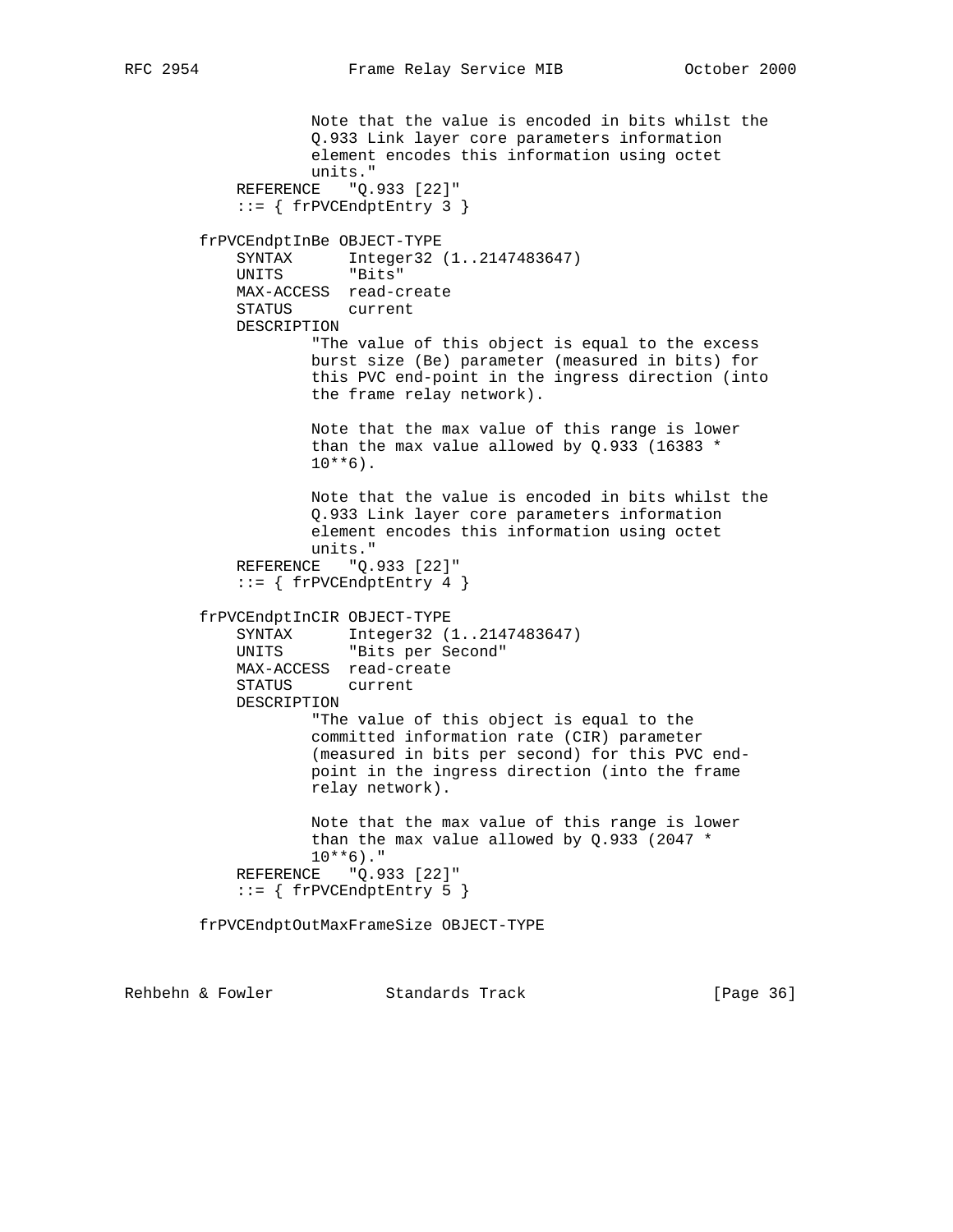```
SYNTAX Integer32 (1..4096)
 UNITS "Octets"
            MAX-ACCESS read-create
            STATUS current
            DESCRIPTION
                    "The value of this object is the size in octets of
                    the largest frame relay information field for this
                    PVC end-point in the egress direction (out of the
                    frame relay network). The value of
                    frPVCEndptOutMaxFrameSize must be less than or
                    equal to the corresponding ifMtu for this frame
                    relay UNI/NNI logical port."
           REFERENCE "FRF.1 [31]
                        Q.922 [25]
                         Q.933 [22]"
            DEFVAL { 1600 }
           ::= { frPVCEndptEntry 6 }
        frPVCEndptOutBc OBJECT-TYPE
            SYNTAX Integer32 (1..2147483647)
            UNITS "Bits"
            MAX-ACCESS read-create
            STATUS current
            DESCRIPTION
                    "The value of this object is equal to the
                    committed burst size (Bc) parameter (measured in
                    bits) for this PVC end-point in the egress
                    direction (out of the frame relay network).
                    Note that the max value of this range is lower
                    than the max value allowed by Q.933 (16383 *
                   10***6).
                    Note that the value is encoded in bits whilst the
                    Q.933 Link layer core parameters information
                    element encodes this information using octet
                    units."
            REFERENCE "Q.933 [22]"
            ::= { frPVCEndptEntry 7 }
        frPVCEndptOutBe OBJECT-TYPE
            SYNTAX Integer32 (1..2147483647)
            UNITS "Bits"
            MAX-ACCESS read-create
            STATUS current
            DESCRIPTION
                    "The value of this object is equal to the excess
                    burst size (Be) parameter (measured in bits) for
```
Rehbehn & Fowler Standards Track [Page 37]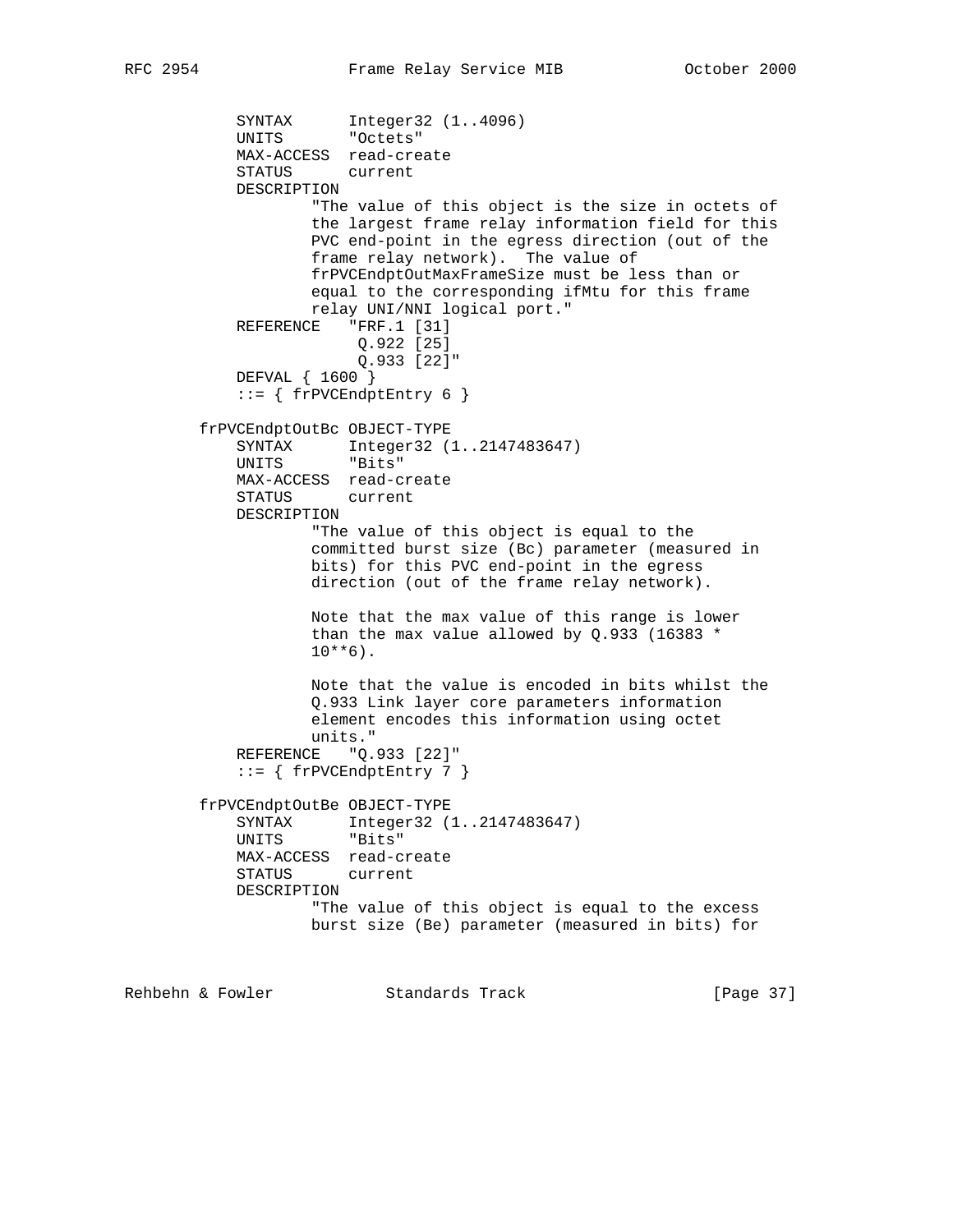this PVC end-point in the egress direction (out of the frame relay network). Note that the max value of this range is lower than the max value allowed by Q.933 (16383 \*  $10***6$ ). Note that the value is encoded in bits whilst the Q.933 Link layer core parameters information element encodes this information using octet units." REFERENCE "Q.933 [22]" ::= { frPVCEndptEntry 8 } frPVCEndptOutCIR OBJECT-TYPE SYNTAX Integer32 (1..2147483647) UNITS "Bits per Second" MAX-ACCESS read-create<br>STATUS current STATUS DESCRIPTION "The value of this object is equal to the committed information rate (CIR) parameter (measured in bits per second) for this PVC end point in the egress direction (out of the frame relay network). Note that the max value of this range is lower than the max value allowed by Q.933 (2047 \*  $10***6)$ ." REFERENCE "Q.933 [22]"  $::=$  { frPVCEndptEntry 9 } frPVCEndptConnectIdentifier OBJECT-TYPE SYNTAX Integer32 (0..2147483647) MAX-ACCESS read-only STATUS current DESCRIPTION "This object is used to associate PVC end-points as being part of one PVC segment connection. This value of this object is equal to the value of frPVCConnectIndex, which is used as one of the indices into the frPVCConnectTable. A connection that has been cross-connected via the FR/ATM PVC Service IWF cross-connect table will return the value zero when this object is read. In case of these interworked connections, the frPVCEndptAtmIwfConnIndex object must be accessed Rehbehn & Fowler Standards Track [Page 38]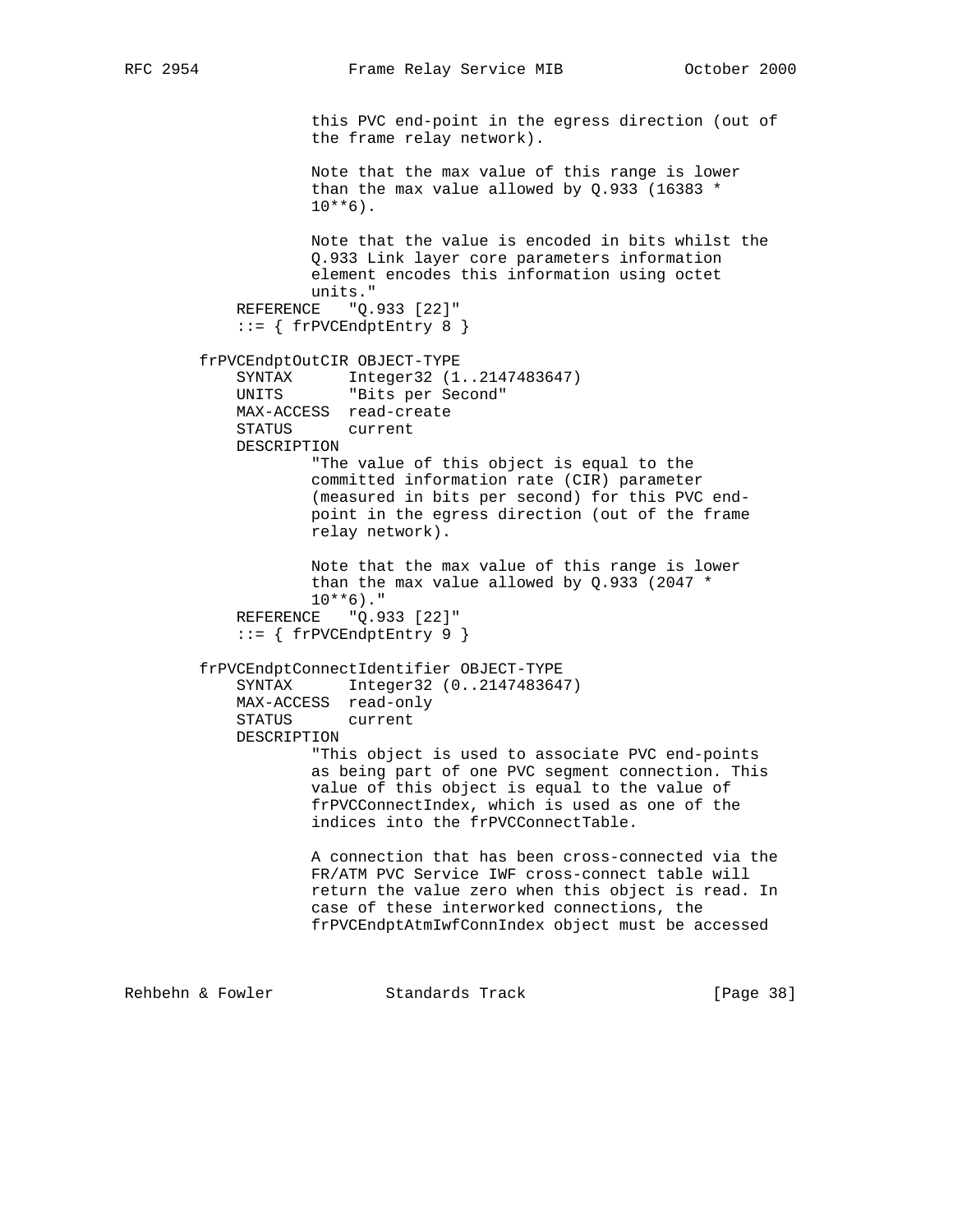to select the entry in the FR/ATM PVC Service IWF cross-connect table. The value of this object is provided by the agent, after the associated entries in the frPVCConnectTable or frAtmIwfConnectionTable have been created."  $::=$  { frPVCEndptEntry 10 } frPVCEndptRowStatus OBJECT-TYPE SYNTAX RowStatus MAX-ACCESS read-create STATUS current DESCRIPTION "This object is used to create new rows in this table, modify existing rows, and to delete existing rows. To create a new PVC, the entries for the PVC segment end-points in the frPVCEndptTable must first be created. Next, the frPVCConnectTable is used to associate the frame relay PVC segment end-points. In order for the manager to have the necessary error diagnostics, the frPVCEndptRowStatus object must initially be set to 'createAndWait(5)'. While the frPVCEndptRowStatus object is in the 'createAndWait(5)' state, the manager can set each columnar object and get the necessary error diagnostics. The frPVCEndptRowStatus object may not be set to 'active(1)' unless the following columnar objects exist in this row: frPVCEndptInMaxFrameSize, frPVCEndptInBc, frPVCEndptInBe, frPVCEndptInCIR, frPVCEndptOutMaxFrameSize, frPVCEndptOutBc, frPVCEndptOutBe, and frPVCEndptOutCIR." ::= { frPVCEndptEntry 11 } frPVCEndptRcvdSigStatus OBJECT-TYPE SYNTAX INTEGER { deleted(1), active(2), inactive(3), none(4) } MAX-ACCESS read-only STATUS current DESCRIPTION "The value of this object identifies the PVC status received via the local in-channel signaling

Rehbehn & Fowler Standards Track [Page 39]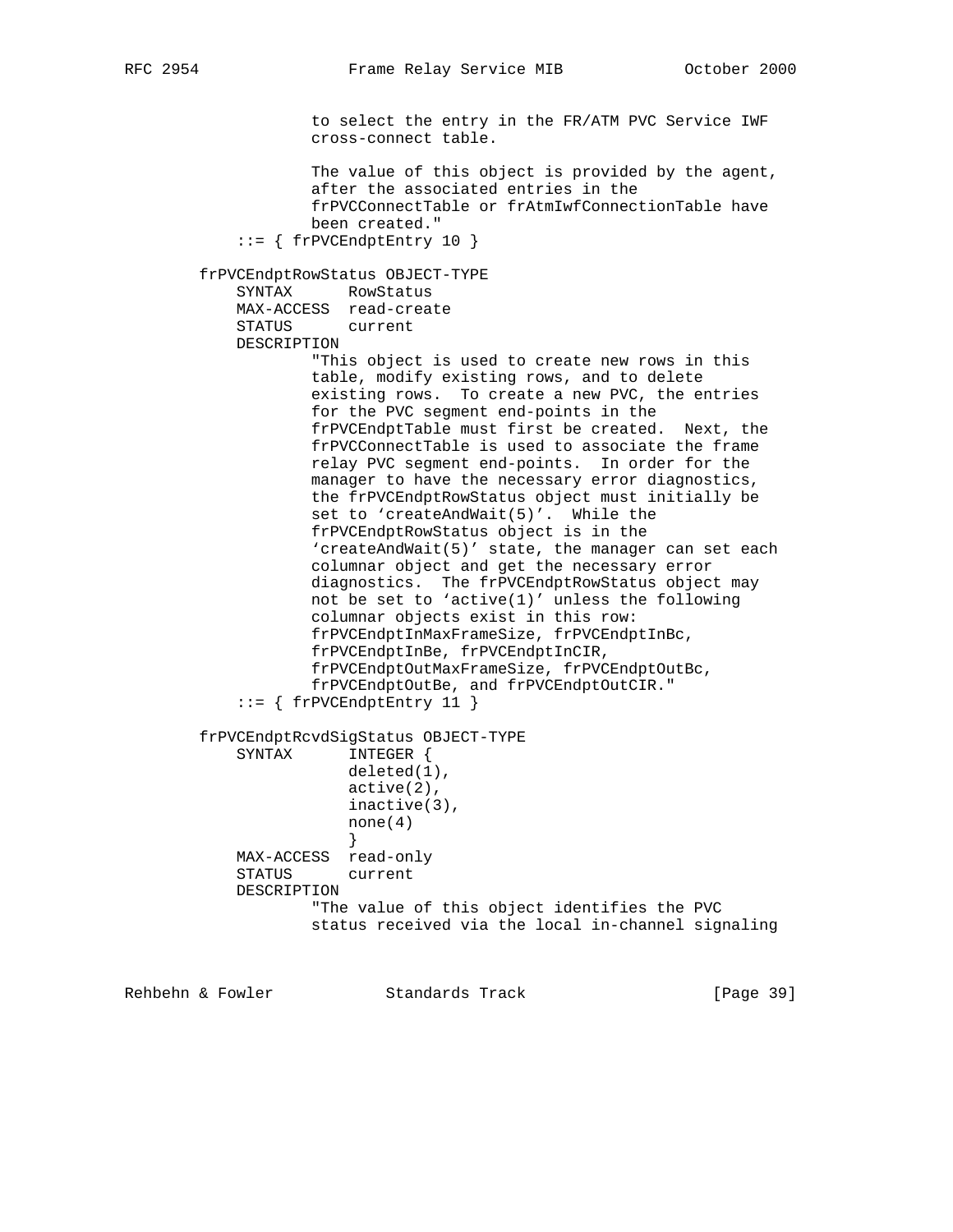procedures for this PVC end-point. This object is only pertinent for interfaces that perform the bidirectional procedures.

 Each value has the following meaning: deleted(1): This PVC is not listed in the full status reports received from the user device. The object retains this value for as long as the PVC is not listed in the full status reports

- active(2): This PVC is reported as active, or operational, by the user device.
	- inactive(3): This PVC is reported as inactive, or non-operational, by the user device.
	- none(4): This interface is only using the network-side in-channel signaling procedures, so this object does not apply."

::= { frPVCEndptEntry 12 }

 frPVCEndptInFrames OBJECT-TYPE SYNTAX Counter32 UNITS "Frames"

```
 MAX-ACCESS read-only
```
STATUS current

DESCRIPTION

 "The number of frames received by the network (ingress) for this PVC end-point. This includes any frames discarded by the network due to submitting more than Bc + Be data or due to any network congestion recovery procedures." ::= { frPVCEndptEntry 13 }

```
 frPVCEndptOutFrames OBJECT-TYPE
    SYNTAX Counter32
    UNITS "Frames"
    MAX-ACCESS read-only
    STATUS current
    DESCRIPTION
            "The number of frames sent by the network (egress)
            regardless of whether they are Bc or Be frames for
            this PVC end-point."
    ::= { frPVCEndptEntry 14 }
```
Rehbehn & Fowler Standards Track [Page 40]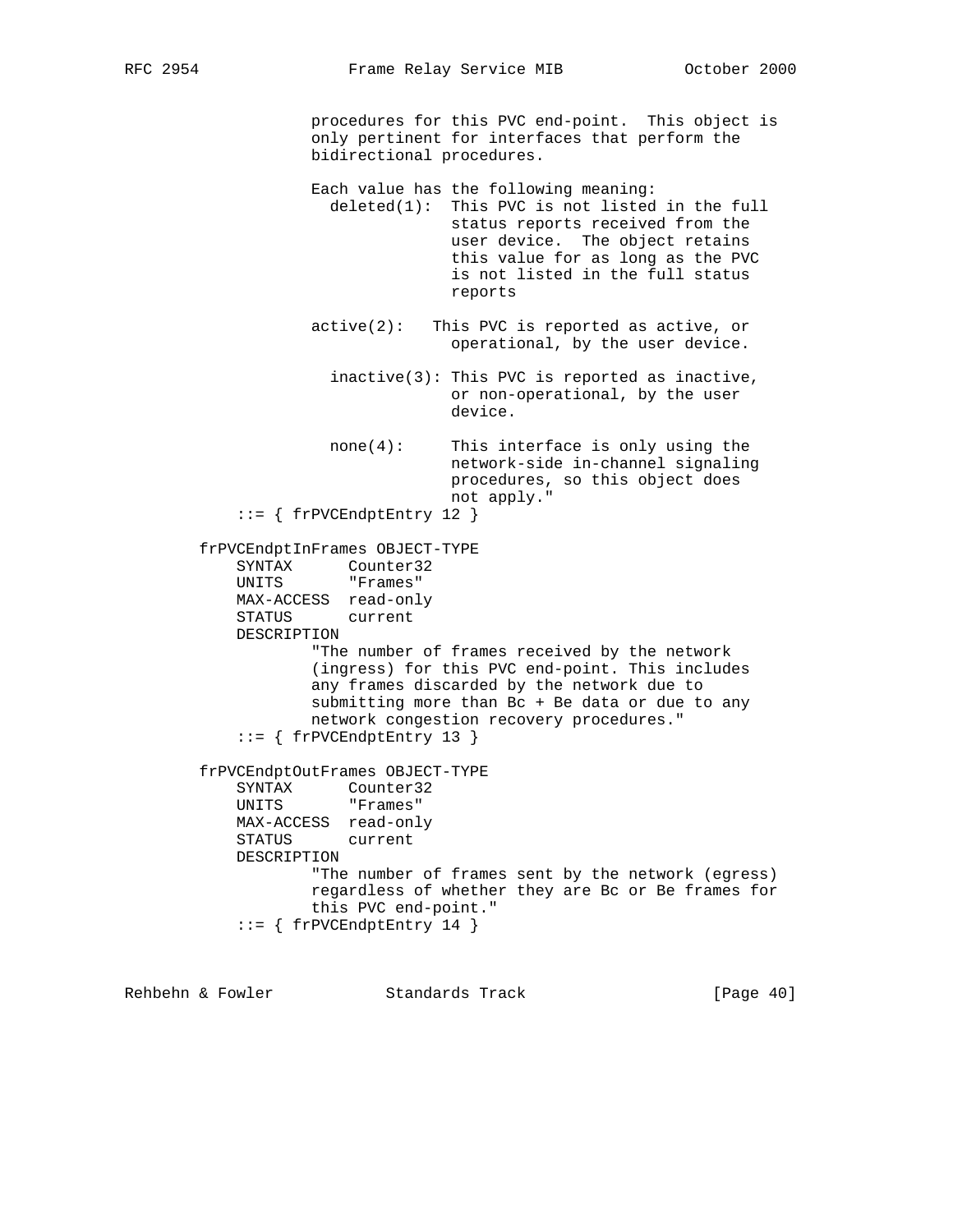frPVCEndptInDEFrames OBJECT-TYPE SYNTAX Counter32 UNITS "Frames" MAX-ACCESS read-only STATUS current DESCRIPTION "The number of frames received by the network (ingress) with the DE bit set to (1) for this PVC end-point."  $::=$  { frPVCEndptEntry 15 } frPVCEndptInExcessFrames OBJECT-TYPE SYNTAX Counter32 UNITS "Frames" MAX-ACCESS read-only STATUS current DESCRIPTION "The number of frames received by the network (ingress) for this PVC end-point which were treated as excess traffic. Frames which are sent to the network with DE set to zero are treated as excess when more than Bc bits are submitted to the network during the Committed Information Rate Measurement Interval (Tc). Excess traffic may or may not be discarded at the ingress if more than Bc + Be bits are submitted to the network during Tc. Traffic discarded at the ingress is not recorded in frPVCEndptInExcessFrames. Frames which are sent to the network with DE set to one are also treated as excess traffic." ::= { frPVCEndptEntry 16 } frPVCEndptOutExcessFrames OBJECT-TYPE SYNTAX Counter32 UNITS "Frames" MAX-ACCESS read-only STATUS current DESCRIPTION "The number of frames sent by the network (egress) for this PVC end-point which were treated as excess traffic. (The DE bit may be set to one.)" ::= { frPVCEndptEntry 17 } frPVCEndptInDiscards OBJECT-TYPE SYNTAX Counter32 UNITS "Frames" MAX-ACCESS read-only STATUS current

Rehbehn & Fowler Standards Track [Page 41]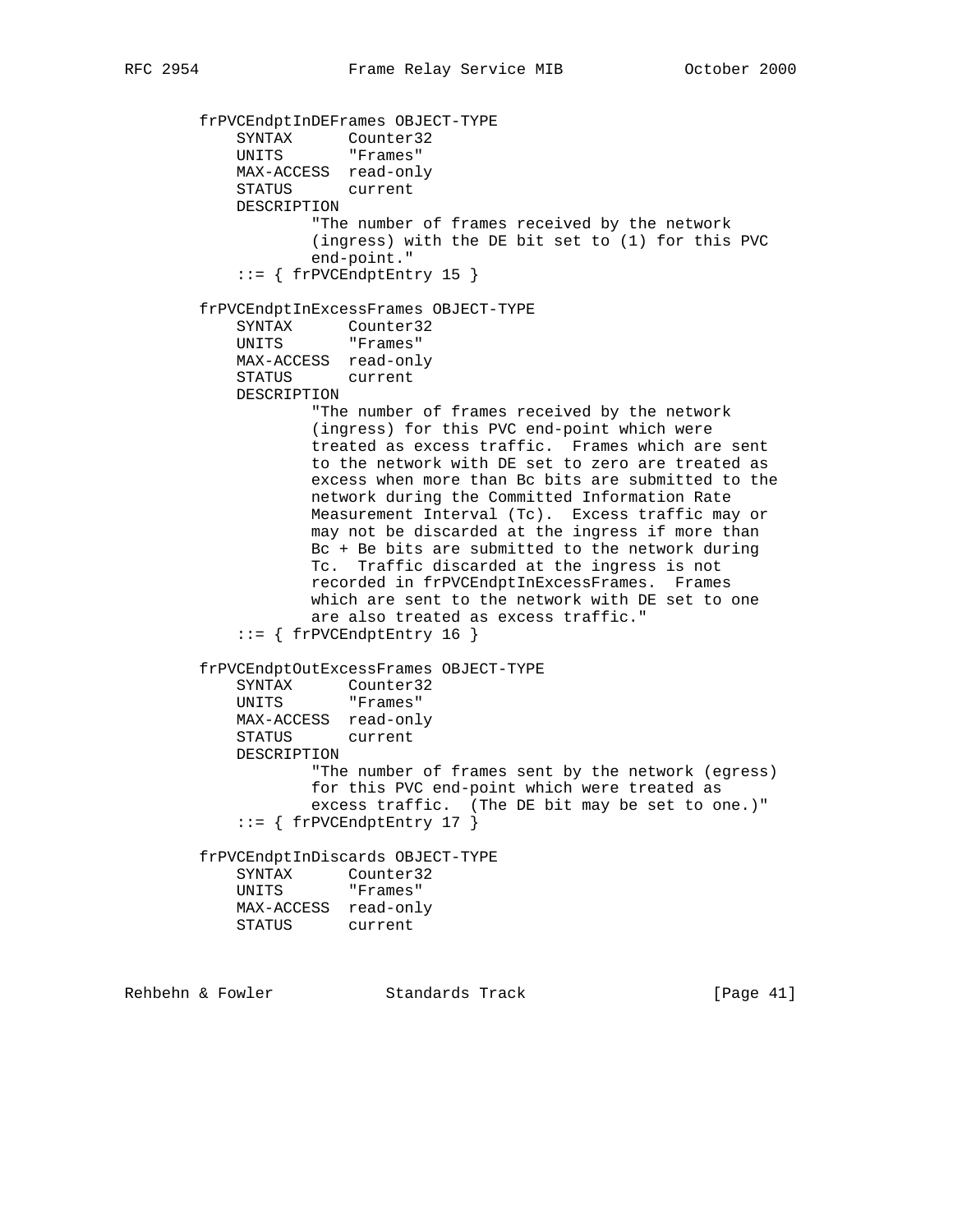```
 DESCRIPTION
                    "The number of frames received by the network
                    (ingress) that were discarded due to traffic
                    enforcement for this PVC end-point. Congestion
                    discards are not counted in this object."
            ::= { frPVCEndptEntry 18 }
        frPVCEndptInOctets OBJECT-TYPE
            SYNTAX Counter32
            UNITS "Octets"
            MAX-ACCESS read-only
            STATUS current
            DESCRIPTION
                   "The number of octets received by the network
                    (ingress) for this PVC end-point. This counter
                    should only count octets from the beginning of the
                    frame relay header field to the end of user data.
                    If the network supporting frame relay can not
                    count octets, then this count should be an
                    approximation."
            ::= { frPVCEndptEntry 19 }
        frPVCEndptOutOctets OBJECT-TYPE
SYNTAX Counter32
 UNITS "Octets"
            MAX-ACCESS read-only
            STATUS current
            DESCRIPTION
                    "The number of octets sent by the network (egress)
                    for this PVC end-point. This counter should only
                   count octets from the beginning of the frame relay
                   header field to the end of user data. If the
                    network supporting frame relay can not count
                   octets, then this count should be an
                   approximation."
            ::= { frPVCEndptEntry 20 }
        frPVCEndptInDiscardsDESet OBJECT-TYPE
SYNTAX Counter32
 UNITS "Frames"
            MAX-ACCESS read-only
            STATUS current
            DESCRIPTION
                    "The number of frames received by the network
                    (ingress) that were discarded with the DE bit set
                    due to traffic enforcement for this PVC end-point.
                    Congestion discards are not counted in this
                    object."
```
Rehbehn & Fowler Standards Track [Page 42]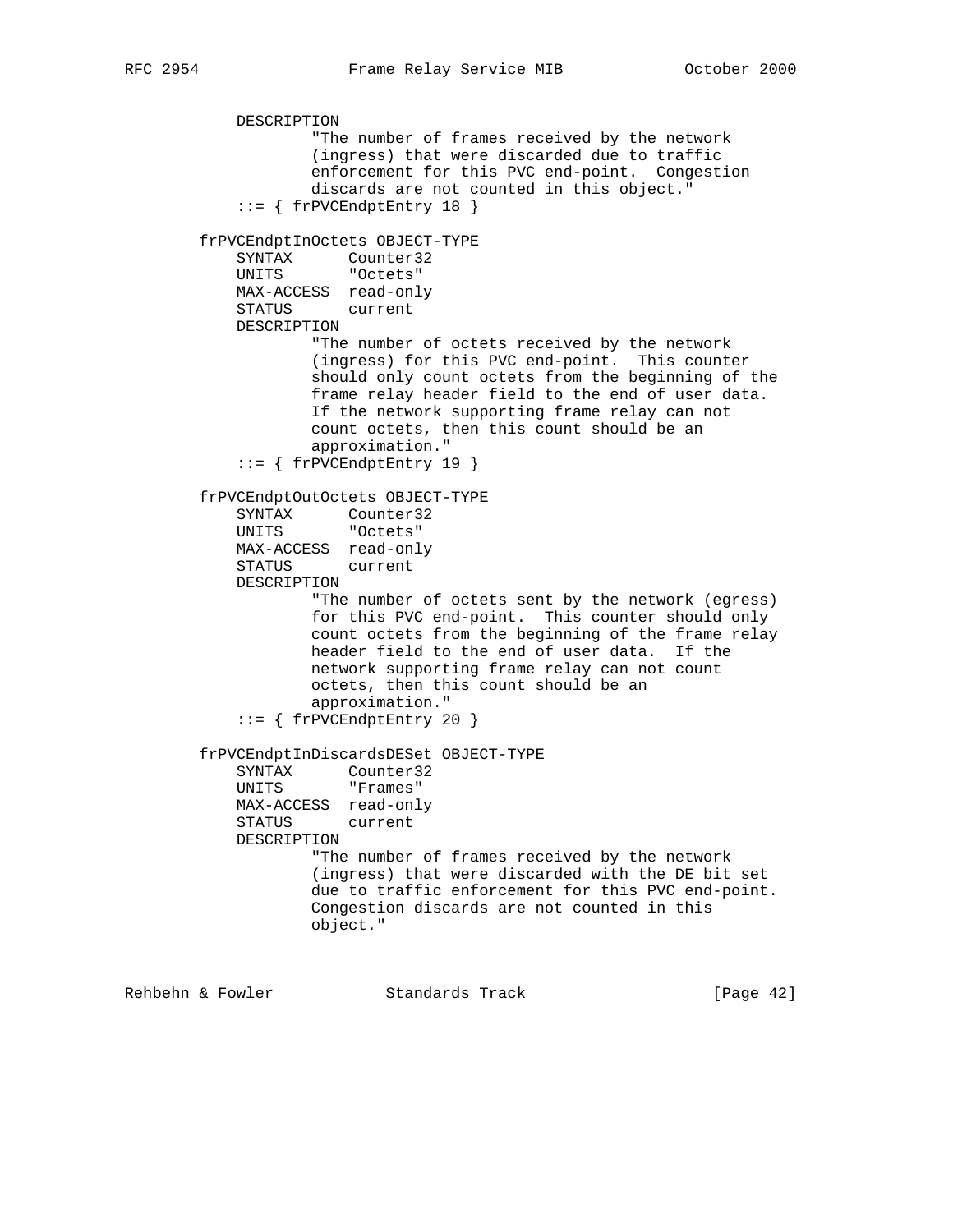::= { frPVCEndptEntry 21 } frPVCEndptInFramesFECNSet OBJECT-TYPE SYNTAX Counter32<br>UNITS "Frames" "Frames" MAX-ACCESS read-only STATUS current DESCRIPTION "The number of frames received by the network (ingress) that have the FECN bit set for this PVC end-point." ::= { frPVCEndptEntry 22 } frPVCEndptOutFramesFECNSet OBJECT-TYPE SYNTAX Counter32 UNITS "Frames" MAX-ACCESS read-only STATUS current DESCRIPTION "The number of frames sent by the network (egress) that have the FECN bit set for this PVC end point." ::= { frPVCEndptEntry 23 } frPVCEndptInFramesBECNSet OBJECT-TYPE SYNTAX Counter32 UNITS "Frames" MAX-ACCESS read-only STATUS current DESCRIPTION "The number of frames received by the network (ingress) that have the BECN bit set for this PVC end-point."  $::=$  { frPVCEndptEntry 24 } frPVCEndptOutFramesBECNSet OBJECT-TYPE SYNTAX Counter32 UNITS "Frames" MAX-ACCESS read-only<br>STATUS current **STATUS**  DESCRIPTION "The number of frames sent by the network (egress) that have the BECN bit set for this PVC end point." ::= { frPVCEndptEntry 25 } frPVCEndptInCongDiscards OBJECT-TYPE SYNTAX Counter32

Rehbehn & Fowler Standards Track [Page 43]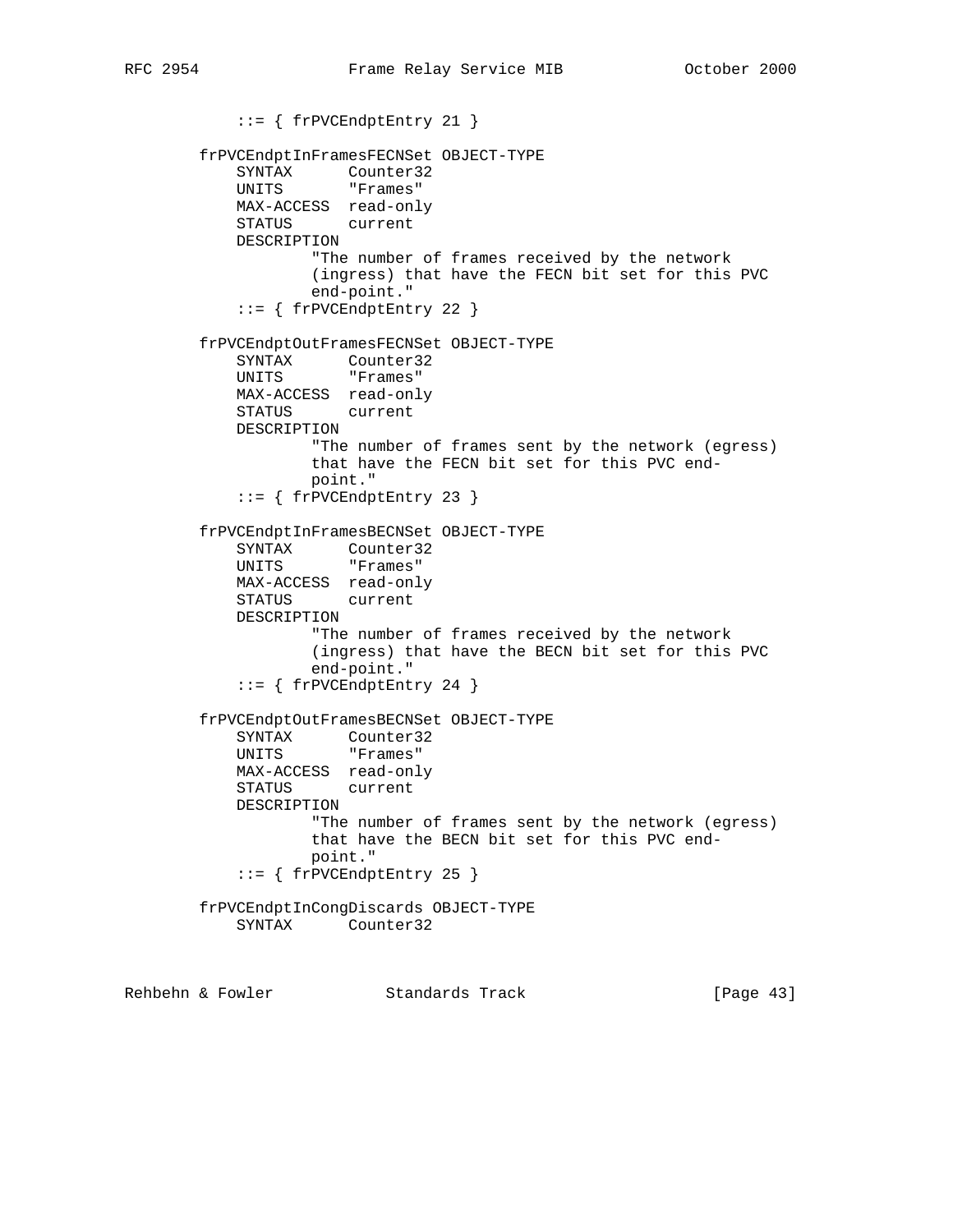UNITS "Frames" MAX-ACCESS read-only STATUS current DESCRIPTION "The number of frames received by the network (ingress) that were discarded due to input buffer congestion, rather than traffic enforcement, for this PVC end-point." ::= { frPVCEndptEntry 26 } frPVCEndptInDECongDiscards OBJECT-TYPE SYNTAX Counter32 UNITS "Frames" MAX-ACCESS read-only STATUS current DESCRIPTION "The number of frames counted by frPVCEndptInCongDiscards with the DE bit set to (1)."  $::=$  { frPVCEndptEntry 27 } frPVCEndptOutCongDiscards OBJECT-TYPE SYNTAX Counter32 UNITS "Frames" MAX-ACCESS read-only STATUS current DESCRIPTION "The number of frames sent by the network (egress) that were discarded due to output buffer congestion for this PVC end-point." ::= { frPVCEndptEntry 28 } frPVCEndptOutDECongDiscards OBJECT-TYPE SYNTAX Counter32 UNITS "Frames" MAX-ACCESS read-only STATUS current DESCRIPTION "The number of frames counted by frPVCEndptOutCongDiscards with the DE bit set to (1)." ::= { frPVCEndptEntry 29 } frPVCEndptOutDEFrames OBJECT-TYPE SYNTAX Counter32 UNITS "Frames" MAX-ACCESS read-only STATUS current Rehbehn & Fowler Standards Track [Page 44]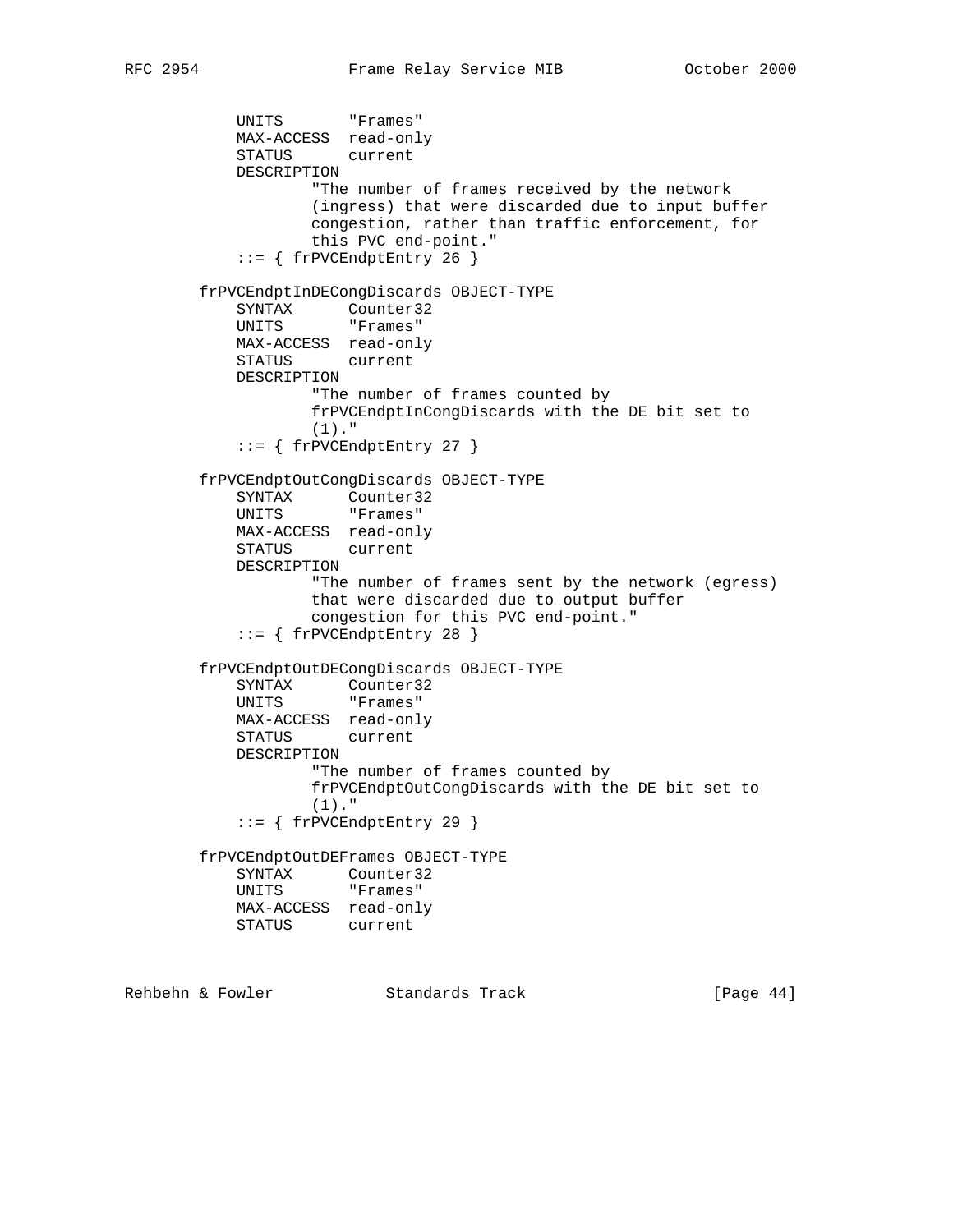```
 DESCRIPTION
                    "The number of frames sent by the network (egress)
                    with the DE bit set to (1) for this PVC end-
                    point."
             ::= { frPVCEndptEntry 30 }
         frPVCEndptAtmIwfConnIndex OBJECT-TYPE
            SYNTAX Integer32 (0..2147483647)
            MAX-ACCESS read-only
            STATUS current
            DESCRIPTION
                    "This object contains the index value of the
                    FR/ATM cross-connect table entry used to link the
                    frame relay PVC with an ATM PVC.
                    Each row of the frPVCEndptTable that is not
                    cross-connected with an ATM PVC must return the
                    value zero when this object is read.
                    The value of this object is initialized by the
                    agent after the associated entries in the
                    frAtmIwfConnectionTable have been created.
                    The value of this object is reset to zero
                    following destruction of the associated entry in
                    the frAtmIwfConnectionTable"
            ::= { frPVCEndptEntry 31 }
 --
        -- Frame Relay PVC Connections
        - - frPVCConnectIndexValue OBJECT-TYPE
            SYNTAX INTEGER (0..2147483647)
            MAX-ACCESS read-only
            STATUS current
            DESCRIPTION
                    "This object returns a hint to be used for
                    frPVCConnectIndex when creating entries in the
                    frPVCConnectTable.
                    The value 0 indicates that no unassigned entries
                    are available.
                    To obtain the frPVCConnectIndex value for a new
                    entry, the manager issues a management protocol
                    retrieval operation to obtain the current value of
                    this object. After each retrieval, the agent must
Rehbehn & Fowler Standards Track [Page 45]
```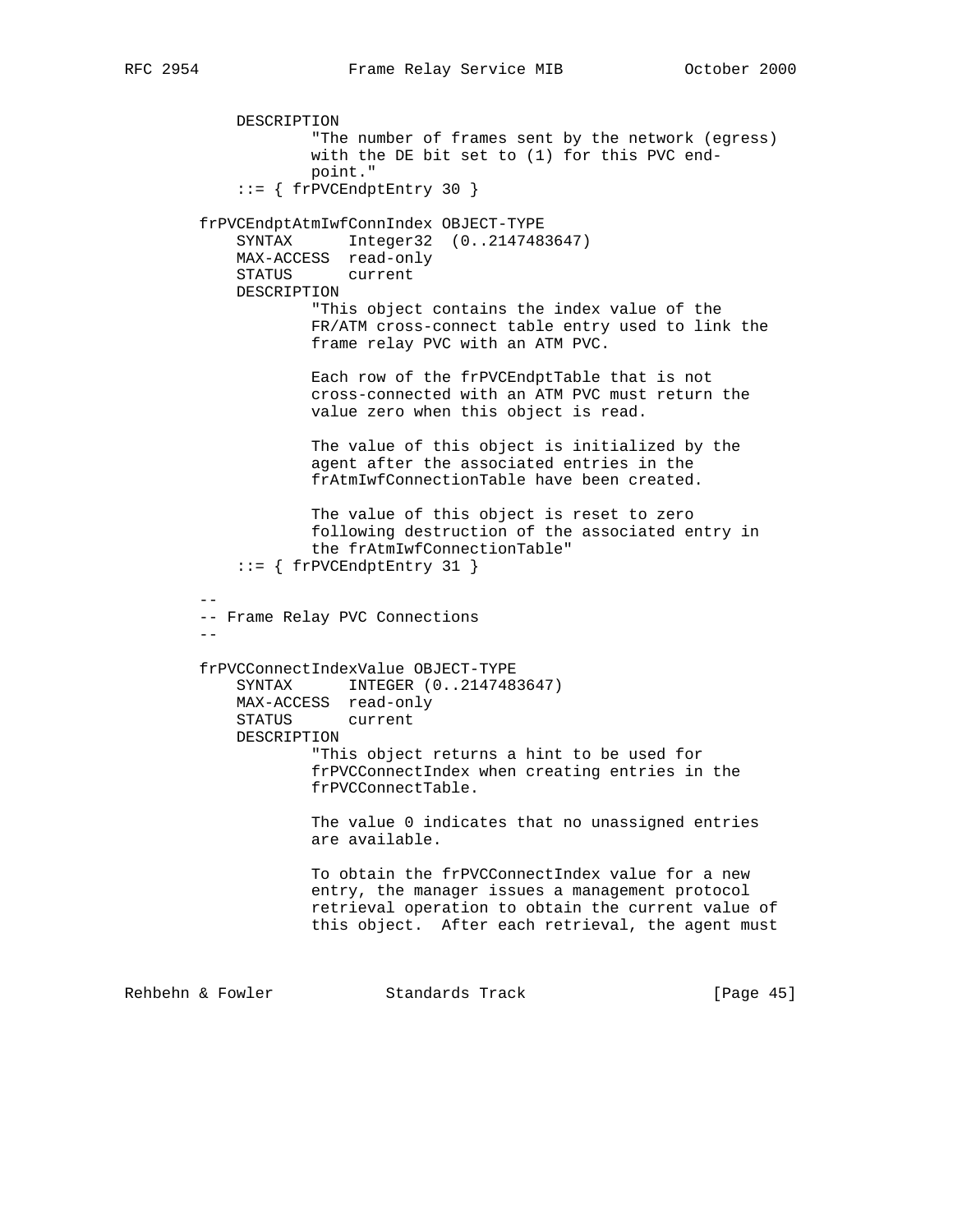modify the value to the next unassigned index to prevent assignment of the same value to multiple management systems.

 A management system should repeat the read to obtain a new value should an attempt to create the new row using the previously returned hint fail." ::= { frnetservObjects 4 }

 frPVCConnectTable OBJECT-TYPE SYNTAX SEQUENCE OF FrPVCConnectEntry MAX-ACCESS not-accessible STATUS current DESCRIPTION "The Frame Relay PVC Connect Table is used to model the bi-directional PVC segment flows including: point-to-point PVCs, point-to multipoint PVCs, and multipoint-to-multipoint

PVCs.

 This table has read-create access and is used to associate PVC end-points together as belonging to one connection. The frPVCConnectIndex is used to associate all the bi-directional flows. Not all implementations will support the capability of creating/modifying/deleting PVCs using SNMP as a feature of frame relay CNM service.

 Once the entries in the frPVCEndptTable are created, the following step are used to associate the PVC end-points as belonging to one PVC connection:

- 1) Obtain a unique frPVCConnectIndex using the frPVCConnectIndexValue object.
- 2) Connect the PVC segment endpoints together with the applicable frPVCConnectIndex value obtained via frPVCConnectIndexValue. The entries in this table are created by using the frPVCConnectRowStatus object.
- 3) The agent will provide the value of the corresponding instances of frPVCEndptConnectIdentifier with the frPVCConnectIndex value.
- 4) Set frPVCConnectAdminStatus to 'active(1)' in

Rehbehn & Fowler Standards Track [Page 46]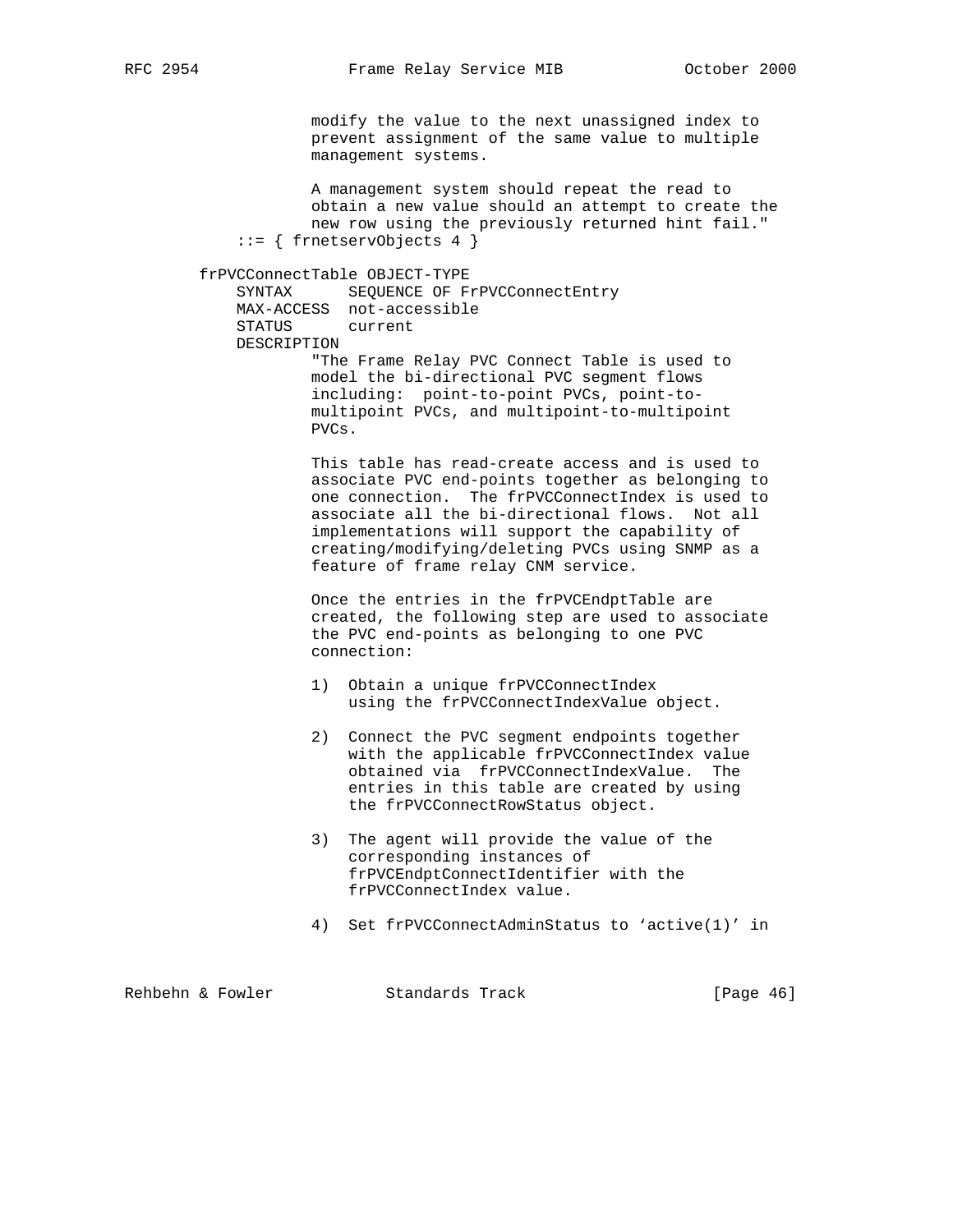all rows for this PVC segment to turn the PVC on.

 For example, the Frame Relay PVC Connection Group models a bi-directional, point-to-point PVC segment as one entry in this table.

Frame Relay **Frame** Relay Network and the set of the set of the set of the set of the set of the set of the set of the set of the set of the set of the set of the set of the set of the set of the set of the set of the set of the set of the set of t Low Port **High Port**  $\mathcal{L}_\text{max}$  , and the state of the state of the state of the state of the state of the state of the state of the state of the state of the state of the state of the state of the state of the state of the state of the st

 | |  $\vert$  >> from low to high PVC flow >> << from high to low PVC flow << |\_\_\_\_\_\_\_\_\_\_\_\_\_\_\_\_\_\_\_\_\_\_\_\_\_\_\_\_\_\_\_\_\_\_|

> The terms low and high are chosen to represent numerical ordering of a PVC segment's endpoints for representation in this table. That is, the endpoint with the lower value of ifIndex is termed 'low', while the opposite endpoint of the segment is termed 'high'. This terminology is to provide directional information; for example the frPVCConnectL2hOperStatus and frPVCConnectH2lOperStatus as illustrated above.

 If the Frame Relay Connection table is used to model a unidirectional PVC, then one direction (either from low to high or from high to low) has its Operational Status equal to down.

 A PVC segment is a portion of a PVC that traverses one Frame Relay Network, and a PVC segment is identified by its two end-points (UNI/NNI logical port index value and DLCI index value) through one Frame Relay Network."

::= { frnetservObjects 5 }

 frPVCConnectEntry OBJECT-TYPE SYNTAX FrPVCConnectEntry MAX-ACCESS not-accessible STATUS current DESCRIPTION "An entry in the Frame Relay PVC Connect table. This entry is used to model a PVC segment in two directions." INDEX { frPVCConnectIndex, frPVCConnectLowIfIndex,

Rehbehn & Fowler Standards Track [Page 47]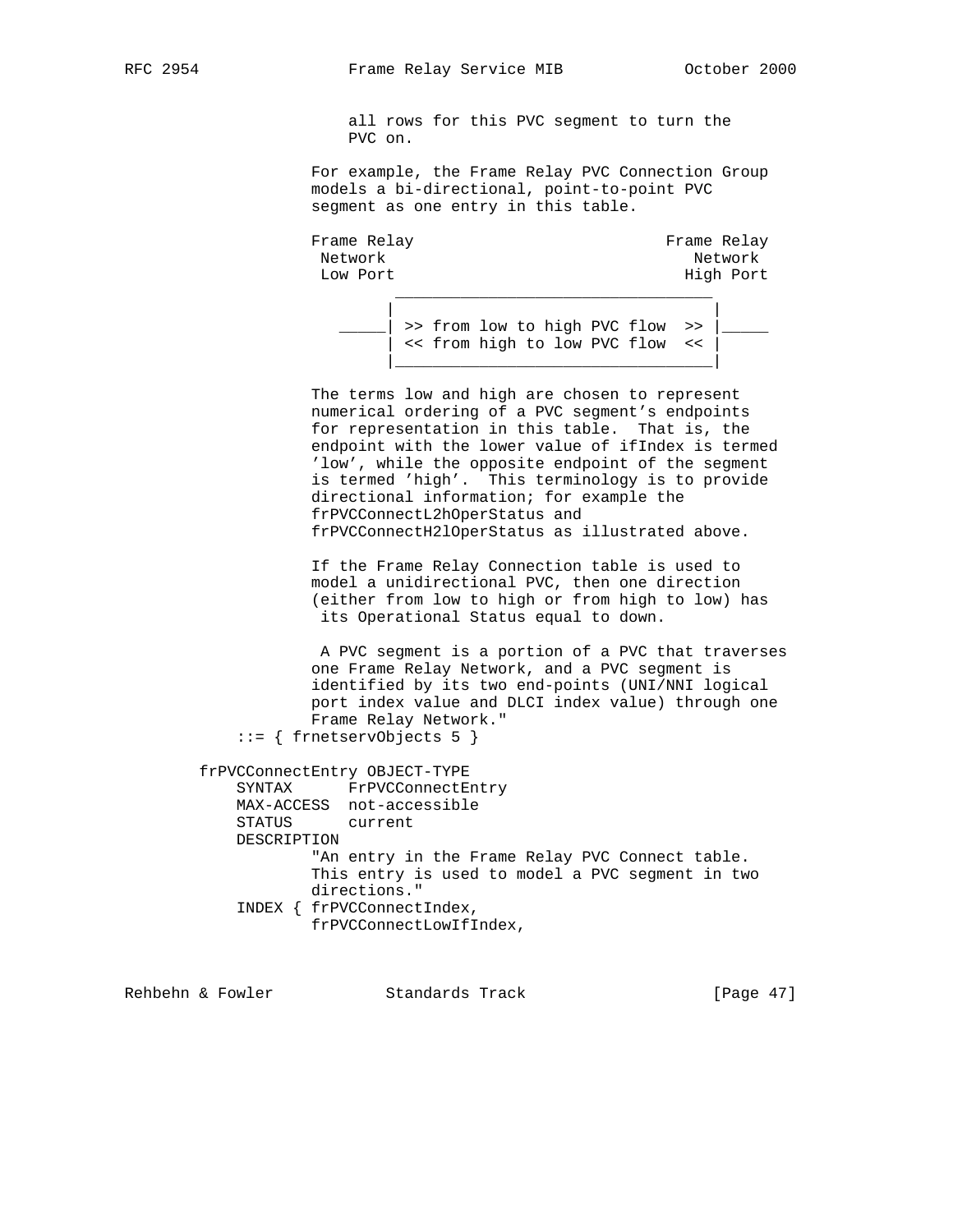```
 frPVCConnectLowDLCIIndex,
                  frPVCConnectHighIfIndex,
                  frPVCConnectHighDLCIIndex }
           ::= { frPVCConnectTable 1 }
       FrPVCConnectEntry ::=
           SEQUENCE {
 frPVCConnectIndex Integer32,
 frPVCConnectLowIfIndex InterfaceIndex,
 frPVCConnectLowDLCIIndex Integer32,
 frPVCConnectHighIfIndex InterfaceIndex,
 frPVCConnectHighDLCIIndex Integer32,
 frPVCConnectAdminStatus INTEGER,
 frPVCConnectL2hOperStatus INTEGER,
 frPVCConnectH2lOperStatus INTEGER,
 frPVCConnectL2hLastChange TimeStamp,
 frPVCConnectH2lLastChange TimeStamp,
frPVCConnectRowStatus RowStatus,
 frPVCConnectUserName SnmpAdminString,
 frPVCConnectProviderName SnmpAdminString
       }
         frPVCConnectIndex OBJECT-TYPE
            SYNTAX Integer32 (0..2147483647)
            MAX-ACCESS not-accessible
            STATUS current
            DESCRIPTION
                   "The value of this object is equal to the
                   frPVCConnectIndexValue obtained to uniquely
                   identify this PVC segment connection."
             ::= { frPVCConnectEntry 1 }
       frPVCConnectLowIfIndex OBJECT-TYPE
           SYNTAX InterfaceIndex
           MAX-ACCESS not-accessible
           STATUS current
           DESCRIPTION
                  "The value of this object is equal to IF-MIB
                  ifIndex value of the UNI/NNI logical port for this
                  PVC segment. The term low implies that this PVC
                  segment end-point has the numerically lower
                  ifIndex value than the connected/associated PVC
                  segment end-point.
                 RFC 1604 permitted a zero value for this object to
                  identify termination at a non-frame relay
                  interface. However, this cross-connect table is
                  limited to frame relay connections. See the frame
Rehbehn & Fowler Standards Track [Page 48]
```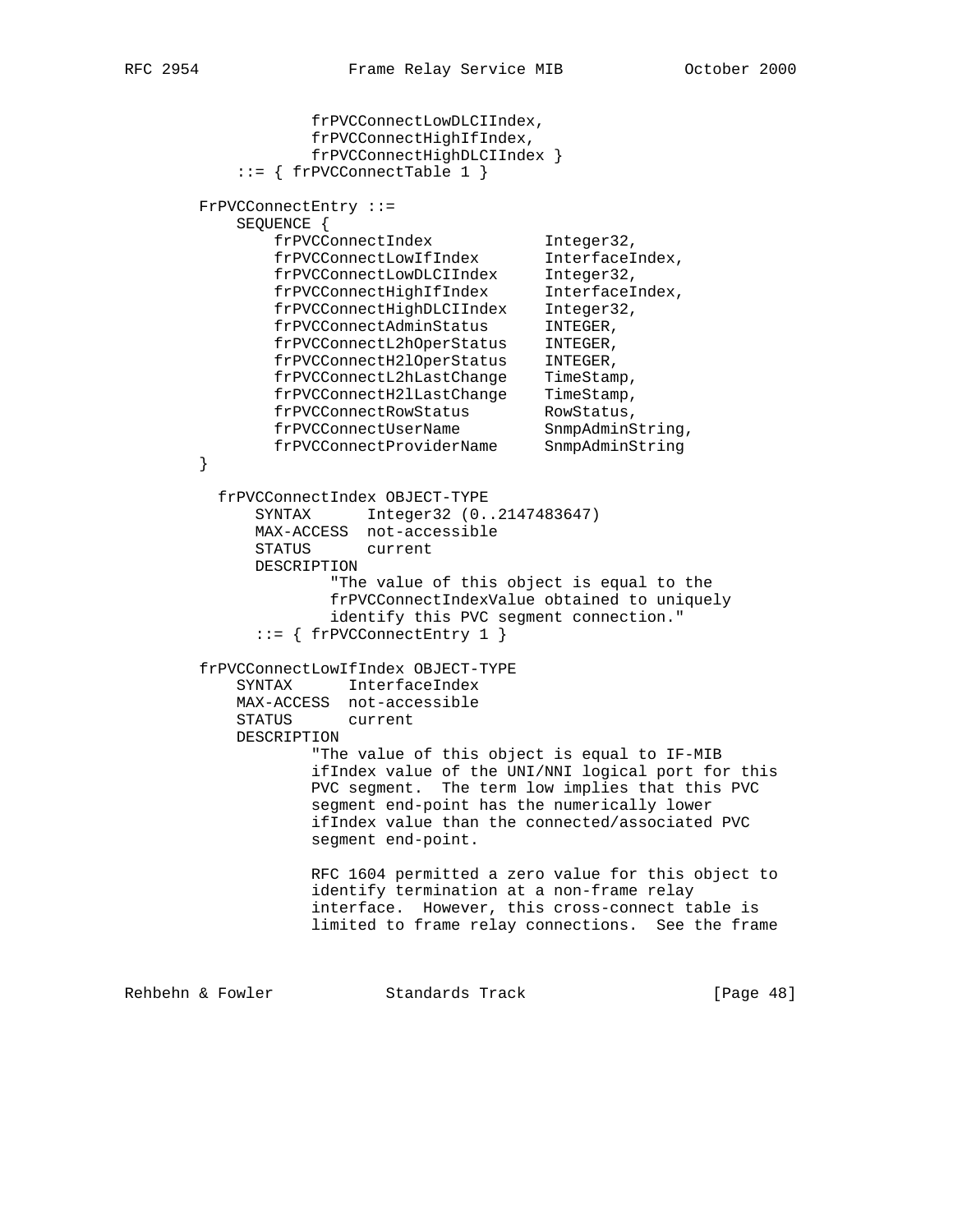```
 relay/ATM IWF MIB [28] for the cross-connect table
                    used for those types of connections."
            ::= { frPVCConnectEntry 2 }
        frPVCConnectLowDLCIIndex OBJECT-TYPE
            SYNTAX Integer32 (16..4194303)
            MAX-ACCESS not-accessible
            STATUS current
            DESCRIPTION
                    "The value of this object is equal to the DLCI
                   value for this end-point of the PVC segment."
            REFERENCE "Q.922 [25]"
            ::= { frPVCConnectEntry 3 }
        frPVCConnectHighIfIndex OBJECT-TYPE
            SYNTAX InterfaceIndex
            MAX-ACCESS not-accessible
           STATUS
            DESCRIPTION
                    "The value of this object is equal to IF-MIB
                    ifIndex value for the UNI/NNI logical port for
                    this PVC segment. The term high implies that this
                    PVC segment end-point has the numerically higher
                    ifIndex value than the connected/associated PVC
                    segment end-point."
            ::= { frPVCConnectEntry 4 }
        frPVCConnectHighDLCIIndex OBJECT-TYPE
            SYNTAX Integer32 (16..4194303)
            MAX-ACCESS not-accessible
            STATUS current
            DESCRIPTION
                    "The value of this object is equal to the egress
                   DLCI value for this end-point of the PVC segment."
           REFERENCE "Q.922 [25]"
            ::= { frPVCConnectEntry 5 }
        frPVCConnectAdminStatus OBJECT-TYPE
            SYNTAX INTEGER {
                        active(1),
                        inactive(2),
                        testing(3)
 }
            MAX-ACCESS read-create
            STATUS current
            DESCRIPTION
                    "The value of this object identifies the desired
                    administrative status of this bi-directional PVC
```
Rehbehn & Fowler Standards Track [Page 49]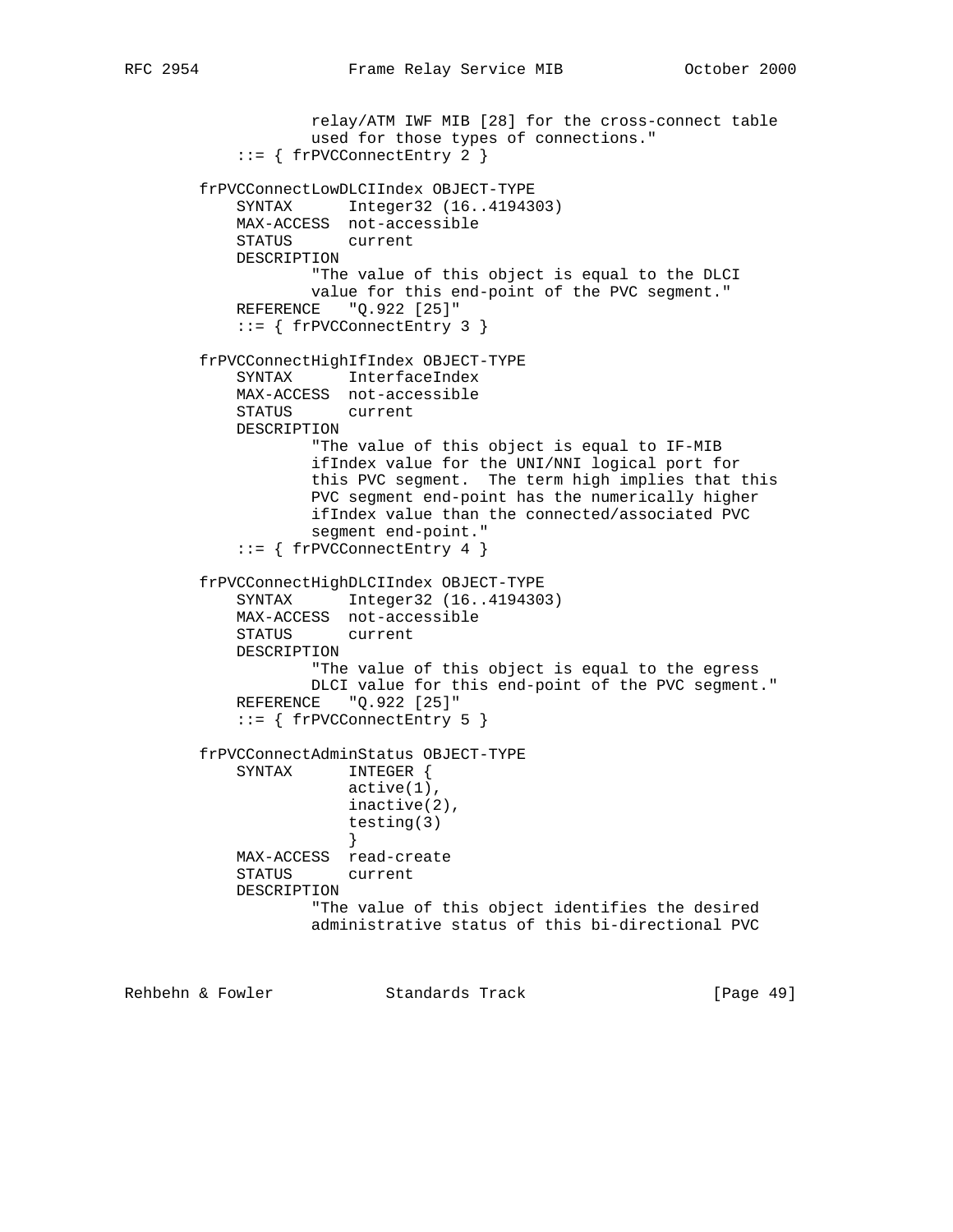segment. The active(1) state means the PVC segment is currently operational; the inactive $(2)$  state means the PVC segment is currently not operational; the testing(3) state means the PVC segment is currently undergoing a test. This state is set by an administrative entity. This value affects the PVC status indicated across the ingress NNI/UNI of both end-points of the bi directional PVC segment. When a PVC segment connection is created using this table, this object is initially set to 'inactive(2)'. After the frPVCConnectRowStatus object is set to 'active(1)' (and the corresponding/associated entries in the frPVCEndptTable have their frPVCEndptRowStatus object set to 'active(1)'), the frPVCConnectAdminStatus object may be set to 'active(1)' to turn on the PVC segment connection." ::= { frPVCConnectEntry 6 } frPVCConnectL2hOperStatus OBJECT-TYPE SYNTAX INTEGER { active(1), inactive(2), testing(3), unknown(4) } MAX-ACCESS read-only STATUS current DESCRIPTION "The value of this object identifies the current operational status of the PVC segment connection in one direction; (i.e., in the low to high direction). This value affects the PVC status indicated across the ingress NNI/UNI (low side) of the PVC segment. The values mean: active(1) - PVC is currently operational inactive(2) - PVC is currently not operational. This may be because of an underlying LMI or DS1 failure. testing(3) - PVC is currently undergoing a test. This may be because of an underlying frLport or DS1 undergoing a test.

Rehbehn & Fowler Standards Track [Page 50]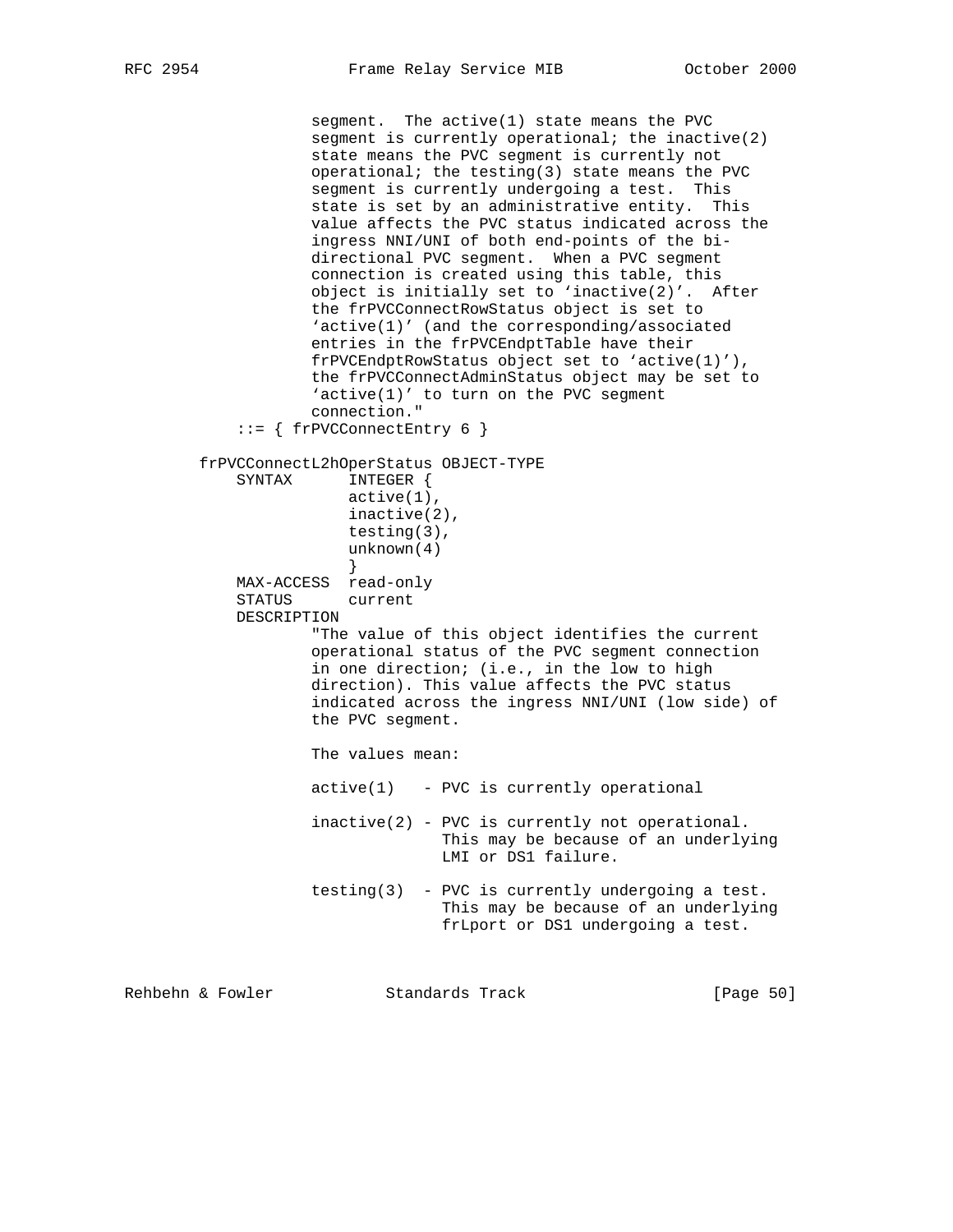$unknown(4)$  - the status of the PVC currently can not be determined." ::= { frPVCConnectEntry 7 } frPVCConnectH2lOperStatus OBJECT-TYPE SYNTAX INTEGER { active(1), inactive(2), testing(3), unknown(4) } MAX-ACCESS read-only STATUS current DESCRIPTION "The value of this object identifies the current operational status of the PVC segment connection in one direction; (i.e., in the high to low direction).. This value affects the PVC status indicated across the ingress NNI/UNI (high side) of the PVC segment. The values mean:  $active(1)$  - PVC is currently operational inactive(2) - PVC is currently not operational. This may be because of an underlying LMI or DS1 failure. testing(3) - PVC is currently undergoing a test. This may be because of an underlying frLport or DS1 undergoing a test.  $unknown(4)$  - the status of the PVC currently can not be determined." ::= { frPVCConnectEntry 8 } frPVCConnectL2hLastChange OBJECT-TYPE SYNTAX TimeStamp MAX-ACCESS read-only STATUS current DESCRIPTION "The value of the Interface MIB's sysUpTime object at the time this PVC segment entered its current operational state in the low to high direction. If the current state was entered prior to the last re-initialization of the FRS agent, then this object contains a zero value."

Rehbehn & Fowler Standards Track [Page 51]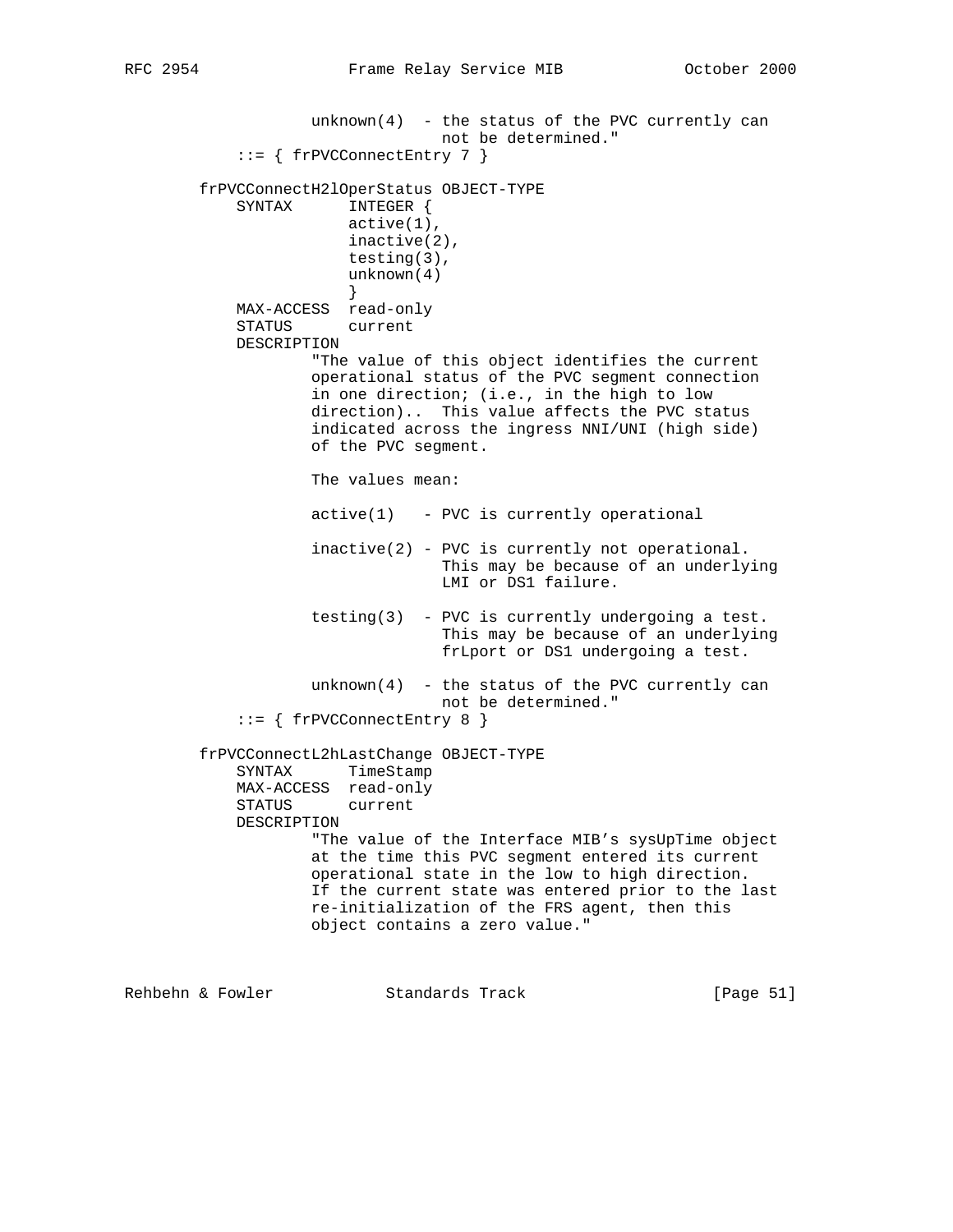::= { frPVCConnectEntry 9 } frPVCConnectH2lLastChange OBJECT-TYPE SYNTAX TimeStamp MAX-ACCESS read-only STATUS current DESCRIPTION "The value of the Interface MIB's sysUpTime object at the time this PVC segment entered its current operational state in the high to low direction. If the current state was entered prior to the last re-initialization of the FRS agent, then this object contains a zero value." ::= { frPVCConnectEntry 10 } frPVCConnectRowStatus OBJECT-TYPE SYNTAX RowStatus MAX-ACCESS read-create STATUS DESCRIPTION "The status of this entry in the frPVCConnectTable. This variable is used to create new connections for the PVC end-points and to change existing connections of the PVC end points. This object must be initially set to 'createAndWait(5)'. In this state, the agent checks the parameters in the associated entries in the frPVCEndptTable to verify that the PVC end points can be connected (i.e., the In parameters for one PVC end-point are equal to the Out parameters for the other PVC end-point). This object can not be set to 'active(1)' unless the following columnar object exists in this row: frPVCConnectAdminStatus. The agent also supplies the associated value of frPVCConnectIndex for the frPVCEndptConnectIdentifier instances. To turn on a PVC segment connection, the frPVCConnectAdminStatus is set to 'active(1)'." ::= { frPVCConnectEntry 11 } frPVCConnectUserName OBJECT-TYPE SYNTAX SnmpAdminString MAX-ACCESS read-create STATUS current DESCRIPTION "This is a service user assigned textual representation of a PVC." ::= { frPVCConnectEntry 12 }

Rehbehn & Fowler Standards Track [Page 52]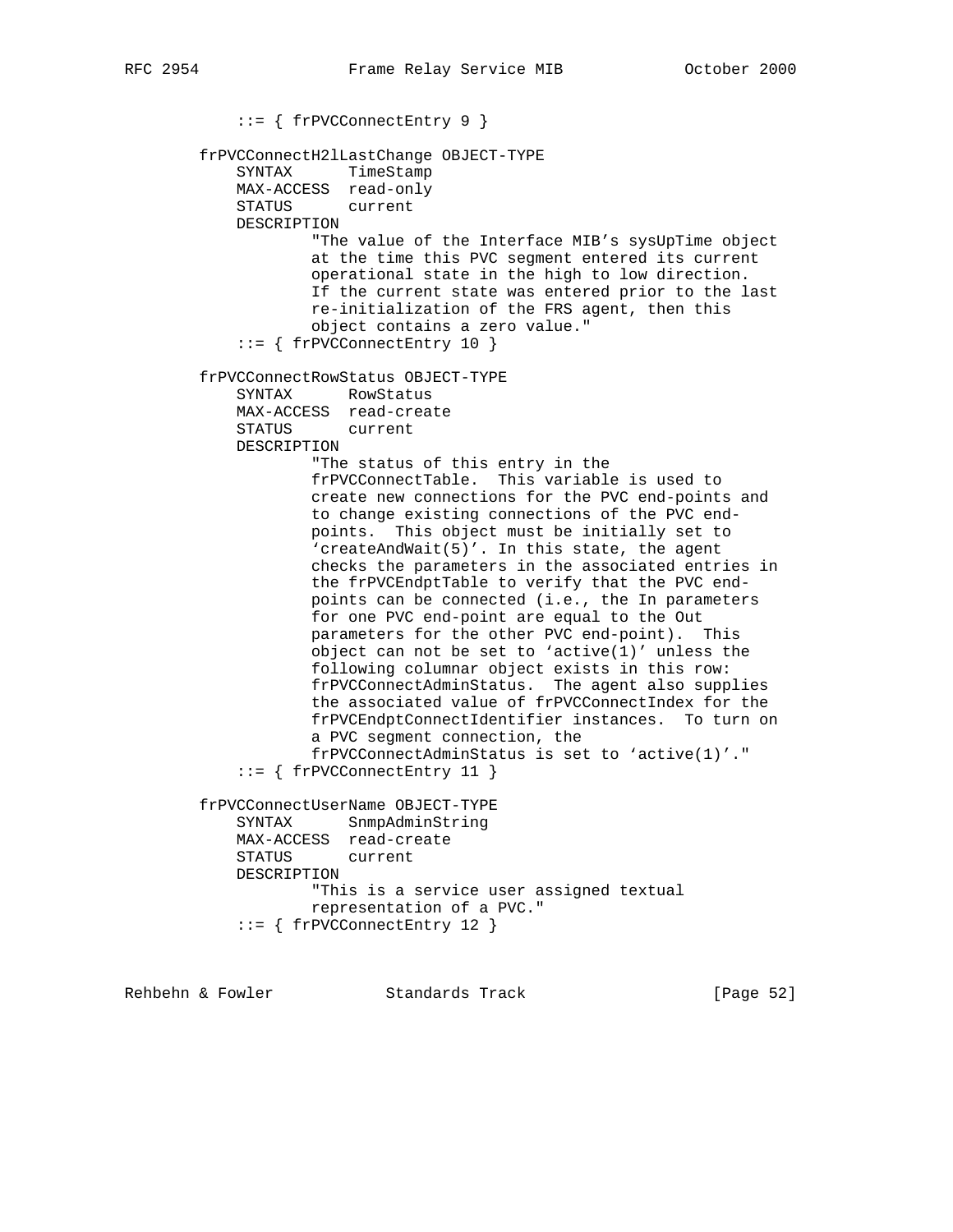```
 frPVCConnectProviderName OBJECT-TYPE
 SYNTAX SnmpAdminString
 MAX-ACCESS read-create
           STATUS current
           DESCRIPTION
                  "This is a system supplied textual representation
                  of PVC. It is assigned by the service provider."
           ::= { frPVCConnectEntry 13 }
 --
       -- The Frame Relay Accounting
 --
       frAccountPVCTable OBJECT-TYPE
          SYNTAX SEQUENCE OF FrAccountPVCEntry
           MAX-ACCESS not-accessible
          STATUS
           DESCRIPTION
                  "The Frame Relay Accounting PVC table. This table
                  is used to perform accounting on a PVC segment
                 end-point basis."
           ::= { frnetservObjects 6 }
       frAccountPVCEntry OBJECT-TYPE
           SYNTAX FrAccountPVCEntry
           MAX-ACCESS not-accessible
           STATUS current
           DESCRIPTION
                  "An entry in the Frame Relay Accounting PVC
                 table."
           INDEX { ifIndex,
                     frAccountPVCDLCIIndex }
           ::= { frAccountPVCTable 1 }
       FrAccountPVCEntry ::=
           SEQUENCE {
 frAccountPVCDLCIIndex Integer32,
frAccountPVCSegmentSize Integer32,
frAccountPVCInSegments Counter32,
 frAccountPVCOutSegments Counter32
 }
        frAccountPVCDLCIIndex OBJECT-TYPE
           SYNTAX Integer32 (16..4194303)
           MAX-ACCESS not-accessible
           STATUS current
           DESCRIPTION
                  "The value of this object is equal to the DLCI
Rehbehn & Fowler Standards Track [Page 53]
```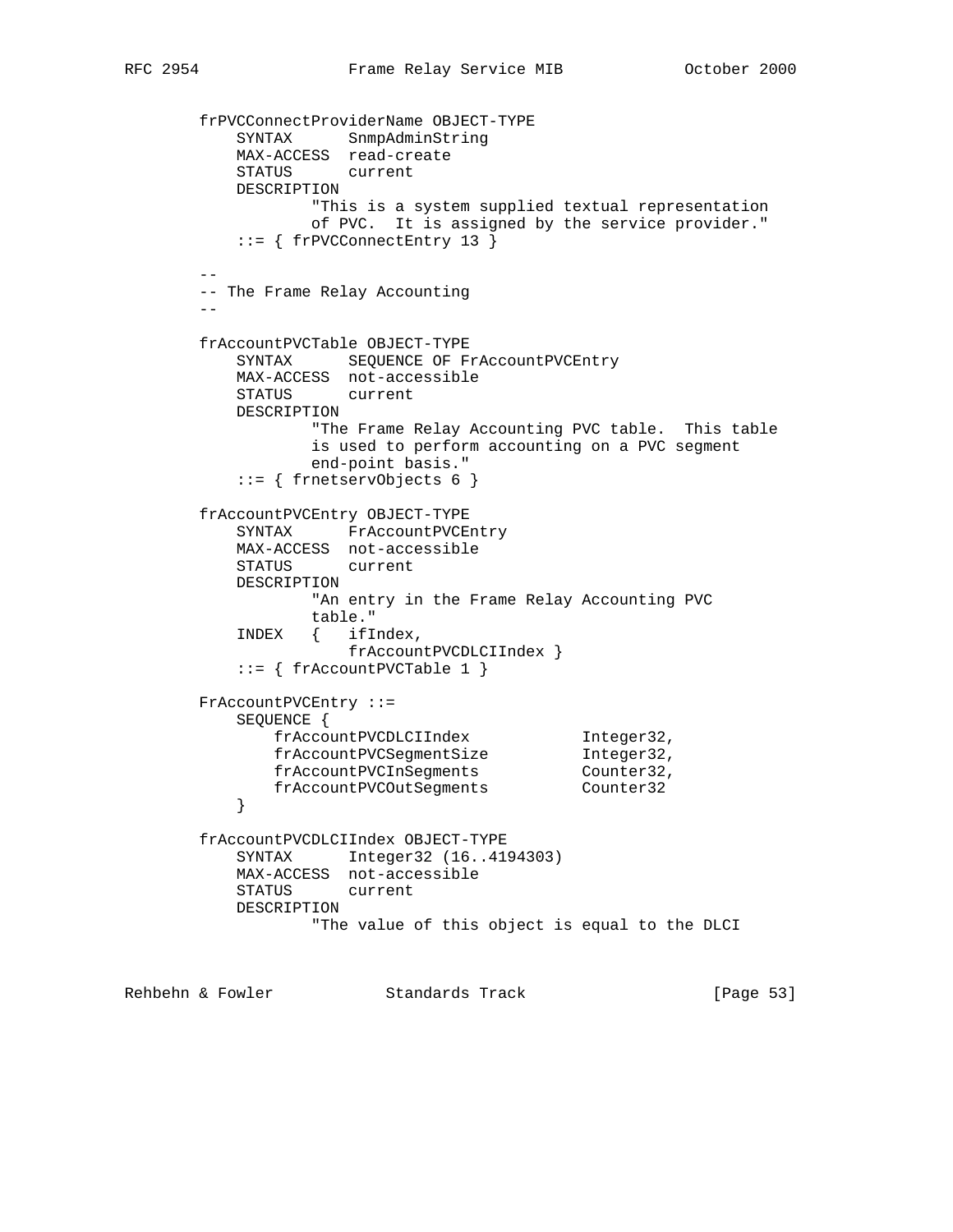```
 value for this PVC segment end-point."
          REFERENCE "Q.922 [25]"
           ::= { frAccountPVCEntry 1 }
        frAccountPVCSegmentSize OBJECT-TYPE
 SYNTAX Integer32
 UNITS "Octets"
           MAX-ACCESS read-only
           STATUS current
           DESCRIPTION
                   "The value of this object is equal to the Segment
                   Size for this PVC segment end-point."
           ::= { frAccountPVCEntry 2 }
        frAccountPVCInSegments OBJECT-TYPE
SYNTAX Counter32
UNITS "Segments"
           MAX-ACCESS read-only
           STATUS current
           DESCRIPTION
                   "The value of this object is equal to the number
                   of segments received by this PVC segment end-
                  point."
           ::= { frAccountPVCEntry 3 }
        frAccountPVCOutSegments OBJECT-TYPE
SYNTAX Counter32
UNITS "Segments"
           MAX-ACCESS read-only
           STATUS current
           DESCRIPTION
                  "The value of this object is equal to the number
                   of segments sent by this PVC segment end-point."
           ::= { frAccountPVCEntry 4 }
 --
        -- Accounting on a Frame Relay Logical Port
 --
        frAccountLportTable OBJECT-TYPE
          SYNTAX SEQUENCE OF FrAccountLportEntry
           MAX-ACCESS not-accessible
           STATUS current
           DESCRIPTION
                   "The Frame Relay Accounting Logical Port table.
                   This table is used to perform accounting on a
                  UNI/NNI Logical Port basis."
           ::= { frnetservObjects 7 }
```
Rehbehn & Fowler Standards Track [Page 54]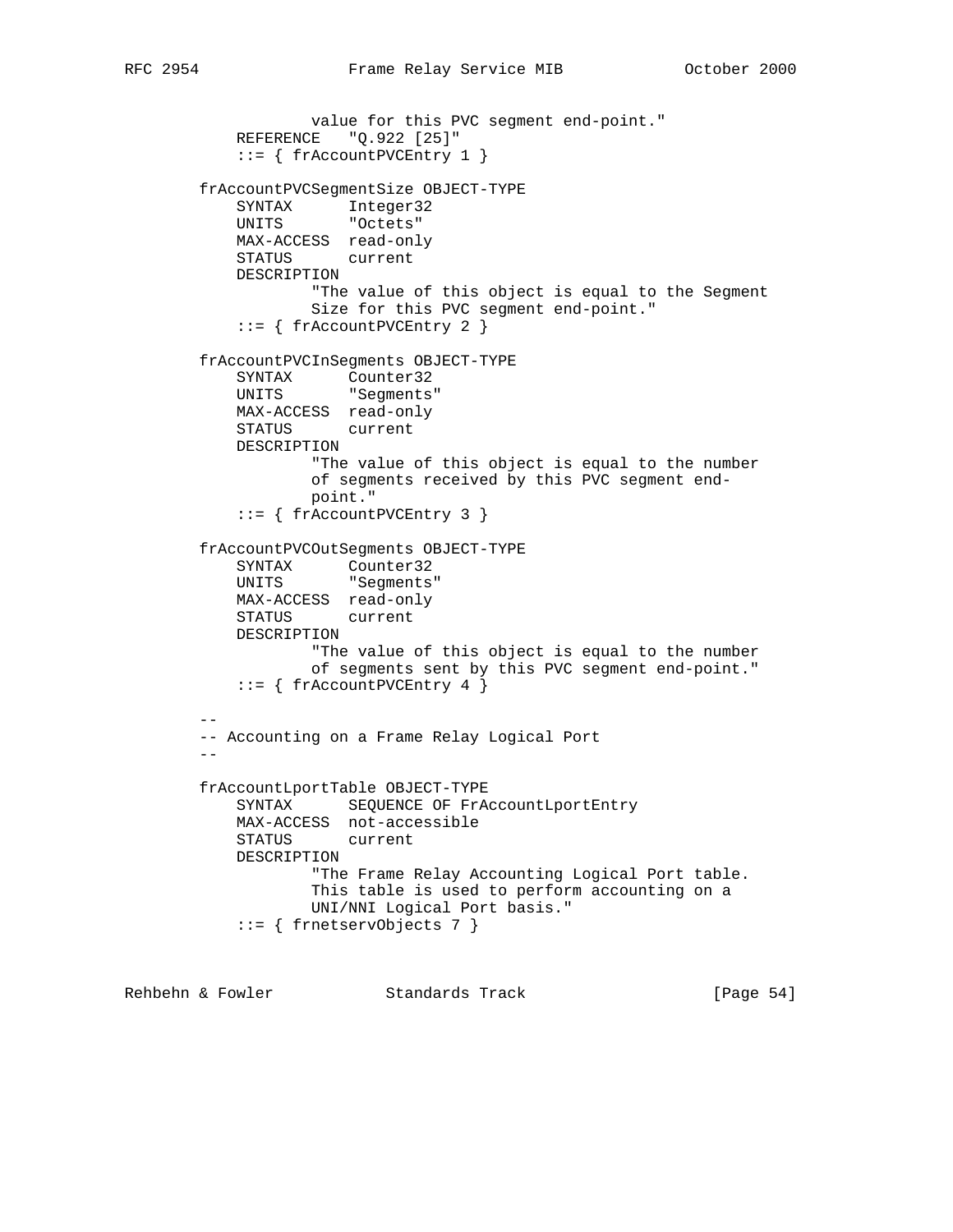```
 frAccountLportEntry OBJECT-TYPE
 SYNTAX FrAccountLportEntry
 MAX-ACCESS not-accessible
           STATUS current
           DESCRIPTION
                  "An entry in the Frame Relay Accounting Logical
                  Port table."
           INDEX { ifIndex }
           ::= { frAccountLportTable 1 }
        FrAccountLportEntry ::=
           SEQUENCE {
               frAccountLportSegmentSize
                  Integer32,
               frAccountLportInSegments
                  Counter32,
               frAccountLportOutSegments
           Counter32
 }
        frAccountLportSegmentSize OBJECT-TYPE
 SYNTAX Integer32
 UNITS "Octets"
           MAX-ACCESS read-only
           STATUS current
           DESCRIPTION
                   "The value of this object is equal to the Segment
                   Size for this UNI/NNI logical port."
           ::= { frAccountLportEntry 1 }
        frAccountLportInSegments OBJECT-TYPE
SYNTAX Counter32
 UNITS "Segments"
           MAX-ACCESS read-only
           STATUS current
           DESCRIPTION
                  "The value of this object is equal to the number
                  of segments received by this UNI/NNI logical
                  port."
           ::= { frAccountLportEntry 2 }
        frAccountLportOutSegments OBJECT-TYPE
           SYNTAX Counter32
           UNITS "Segments"
           MAX-ACCESS read-only
           STATUS current
           DESCRIPTION
                   "The value of this object is equal to the number
```
Rehbehn & Fowler Standards Track [Page 55]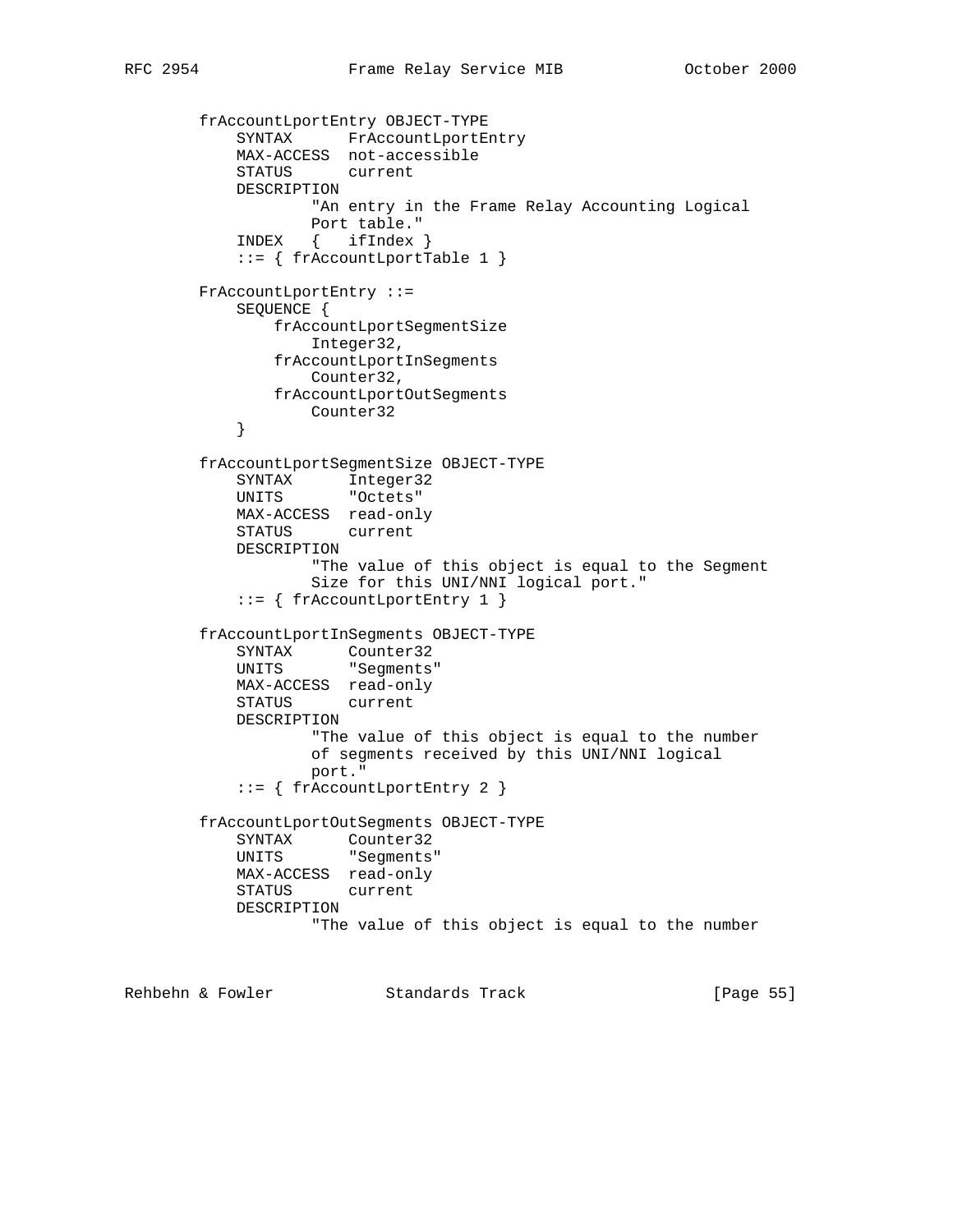```
 of segments sent by this UNI/NNI logical port."
             ::= { frAccountLportEntry 3 }
 --
           -- Frame Relay Network Service Notifications
 --
        frPVCConnectStatusChange NOTIFICATION-TYPE
            OBJECTS { frPVCConnectIndex,
                       frPVCConnectLowIfIndex,
                       frPVCConnectLowDLCIIndex,
                       frPVCConnectHighIfIndex,
                       frPVCConnectHighDLCIIndex,
                       frPVCConnectL2hOperStatus,
                       frPVCConnectH2lOperStatus,
                      frPVCEndptRcvdSigStatus }
            STATUS deprecated
            DESCRIPTION
                     "Refer to the description of the
                     frPVCConnectStatusNotif notification that has
                     replaced this notification. The notification is
                     deprecated due to the incorrect inclusion of index
                     values and to take advantage of the trap prefix
                    for automatic conversion from SMIv2 to SMIv1 by
                     making the one but last sub-ID a zero (i.e. the
                     so-called trap prefix)."
            ::= { frnetservTraps 1 }
        frPVCConnectStatusNotif NOTIFICATION-TYPE
             OBJECTS { frPVCConnectL2hOperStatus,
                      frPVCConnectH2lOperStatus,
                      frPVCEndptRcvdSigStatus }
            STATUS current
            DESCRIPTION
                     "This notification indicates that the indicated
                     PVC has changed state.
                     This notification is not sent if an FR-UNI changes
                     state; a linkDown or linkUp notification should be
                     sent instead. The first instance of
                     frPVCEndptRcvdSigStatus is for the endpoint with
                     LowIfIndex, LowDLCIIndex. The second instance of
                     frPVCEndptRcvdSigStatus is for the endpoint with
                     HighIfIndex, HighDLCIIndex"
             ::= { frnetservTrapsPrefix 2 }
        -- Conformance Information
```
Rehbehn & Fowler Standards Track [Page 56]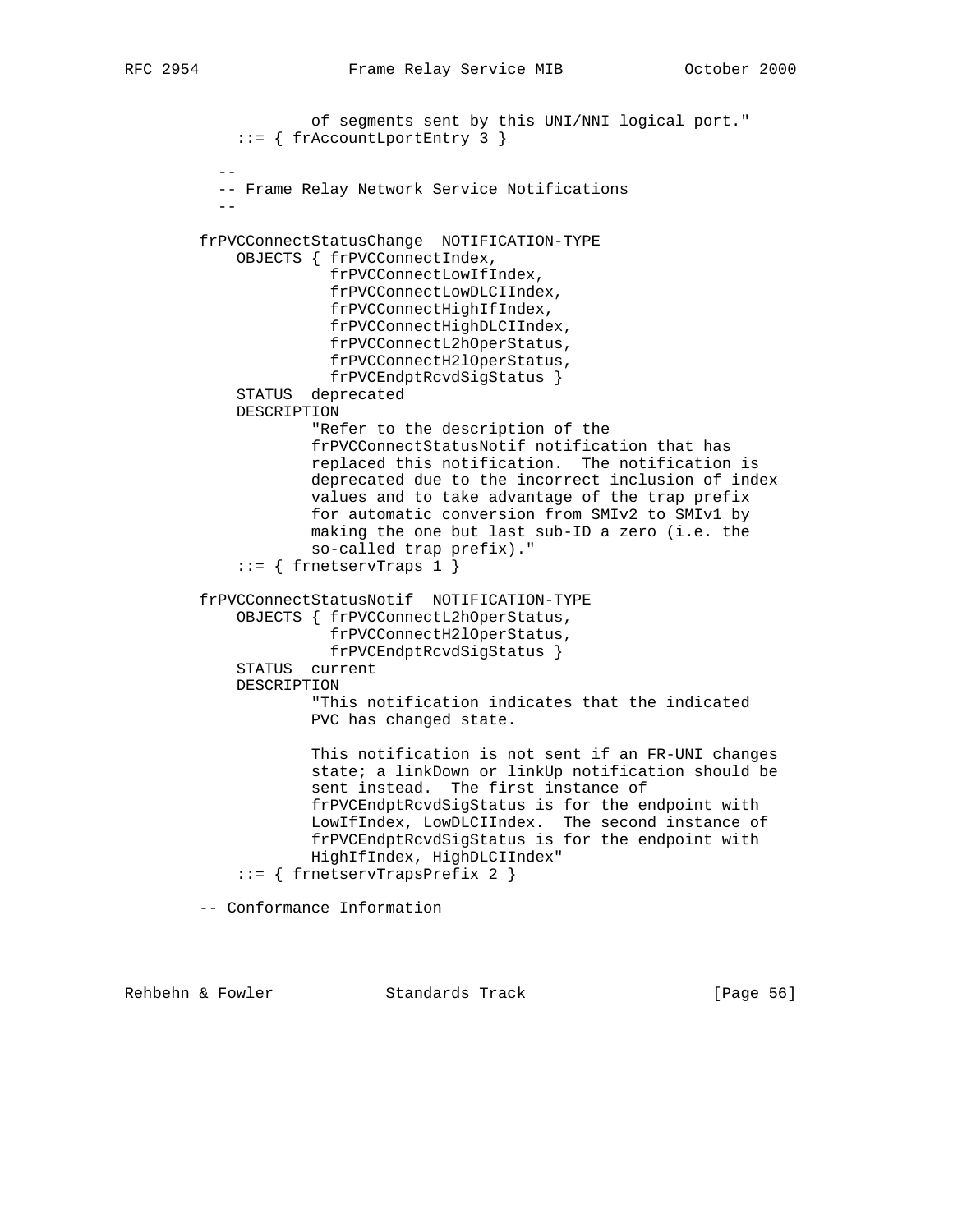```
 frnetservConformance OBJECT IDENTIFIER
           ::= { frnetservMIB 3 }
        frnetservGroups OBJECT IDENTIFIER
            ::= { frnetservConformance 1 }
        frnetservCompliances OBJECT IDENTIFIER
            ::= { frnetservConformance 2 }
         --
        -- Service (Read-only) Modules
 --
        frnetservCompliance2 MODULE-COMPLIANCE
            STATUS current
            DESCRIPTION
                    "The compliance statement for SNMP entities which
                    have Frame Relay Network Service Interfaces.
                    The distinction between 'service' and 'switch' is
                    that a 'switch' is configured via this MIB.
                    Hence, the various read/write objects have write
                    capability. A 'service' represents a passive
                    monitor-only customer network management
                    interface. The various read/write objects are
                    restricted to read-only capability."
            MODULE -- this module
                MANDATORY-GROUPS { frnetservLportGroup2,
                                    frnetservMgtVCSigGroup,
                                   frnetservPVCEndptGroup,
                                   frnetservPVCEndptGroup2,
                                   frnetservPVCConnectGroup,
                                    frnetservPVCConnectNamesGroup,
                                    frnetservPVCNotifGroup2 }
                GROUP frnetservAccountPVCGroup
                DESCRIPTION
                     "This group is optional for frame relay
                    interfaces. It is mandatory if and only if
                    accounting is performed on a PVC basis this frame
                    relay interface."
                GROUP frnetservAccountLportGroup
                DESCRIPTION
                     "This group is optional for frame relay
                     interfaces. It is mandatory if and only if
                    accounting is performed on a logical port basis
                    this frame relay interface."
                OBJECT frPVCEndptInMaxFrameSize
```
Rehbehn & Fowler Standards Track [Page 57]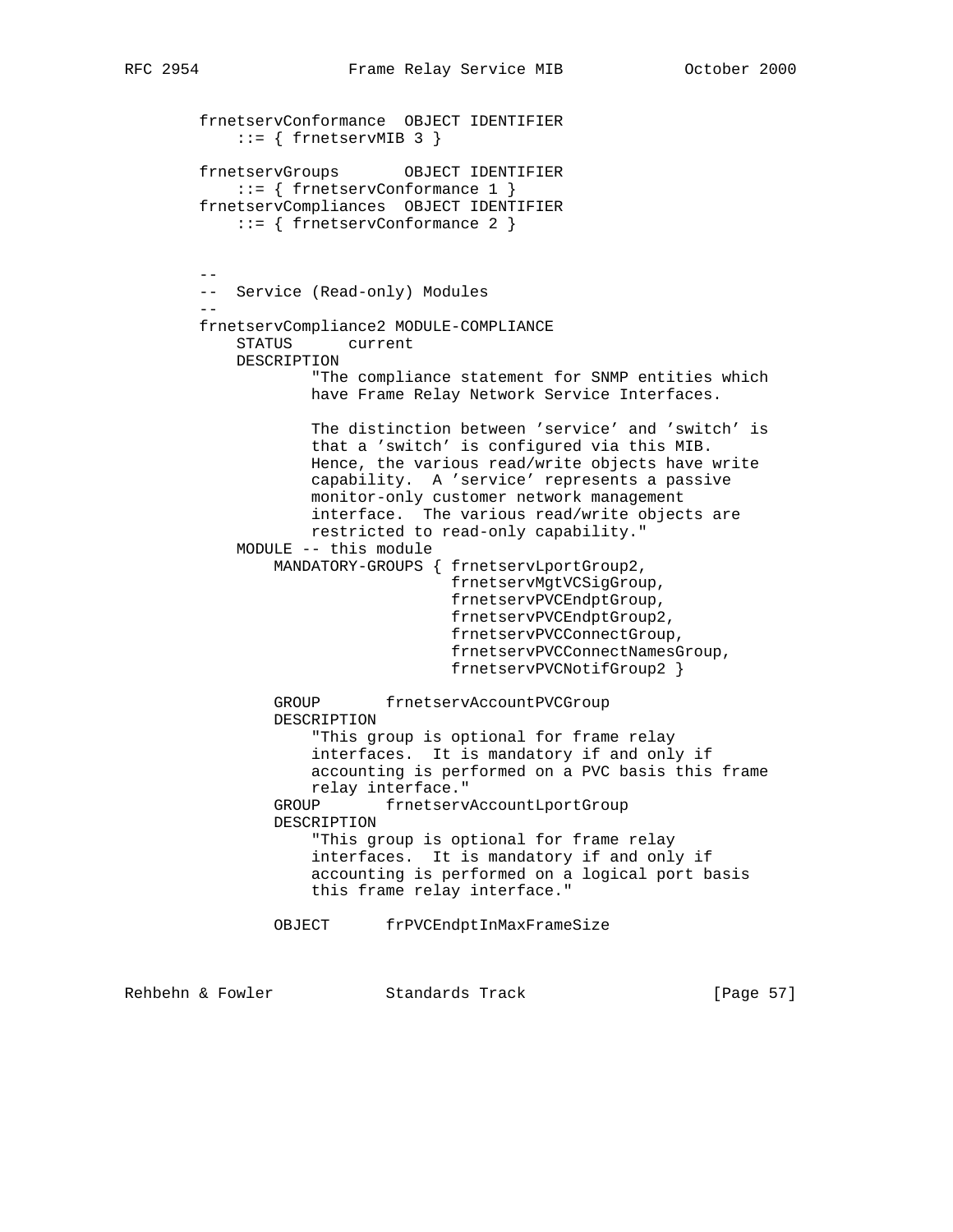MIN-ACCESS read-only DESCRIPTION "Write access is not required." OBJECT frPVCEndptInBc MIN-ACCESS read-only DESCRIPTION "Write access is not required." OBJECT frPVCEndptInBe MIN-ACCESS read-only DESCRIPTION "Write access is not required." OBJECT frPVCEndptInCIR MIN-ACCESS read-only DESCRIPTION "Write access is not required." OBJECT frPVCEndptOutMaxFrameSize MIN-ACCESS read-only DESCRIPTION "Write access is not required." OBJECT frPVCEndptOutBc MIN-ACCESS read-only DESCRIPTION "Write access is not required." OBJECT frPVCEndptOutBe MIN-ACCESS read-only DESCRIPTION "Write access is not required." OBJECT frPVCEndptOutCIR MIN-ACCESS read-only DESCRIPTION "Write access is not required." OBJECT frPVCEndptRowStatus -- subset of RowStatus SYNTAX INTEGER {  $active(1)$  } MIN-ACCESS read-only DESCRIPTION "Write access is not required, and only one of the six enumerated values for the RowStatus textual convention need be supported, specifically: active(1)."

Rehbehn & Fowler Standards Track [Page 58]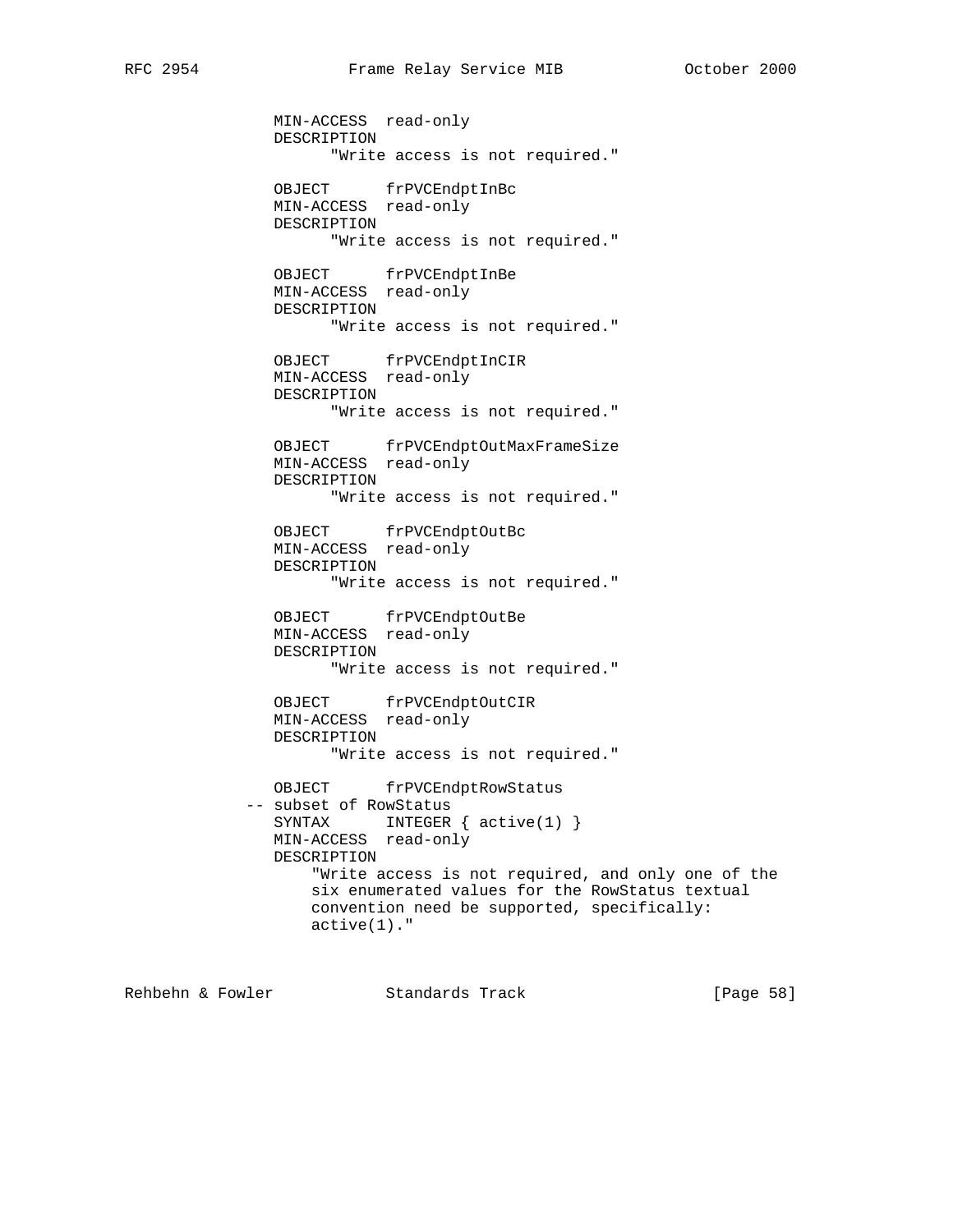OBJECT frPVCConnectAdminStatus MIN-ACCESS read-only DESCRIPTION "Write access is not required." OBJECT frPVCConnectRowStatus -- subset of RowStatus SYNTAX INTEGER {  $active(1)$  } MIN-ACCESS read-only DESCRIPTION "Write access is not required, and only one of the six enumerated values for the RowStatus textual convention need be supported, specifically: active(1)." OBJECT frLportFragControl MIN-ACCESS read-only DESCRIPTION "Write access is not required." OBJECT frLportFragSize MIN-ACCESS read-only DESCRIPTION "Write access is not required." OBJECT frPVCConnectUserName MIN-ACCESS read-only DESCRIPTION "Write access is not required." OBJECT frPVCConnectProviderName MIN-ACCESS read-only DESCRIPTION "Write access is not required." ::= { frnetservCompliances 2 } -- -- Switch (Configuration) Compliance - frnetSwitchCompliance MODULE-COMPLIANCE STATUS current DESCRIPTION "The compliance statement for SNMP entities which have Frame Relay Network Switch objects. The distinction between 'service' and 'switch' is that a 'switch' is configured via this MIB. Rehbehn & Fowler Standards Track [Page 59]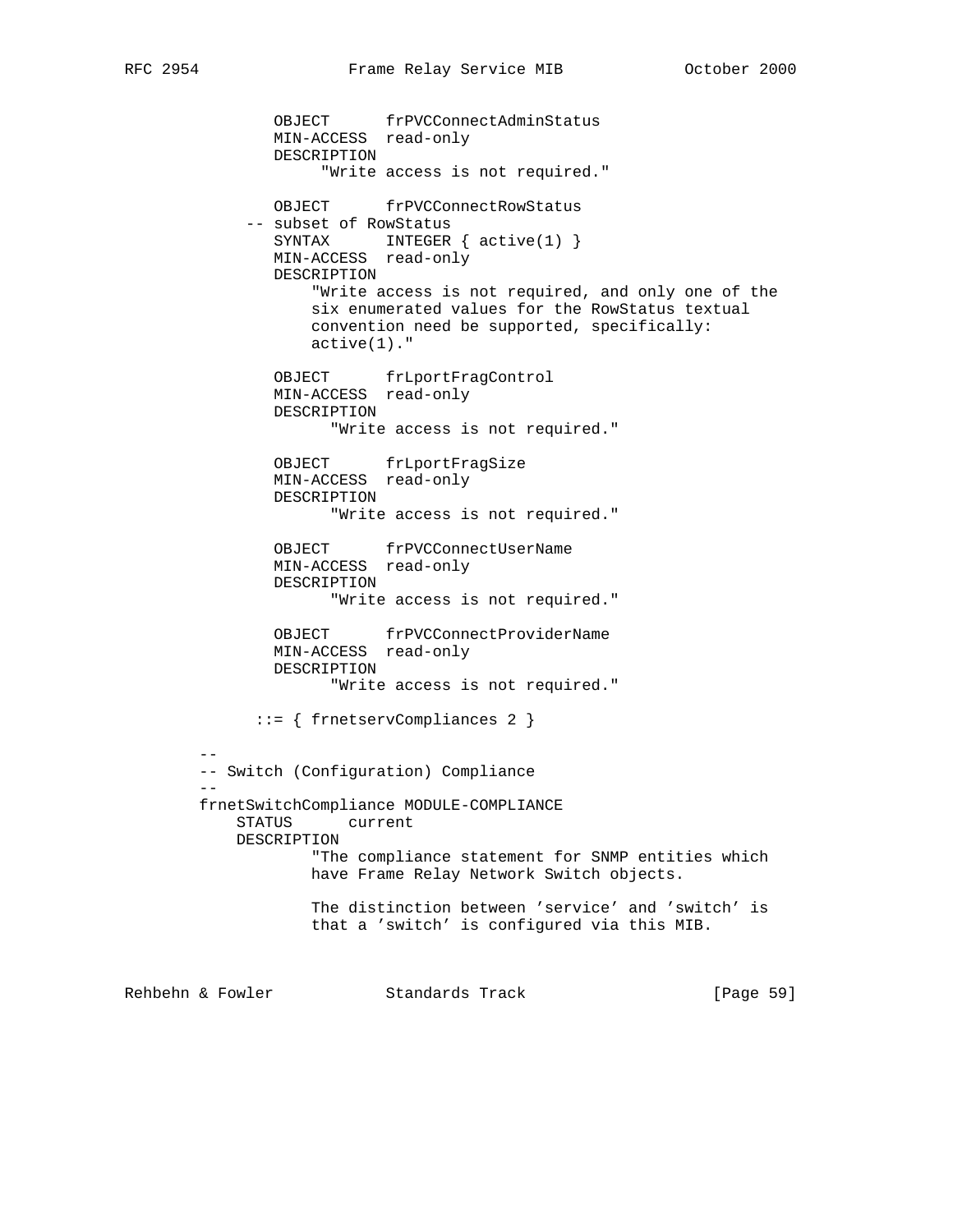Hence, the various read/write objects have write capability. A 'service' represents a passive monitor-only customer network management interface. The various read/write objects are restricted to read-only capability." MODULE -- this module MANDATORY-GROUPS { frnetservLportGroup2, frnetservLportAdminGroup, frnetservMgtVCSigGroup, frnetservMgtVCSigAdminGroup, frnetservPVCEndptGroup, frnetservPVCEndptGroup2, frnetservPVCConnectGroup, frnetservPVCConnectNamesGroup, frnetservPVCNotifGroup2 } GROUP frnetservAccountPVCGroup DESCRIPTION "This group is optional for frame relay interfaces. It is mandatory if and only if accounting is performed on a PVC basis this frame relay interface." GROUP frnetservAccountLportGroup DESCRIPTION "This group is optional for frame relay interfaces. It is mandatory if and only if accounting is performed on a logical port basis this frame relay interface." ::= { frnetservCompliances 3 } -- -- Historical RFC 1604 Compliance Modules - frnetservCompliance MODULE-COMPLIANCE STATUS deprecated DESCRIPTION "The compliance statement for SNMP entities which have Frame Relay Network Service Interfaces. This compliance statement has been deprecated in favor of frnetservCompliance2. The new compliance module expands the mandatory groups to include notification and other new objects." MODULE -- this module MANDATORY-GROUPS { frnetservLportGroup, Rehbehn & Fowler Standards Track [Page 60]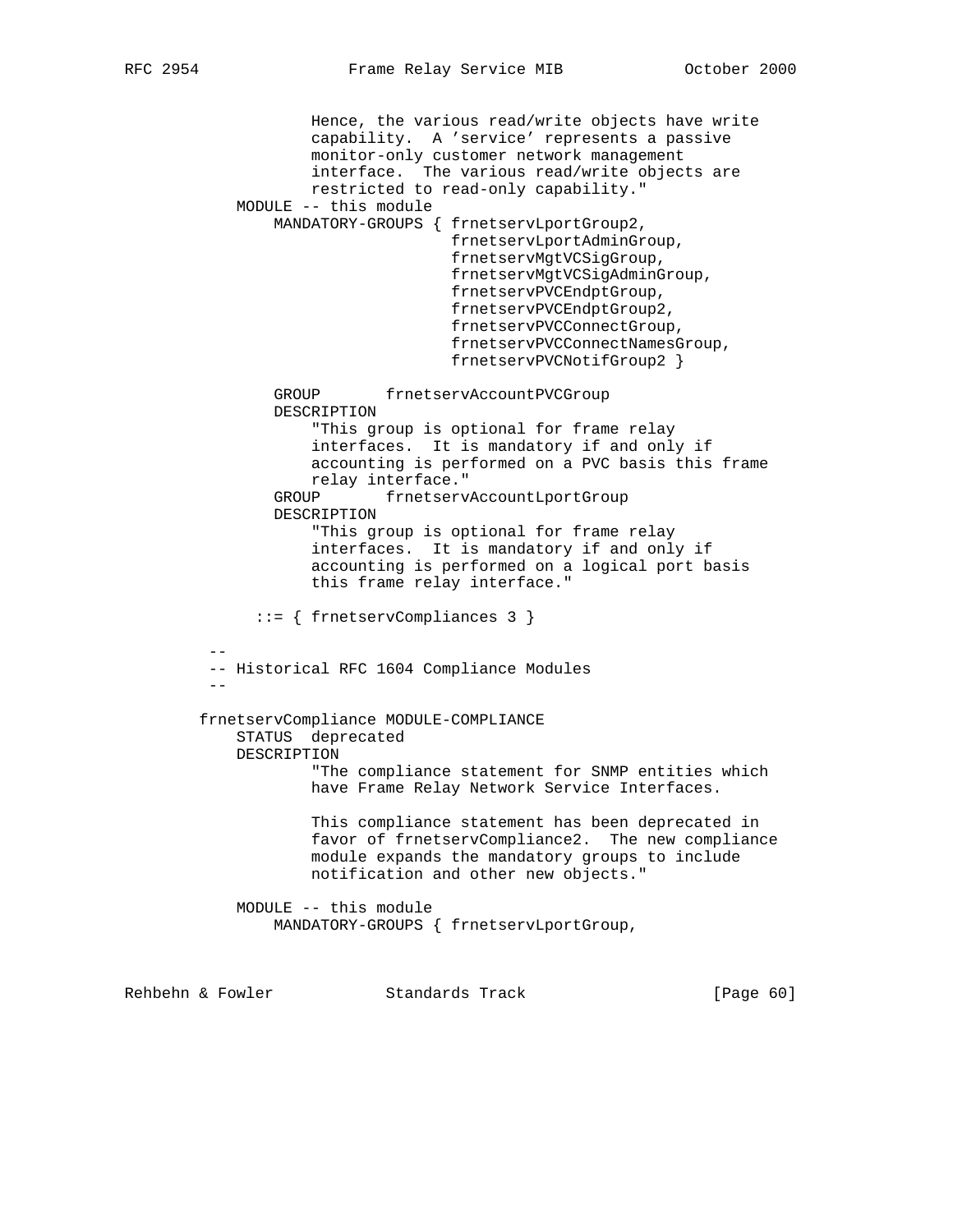frnetservMgtVCSigGroup,

 frnetservPVCEndptGroup, frnetservPVCConnectGroup } GROUP frnetservAccountPVCGroup DESCRIPTION "This group is optional for Frame Relay interfaces. It is mandatory if and only if accounting is performed on a PVC basis this Frame Relay interface." GROUP frnetservAccountLportGroup DESCRIPTION "This group is optional for Frame Relay interfaces. It is mandatory if and only if accounting is performed on a logical port basis this Frame Relay interface." OBJECT frPVCEndptInMaxFrameSize MIN-ACCESS read-only DESCRIPTION "Write access is not required." OBJECT frPVCEndptInBc MIN-ACCESS read-only DESCRIPTION "Write access is not required." OBJECT frPVCEndptInBe MIN-ACCESS read-only DESCRIPTION "Write access is not required." OBJECT frPVCEndptInCIR MIN-ACCESS read-only DESCRIPTION "Write access is not required." OBJECT frPVCEndptOutMaxFrameSize MIN-ACCESS read-only DESCRIPTION "Write access is not required." OBJECT frPVCEndptOutBc MIN-ACCESS read-only DESCRIPTION "Write access is not required." OBJECT frPVCEndptOutBe

Rehbehn & Fowler Standards Track [Page 61]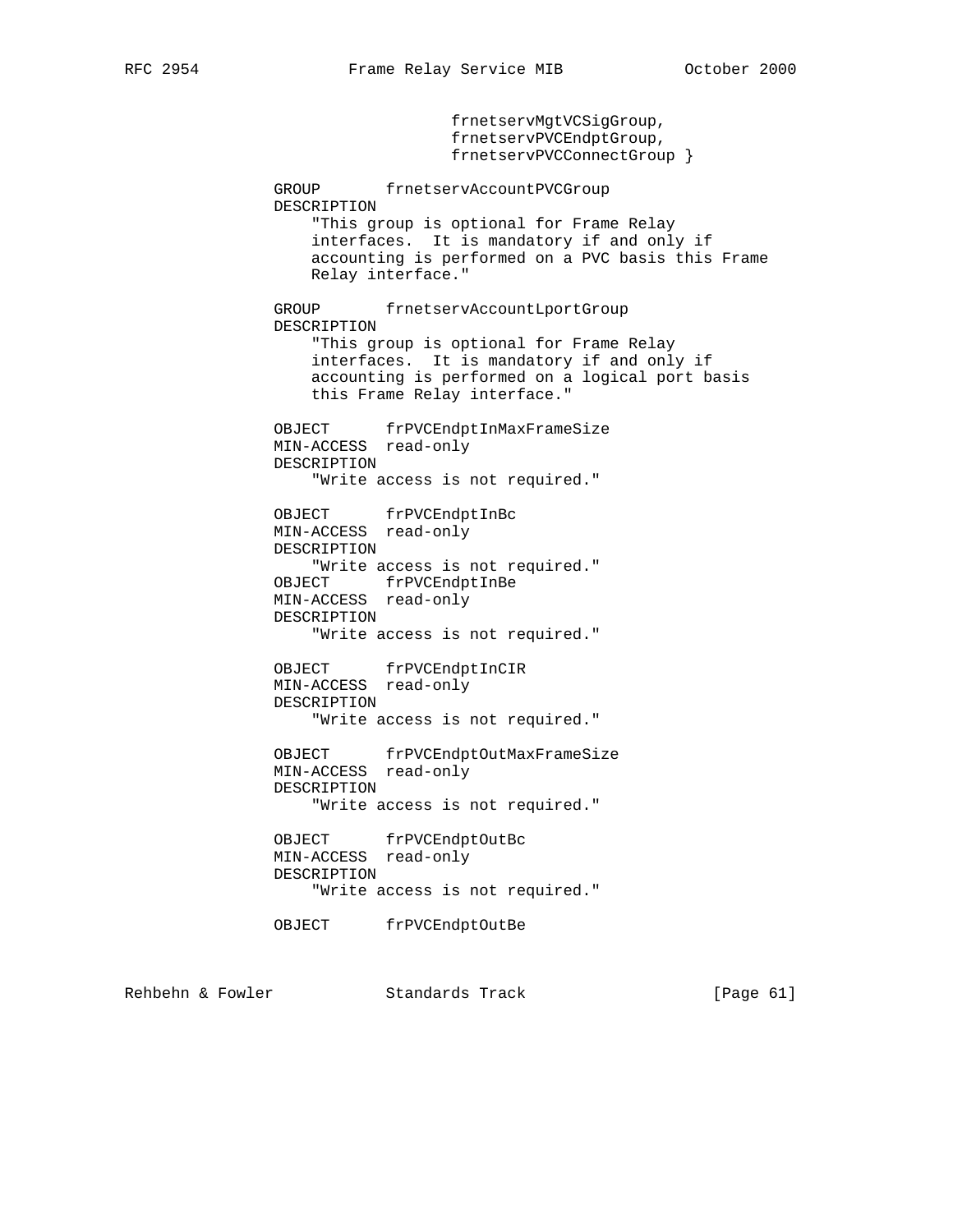MIN-ACCESS read-only DESCRIPTION "Write access is not required." OBJECT frPVCEndptOutCIR MIN-ACCESS read-only DESCRIPTION "Write access is not required." OBJECT frPVCEndptRowStatus -- subset of RowStatus SYNTAX INTEGER {  $active(1)$  } MIN-ACCESS read-only DESCRIPTION "Write access is not required, and only one of the six enumerated values for the RowStatus textual convention need be supported, specifically: active(1)." OBJECT frPVCConnectAdminStatus MIN-ACCESS read-only DESCRIPTION "Write access is not required." OBJECT frPVCConnectRowStatus -- subset of RowStatus SYNTAX INTEGER { active(1) } MIN-ACCESS read-only DESCRIPTION "Write access is not required, and only one of the six enumerated values for the RowStatus textual convention need be supported, specifically: active(1)." ::= { frnetservCompliances 1 } -- -- Frame Relay Service MIB Object Groups - frnetservLportGroup OBJECT-GROUP OBJECTS { frLportNumPlan, frLportContact, frLportLocation, frLportType, frLportAddrDLCILen, frLportVCSigProtocol, frLportVCSigPointer } STATUS deprecated DESCRIPTION "A collection of objects providing information applicable to a Frame Relay Logical Port. This group has been deprecated to eliminate reference

Rehbehn & Fowler Standards Track [Page 62]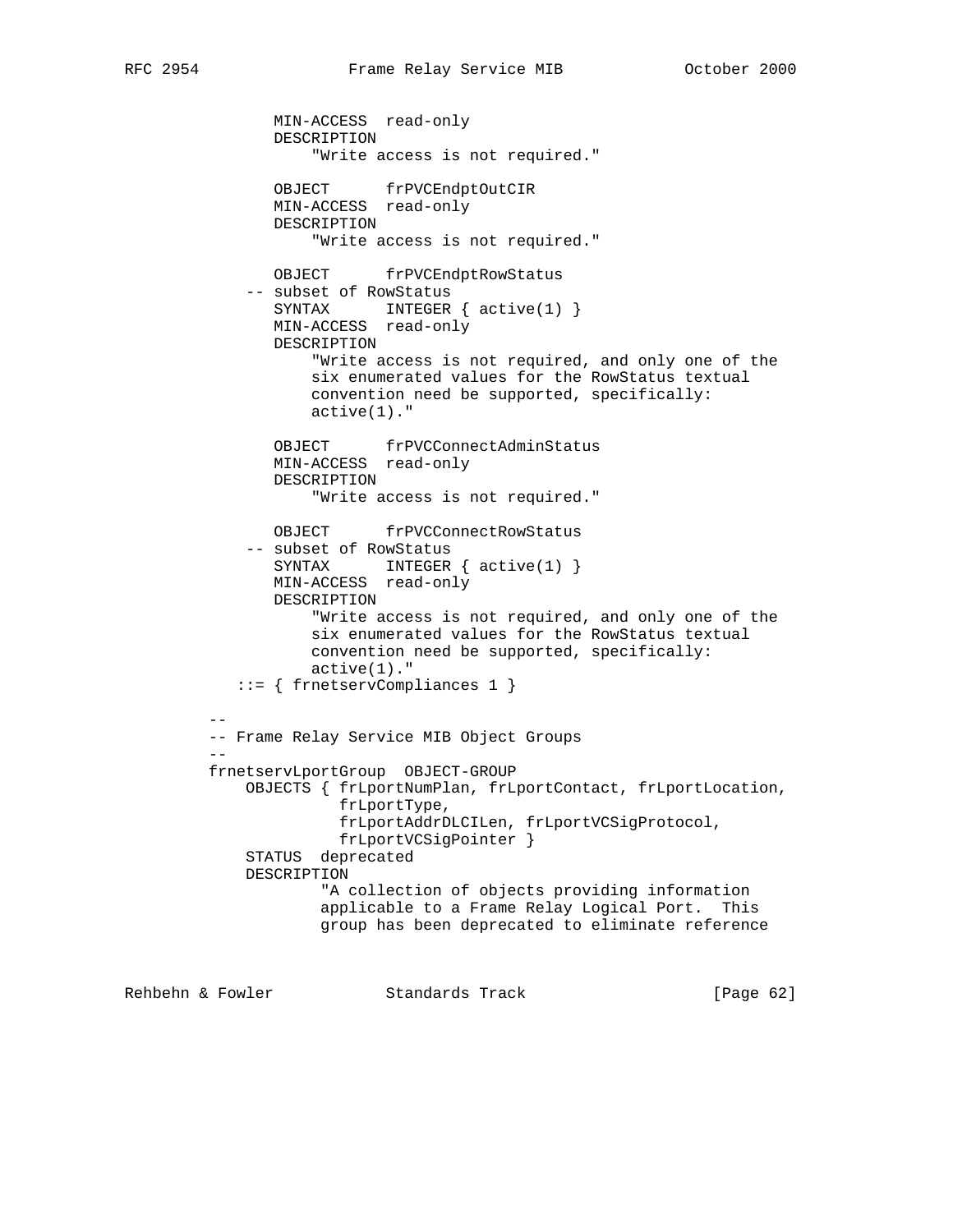to the object frLportVCSigPointer. Use the new group frnetservLportGroup2 as a replacement for this group." ::= { frnetservGroups 1 } frnetservMgtVCSigGroup OBJECT-GROUP OBJECTS { frMgtVCSigProced, frMgtVCSigUserN391, frMgtVCSigUserN392, frMgtVCSigUserN393, frMgtVCSigUserT391, frMgtVCSigNetN392, frMgtVCSigNetN393, frMgtVCSigNetT392, frMgtVCSigNetnN4, frMgtVCSigNetnT3, frMgtVCSigUserLinkRelErrors, frMgtVCSigUserProtErrors, frMgtVCSigUserChanInactive, frMgtVCSigNetLinkRelErrors, frMgtVCSigNetProtErrors, frMgtVCSigNetChanInactive } STATUS current DESCRIPTION "A collection of objects providing information applicable to the Local In-Channel Signaling Procedures used for a UNI/NNI logical port." ::= { frnetservGroups 2 } frnetservPVCEndptGroup OBJECT-GROUP OBJECTS { frPVCConnectIndexValue, frPVCEndptInMaxFrameSize, frPVCEndptInBc, frPVCEndptInBe, frPVCEndptInCIR, frPVCEndptOutMaxFrameSize, frPVCEndptOutBc, frPVCEndptOutBe, frPVCEndptOutCIR, frPVCEndptConnectIdentifier, frPVCEndptRowStatus, frPVCEndptRcvdSigStatus, frPVCEndptInFrames, frPVCEndptOutFrames, frPVCEndptInDEFrames, frPVCEndptInExcessFrames, frPVCEndptOutExcessFrames,

Rehbehn & Fowler Standards Track [Page 63]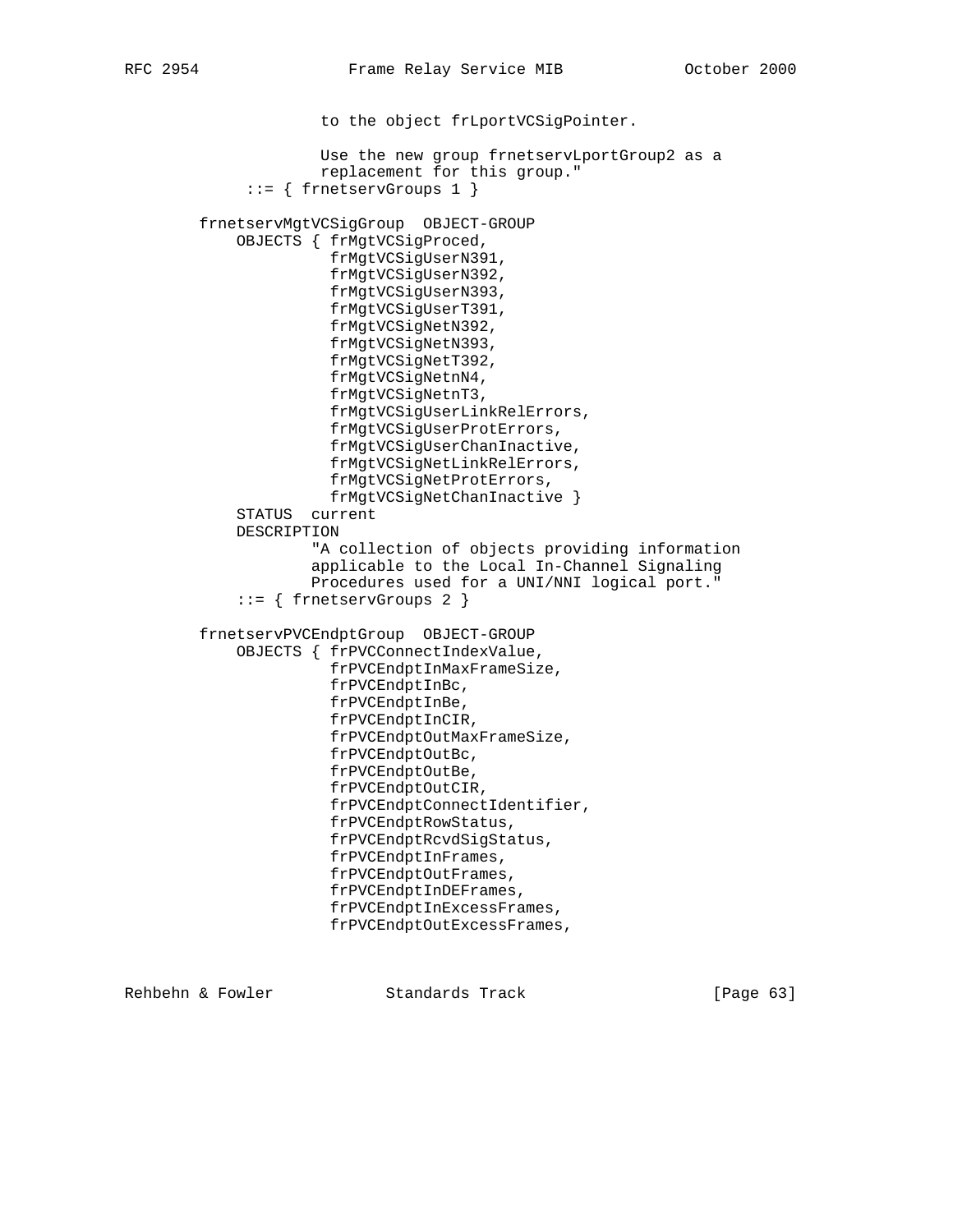```
 frPVCEndptInDiscards,
               frPVCEndptInOctets,
               frPVCEndptOutOctets }
     STATUS current
     DESCRIPTION
             "A collection of objects providing information
             applicable to a Frame Relay PVC end-point."
     ::= { frnetservGroups 3 }
 frnetservPVCConnectGroup OBJECT-GROUP
     OBJECTS { frPVCConnectAdminStatus,
               frPVCConnectL2hOperStatus,
               frPVCConnectH2lOperStatus,
               frPVCConnectL2hLastChange,
               frPVCConnectH2lLastChange,
               frPVCConnectRowStatus }
     STATUS current
     DESCRIPTION
             "A collection of objects providing information
             applicable to a Frame Relay PVC connection."
     ::= { frnetservGroups 4 }
 frnetservAccountPVCGroup OBJECT-GROUP
     OBJECTS { frAccountPVCSegmentSize,
               frAccountPVCInSegments,
               frAccountPVCOutSegments }
     STATUS current
     DESCRIPTION
             "A collection of objects providing accounting
             information application to a Frame Relay PVC end-
             point."
     ::= { frnetservGroups 5 }
 frnetservAccountLportGroup OBJECT-GROUP
     OBJECTS { frAccountLportSegmentSize,
               frAccountLportInSegments,
               frAccountLportOutSegments }
     STATUS current
     DESCRIPTION
             "A collection of objects providing accounting
             information application to a Frame Relay logical
             port."
     ::= { frnetservGroups 6 }
 frnetservLportGroup2 OBJECT-GROUP
     OBJECTS { frLportNumPlan,
               frLportContact,
               frLportLocation,
```
Rehbehn & Fowler Standards Track [Page 64]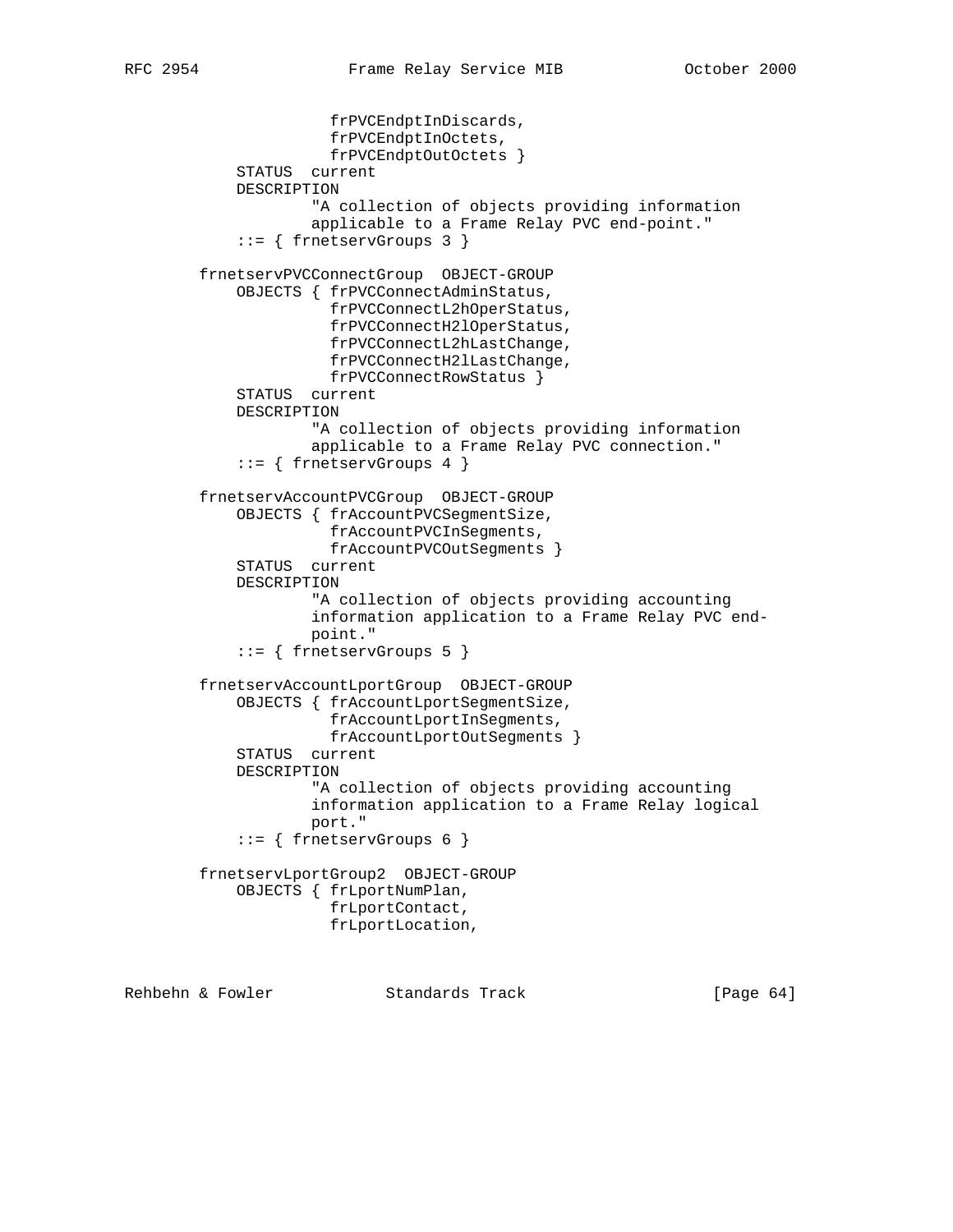frLportType, frLportAddrDLCILen, frLportVCSigProtocol, frLportFragControl, frLportFragSize } STATUS current DESCRIPTION "A collection of objects providing information applicable to a Frame Relay Logical Port. This new version of the Logical Port Group eliminates the frLportVCSigPointer and adds support for fragmentation." ::= { frnetservGroups 7 } frnetservPVCEndptGroup2 OBJECT-GROUP OBJECTS { frPVCEndptInDiscardsDESet, frPVCEndptInFramesFECNSet, frPVCEndptOutFramesFECNSet, frPVCEndptInFramesBECNSet, frPVCEndptOutFramesBECNSet, frPVCEndptInCongDiscards, frPVCEndptInDECongDiscards, frPVCEndptOutCongDiscards, frPVCEndptOutDECongDiscards, frPVCEndptOutDEFrames, frPVCEndptAtmIwfConnIndex } STATUS current DESCRIPTION "Additions to the PVC end-point group. These additions provide new frame counters to track frame loss. In addition, the new FR/ATM IWF MIB cross-connect index is included." ::= { frnetservGroups 8 } frnetservPVCConnectNamesGroup OBJECT-GROUP OBJECTS { frPVCConnectUserName, frPVCConnectProviderName } STATUS current DESCRIPTION "Additions to the PVC Connect Group." ::= { frnetservGroups 9 } frnetservLportAdminGroup OBJECT-GROUP OBJECTS { frLportDLCIIndexValue, frLportTypeAdmin, frLportVCSigProtocolAdmin } STATUS current

Rehbehn & Fowler Standards Track [Page 65]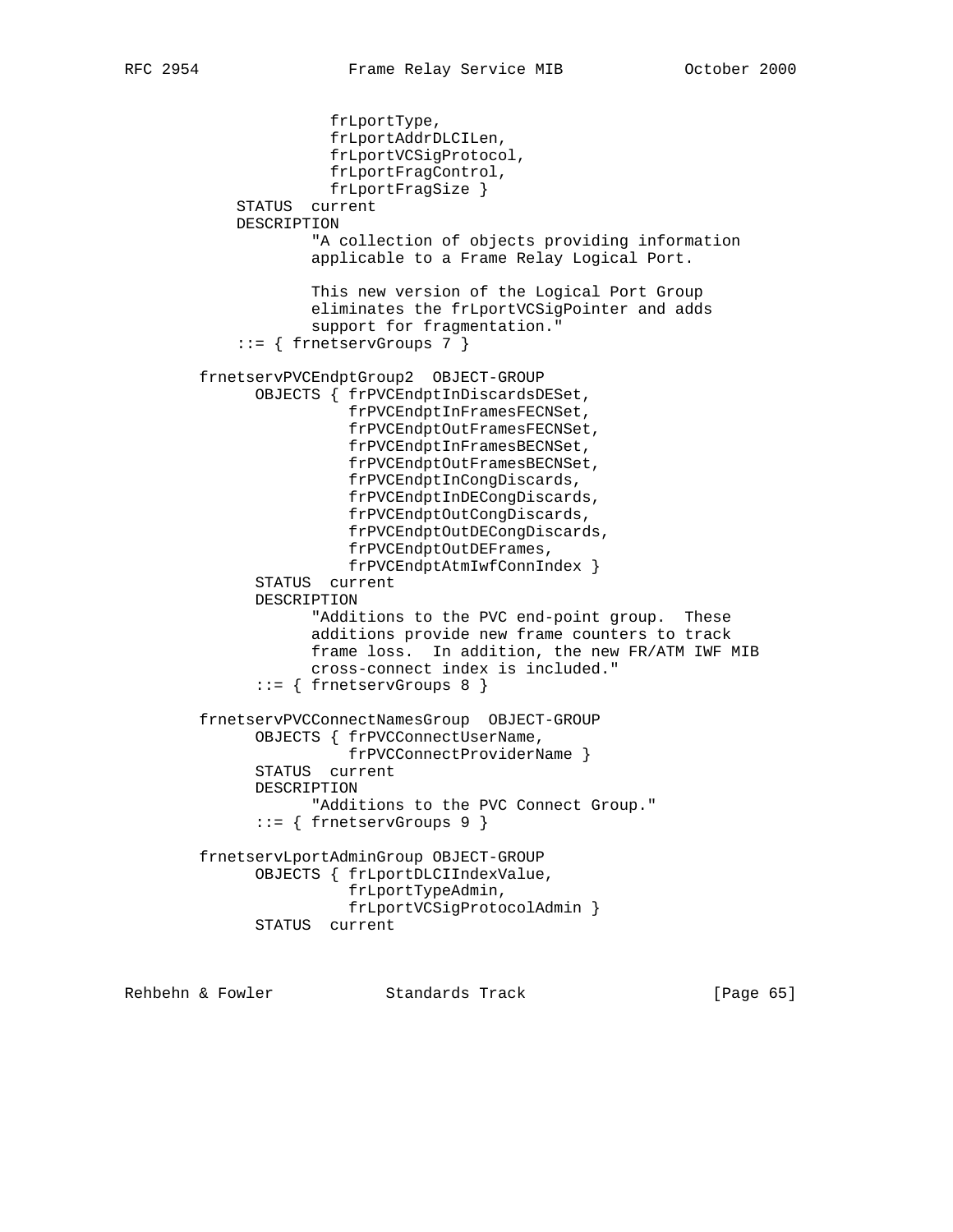```
 DESCRIPTION
             "Administrative (R/W) objects for creating a
             switch logical port."
       ::= { frnetservGroups 10 }
 frnetservMgtVCSigAdminGroup OBJECT-GROUP
       OBJECTS { frMgtVCSigProcedAdmin,
                 frMgtVCSigUserN391Admin,
                 frMgtVCSigUserN392Admin,
                 frMgtVCSigUserN393Admin,
                 frMgtVCSigUserT391Admin,
                 frMgtVCSigNetN392Admin,
                 frMgtVCSigNetN393Admin,
                 frMgtVCSigNetT392Admin,
                 frMgtVCSigNetnT3Admin }
       STATUS current
       DESCRIPTION
             "A collection of objects providing information
             applicable to the Local In-Channel Signaling
             Procedures used for a UNI/NNI logical port."
       ::= { frnetservGroups 11 }
 frnetservPVCNotifGroup NOTIFICATION-GROUP
       NOTIFICATIONS { frPVCConnectStatusChange }
       STATUS deprecated
       DESCRIPTION
             "Deprecated notification group. The
             frPVCConnectStatusChange notification was flawed
             because it included redundant indexes and was not
             properly encoded for SMIv1 conversion."
     ::= { frnetservGroups 12 }
 frnetservPVCNotifGroup2 NOTIFICATION-GROUP
      NOTIFICATIONS { frPVCConnectStatusNotif }
       STATUS current
      DESCRIPTION
             "A collection of notifications that apply to frame
             relay PVC Connections "
     ::= { frnetservGroups 13 }
```
## END

Rehbehn & Fowler Standards Track [Page 66]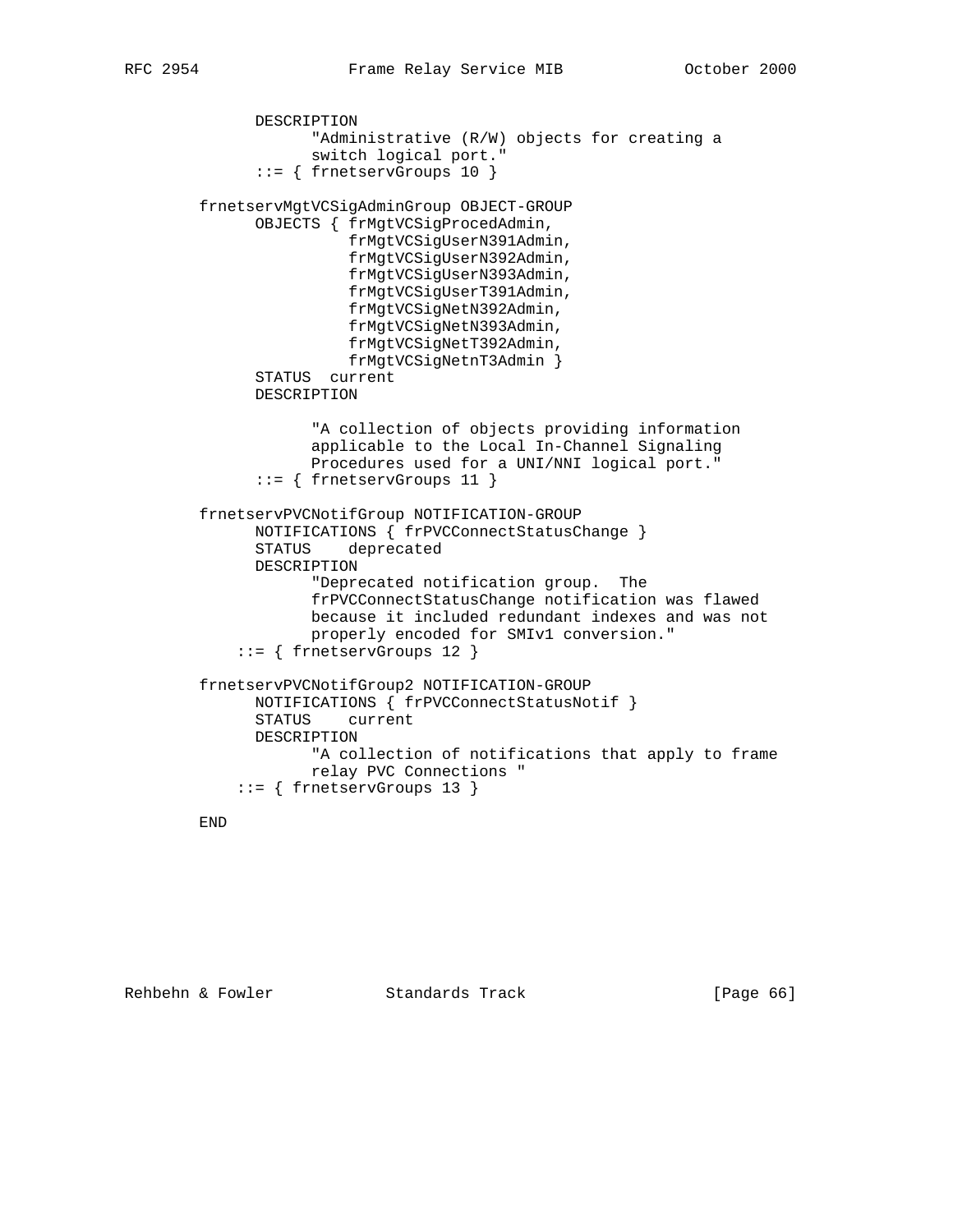## 4. Acknowledgments

 This document was produced by the Frame Relay Service MIB Working Group.

 The working group thanks Bert Wijnen, David Perkins, and Bob Stewart for their assistance in reviewing the MIB.

- 5. References
	- [1] Harrington, D., Presuhn, R. and B. Wijnen, "An Architecture for Describing SNMP Management Frameworks", RFC 2571, April 1999.
	- [2] Rose, M. and K. McCloghrie, "Structure and Identification of Management Information for TCP/IP-based Internets", STD 16, RFC 1155, May 1990.
	- [3] Rose, M. and K. McCloghrie, "Concise MIB Definitions", STD 16, RFC 1212, March 1991.
	- [4] Rose, M., "A Convention for Defining Traps for use with the SNMP", RFC 1215, March 1991.
	- [5] McCloghrie, K., Perkins, D., Schoenwaelder, J., Case, J., Rose, M. and S. Waldbusser, "Structure of Management Information Version 2 (SMIv2)", STD 58, RFC 2578, April 1999.
	- [6] McCloghrie, K., Perkins, D., Schoenwaelder, J., Case, J., Rose, M. and S. Waldbusser, "Textual Conventions for SMIv2", STD 58, RFC 2579, April 1999.
	- [7] McCloghrie, K., Perkins, D., Schoenwaelder, J., Case, J., Rose, M. and S. Waldbusser, "Conformance Statements for SMIv2", STD 58, RFC 2580, April 1999.
	- [8] Case, J., Fedor, M., Schoffstall, M. and J. Davin, "Simple Network Management Protocol", STD 15, RFC 1157, May 1990.
	- [9] Case, J., McCloghrie, K., Rose M., and S. Waldbusser, "Introduction to Community-based SNMPv2", RFC 1901, January 1996.
	- [10] Case, J., McCloghrie, K., Rose, M. and S. Waldbusser, "Transport Mappings for Version 2 of the Simple Network Management Protocol (SNMPv2)", RFC 1906, January 1996.

Rehbehn & Fowler Standards Track [Page 67]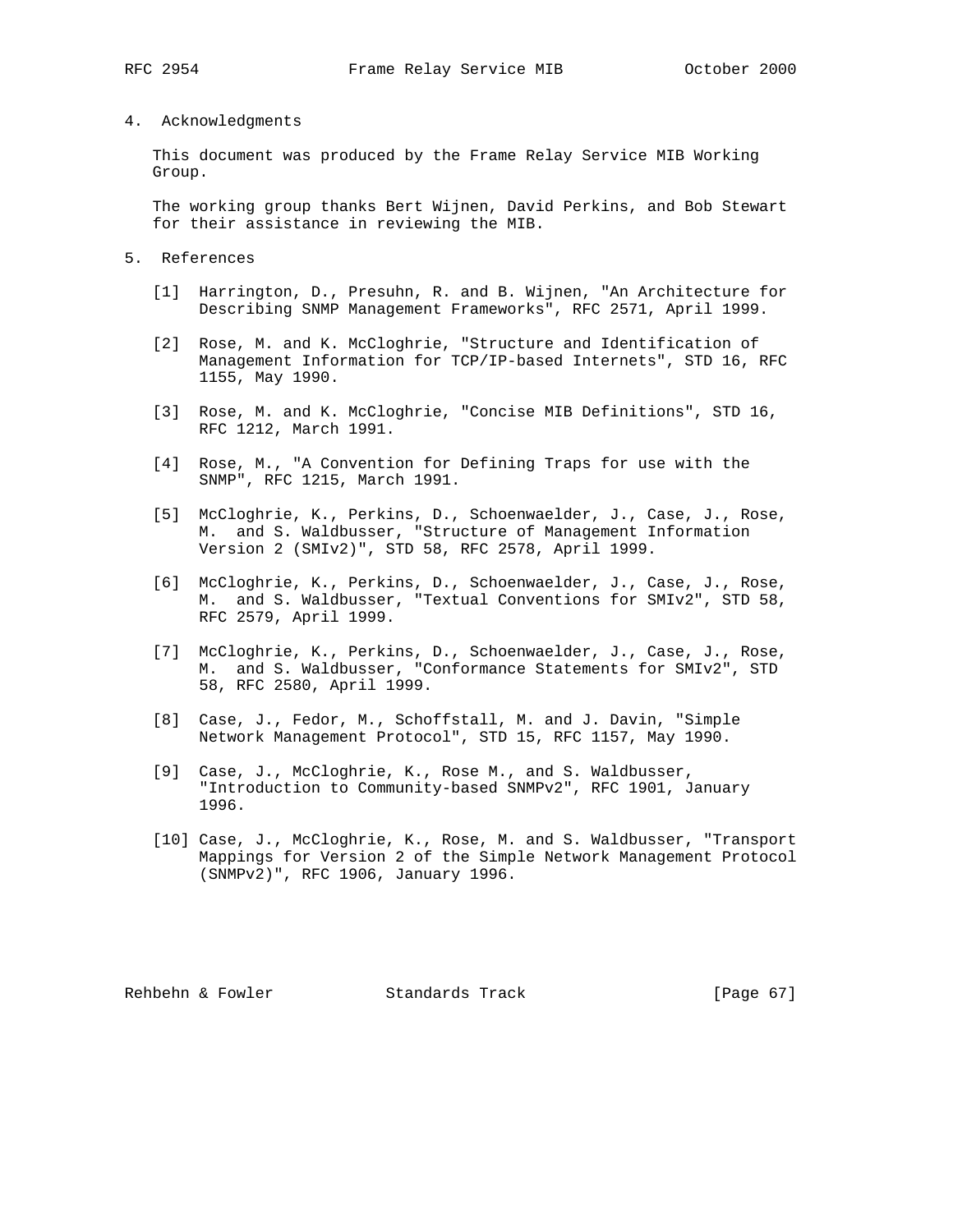- [11] Case, J., Harrington D., Presuhn R. and B. Wijnen, "Message
	- Processing and Dispatching for the Simple Network Management Protocol (SNMP)", RFC 2572, April 1999.
- [12] Blumenthal, U. and B. Wijnen, "User-based Security Model (USM) for version 3 of the Simple Network Management Protocol (SNMPv3)", RFC 2574, April 1999.
- [13] Case, J., McCloghrie, K., Rose, M. and S. Waldbusser, "Protocol Operations for Version 2 of the Simple Network Management Protocol (SNMPv2)", RFC 1905, January 1996.
- [14] Levi, D., Meyer, P. and B. Stewart, "SNMPv3 Applications", RFC 2573, April 1999.
- [15] Wijnen, B., Presuhn, R. and K. McCloghrie, "View-based Access Control Model (VACM) for the Simple Network Management Protocol (SNMP)", RFC 2575, April 1999.
- [16] Case, J., Mundy, R., Partain, D. and B. Stewart, "Introduction to Version 3 of the Internet-standard Network Management Framework", RFC 2570, April 1999.
- [17] ANSI T1.617-1991, American National Standard for Telecommunications - Integrated Services Digital Network (ISDN) - Digital Subscriber Signaling System No. 1 (DSS1) - Signaling Specification for Frame Relay Bearer Service.
- [18] Brown, C. and F. Baker, "Management Information Base for Frame Relay DTEs", RFC 2115, September 1997.
- [19] Brown, C. and A. Malis, "Multi-Protocol Interconnect over Frame Relay", STD 55, RFC 2427, September 1998.
- [20] Fowler, D, "Definitions of Managed Objects for the DS0 and DS0 Bundle Interface Types", RFC 2494, January 1999.
- [21] Frame Relay Forum, "Frame Relay Fragmentation Implementation Agreement", FRF.12, December 1997.
	- [22] ITU-T Recommendation Q.933,Integrated Services Digital Network (ISDN) Digital Subscriber Signalling System No. 1 (DSS 1) - Signalling Specifications for Frame Mode Switched and Permanent Virtual Connection Control and Status Monitoring, December 1995

Rehbehn & Fowler Standards Track [Page 68]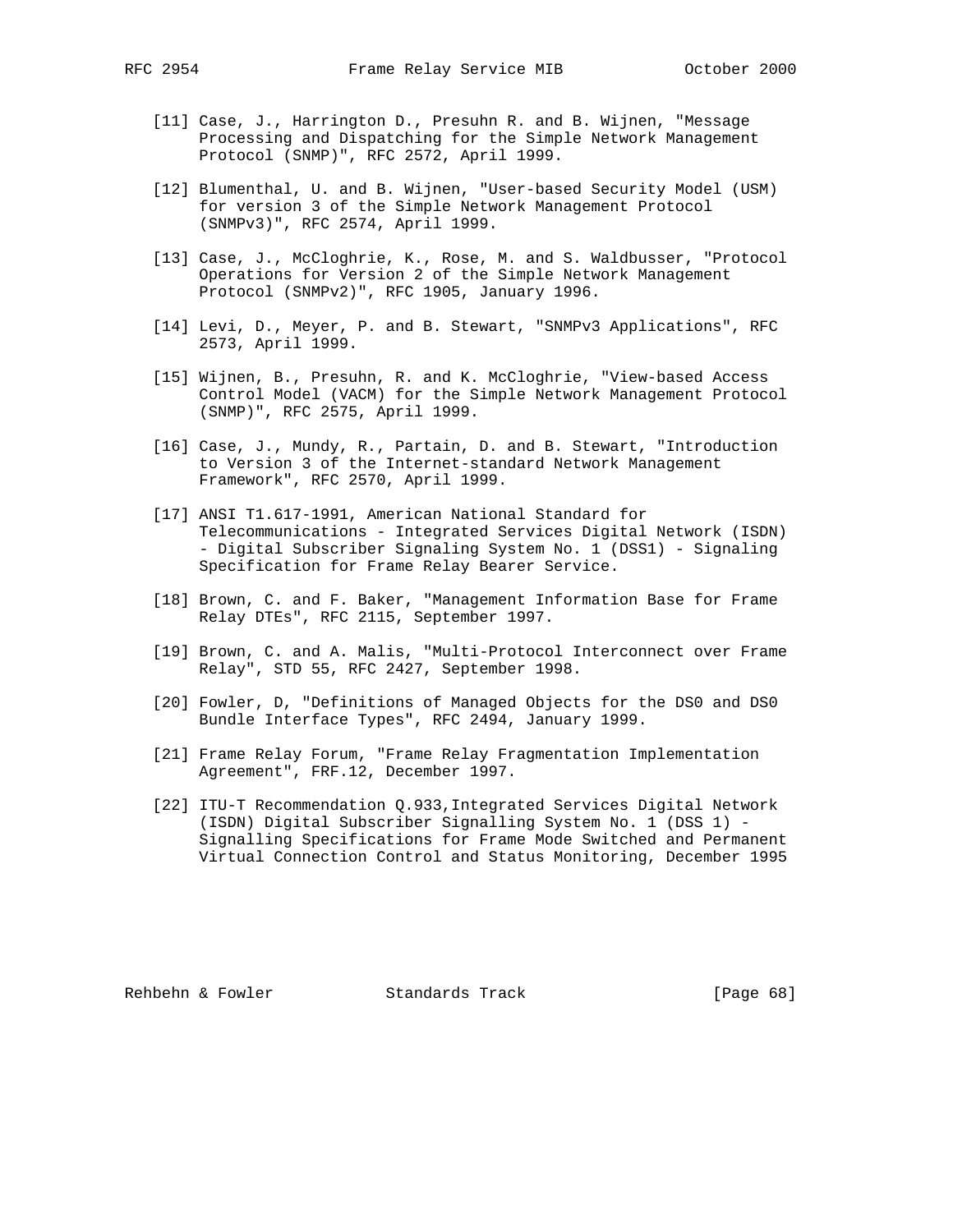- [23] ITU-T Recommendation X.36, Interface Between Data Terminal Equipment (DTE) and Data Circuit-Terminating Equipment (DCE) For Public Data Networks Providing Frame Relay Data Transmission Service By Dedicated Circuit, April 1995
- [24] Digital Equipment Corporation, et. al., "Frame Relay Specification with Extensions Based on Proposed T1S1 Standards", Revision 1.0, September 18, 1990
- [25] ITU-T Recommendation Q.922, Integrated Services Digital Network (ISDN) Data Link Layer Specification For Frame Mode Bearer Services, February 1992
- [26] McCloghrie, K. and F. Kastenholz, "The Interfaces Group MIB", RFC 2863, June 2000.
- [27] Case, J., McCloghrie, K., Rose, M. and S. Waldbusser, "Management Information Base for Version 2 of the Simple Network Management Protocol (SNMPv2)", RFC 1907, January 1996.
- [28] Rehbehn, K., Nicklass, O. and G. Mouradian, "Definitions of Managed Objects for Monitoring and Controlling the Frame Relay/ATM PVC Service Interworking Function", RFC 2955, October 2000.
- [29] ITU-T Recommendation E.164/I.331, The International Public Telecommunication Numbering Plan, May 1997
- [30] ITU-T Recommendation X.121, International Numbering Plan For Public Data Networks, October 1996
- [31] Frame Relay Forum, "The Frame Relay Forum User-to-Network Implementation Agreement (UNI)", FRF 1.2, July 2000.
- 6. Security Considerations

 There are a number of management objects defined in this MIB that have a MAX-ACCESS clause of read-write and/or read-create. Such objects may be considered sensitive or vulnerable in some network environments. The support for SET operations in a non-secure environment without proper protection can have a negative effect on network operations.

No managed objects in this MIB contain sensitive information.

Rehbehn & Fowler Standards Track [Page 69]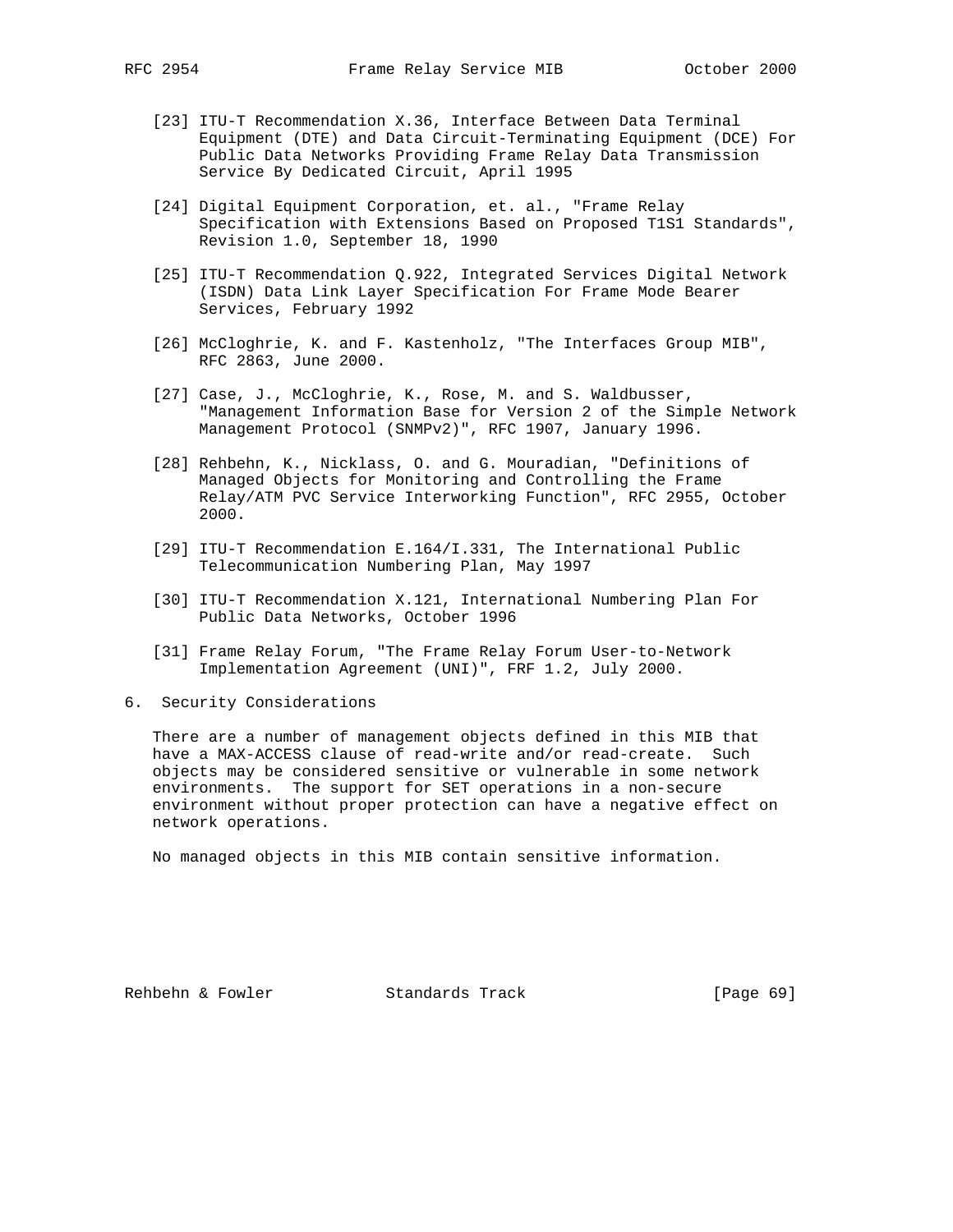SNMPv1 by itself is not a secure environment. Even if the network itself is secure (for example by using IPSec), even then, there is no control as to who on the secure network is allowed to access and GET/SET (read/change/create/delete) the objects in this MIB.

 It is recommended that the implementers consider the security features as provided by the SNMPv3 framework. Specifically, the use of the User-based Security Model RFC 2574 [12] and the View-based Access Control Model RFC 2575 [15] is recommended.

 It is then a customer/user responsibility to ensure that the SNMP entity giving access to an instance of this MIB, is properly configured to give access to the objects only to those principals (users) that have legitimate rights to indeed GET or SET (change/create/delete) them.

7. Authors' Addresses

 Kenneth Rehbehn Megisto Systems, Inc. 20251 Century Boulevard Germantown, MD, USA 20874

 Phone: (301) 515-3672 EMail: krehbehn@megisto.com

 David Fowler Syndesis Limited 28 Fulton Way Richmond Hill, Ontario, Canada L4B 1J5

 Phone: (905) 886-7818 EMail: fowler@syndesis.com

Rehbehn & Fowler Standards Track [Page 70]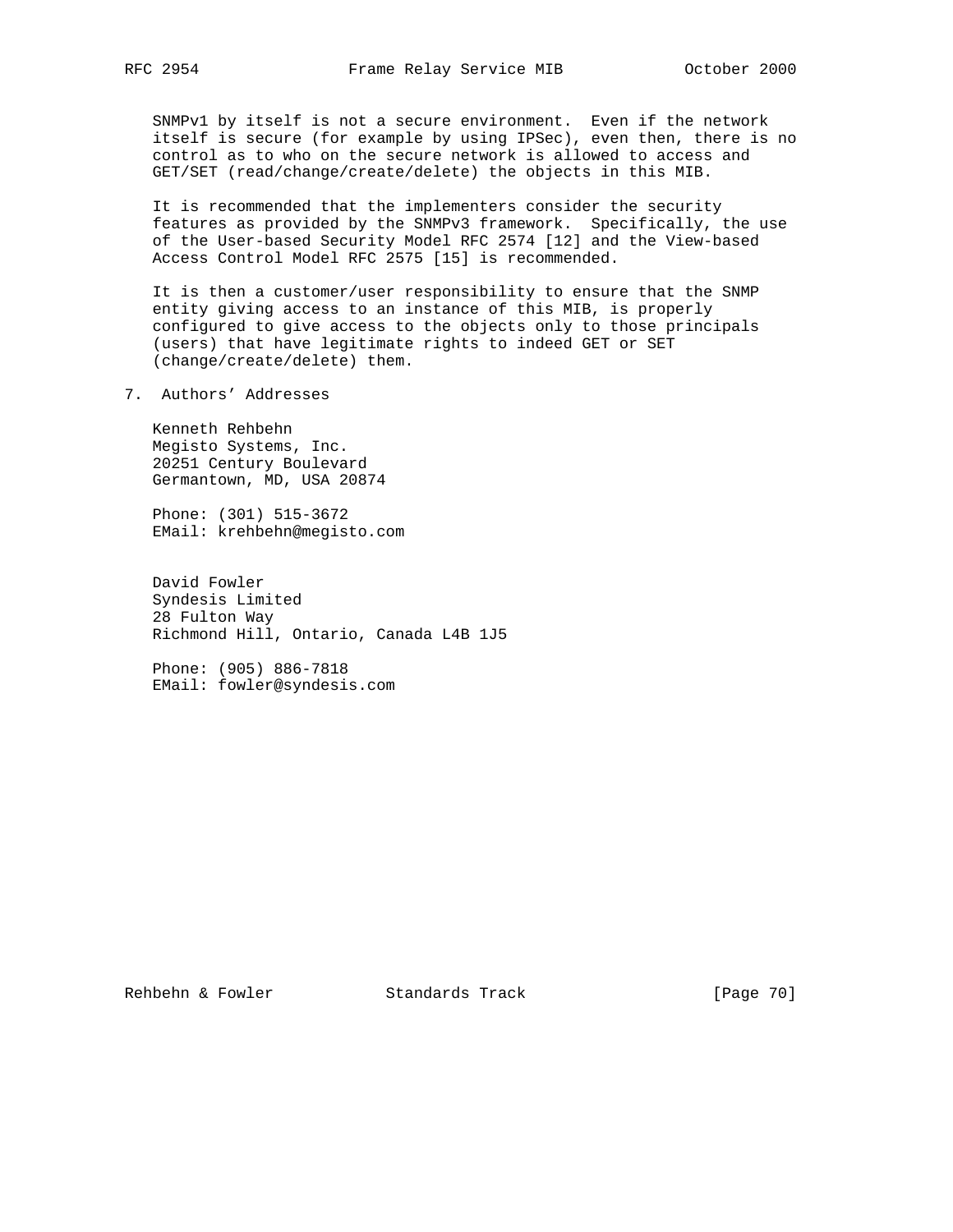## APPENDIX A Update Information

The changes from RFC 1604 are the following:

- (1) Added the object frLportDLCIIndexValue to automatically generate index values for new DLC rows.
- (2) Add the following objects to support manager writing to objects:

 Logical Port Objects frLportTypeAdmin frLportVCSigProtocolAdmin

- VC Objects frMgtVCSigProcedAdmin frMgtVCSigUserN391Admin frMgtVCSigUserN392Admin frMgtVCSigUserN393Admin frMgtVCSigUserT391Admin frMgtVCSigNetN392Admin frMgtVCSigNetN393Admin frMgtVCSigNetT392Admin frMgtVCSigNetnT3Admin
- (3) Add objects to control fragmentation:

frLportFragControl frLportFragSize

 (4) Added objects to track frames offered to network (in) and delivered (out) for increased visibility into policing-driven discards, congestion-driven discards, DE-bit setting, and congestion bit setting:

 frPVCEndptInDiscardsDESet frPVCEndptInFramesFECNSet frPVCEndptOutFramesFECNSet frPVCEndptInFramesBECNSet frPVCEndptOutFramesBECNSet frPVCEndptInCongDiscards frPVCEndptInDECongDiscards frPVCEndptOutCongDiscards frPVCEndptOutDECongDiscards frPVCEndptOutDEFrames

 (5) Added the PVC object frPVCEndptAtmIwfConnIndex to identify the type of connection, frame relay or ATM IWF; and to identify the cross-connect row of the FR/ATM IWF MIB.

Rehbehn & Fowler Standards Track [Page 71]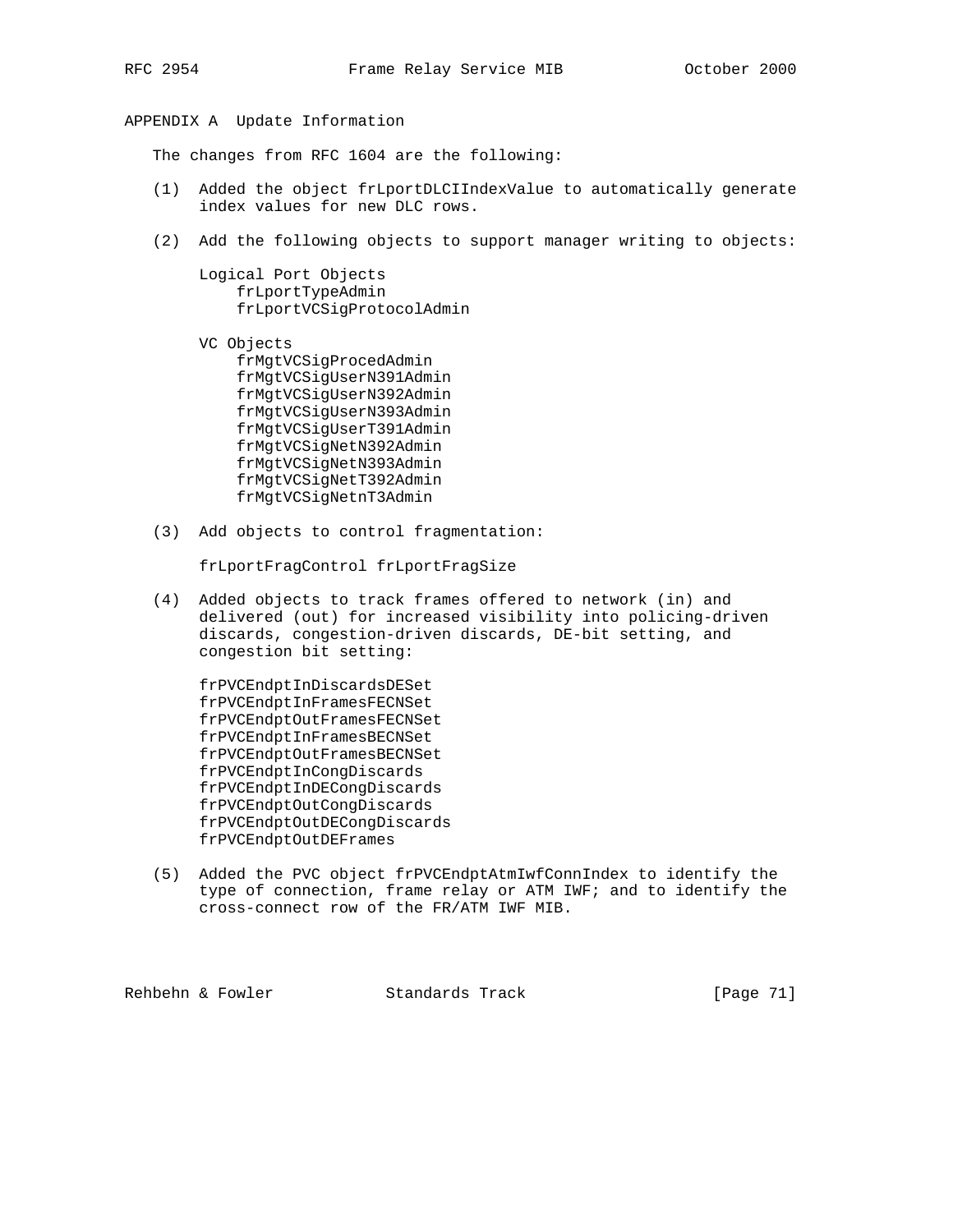(6) Added objects to provide printable names of the connection user and service provider:

 frPVCConnectUserName frPVCConnectProviderName

- (7) Added a new notification to correct flaws in the RFC1604 trap. The flaws include improper OID suffix (SMIv1 compatibility issue) and the inclusion of redundant index fields
- (8) Updated compliance modules and object groups to reflect the new objects and notification:

| frnetservCompliance2 -    | New service-centric (read-only)<br>compliance module                                        |
|---------------------------|---------------------------------------------------------------------------------------------|
| frnetSwitchCompliance -   | New switch-centric (read-write)<br>compliance module                                        |
| frnetservCompliance -     | Original RFC 1604 Module, now<br>deprecated                                                 |
| frnetservLportGroup -     | Original RFC 1604 logical port<br>group, now deprecated                                     |
| frnetservLportGroup2 -    | Replacement logical port group                                                              |
|                           | frnetservPVCEndptGroup2 - Extension objects with this<br>revision of the MIB                |
|                           | frnetservPVCConnectNamesGroup - New group w/ display names<br>for connections               |
|                           | frnetservLportAdminGroup - New group w/ read-write objects<br>for the logical port          |
|                           | frnetservMgtVCSigAdminGroup - New group w/ read-write objects<br>for the signaling protocol |
| frnetservPVCNotifGroup -  | Group deprecated to eliminate<br>obsolete frPVCConnectStatusChange<br>notification          |
| frnetservPVCNotifGroup2 - | New group added with w/<br>frPVCConnectStatusNotif                                          |
|                           |                                                                                             |

 (9) Added UNITS and REFERENCE clauses for objects that needed the clarification.

| Rehbehn & Fowler<br>Standards Track | [Page 72] |
|-------------------------------------|-----------|
|-------------------------------------|-----------|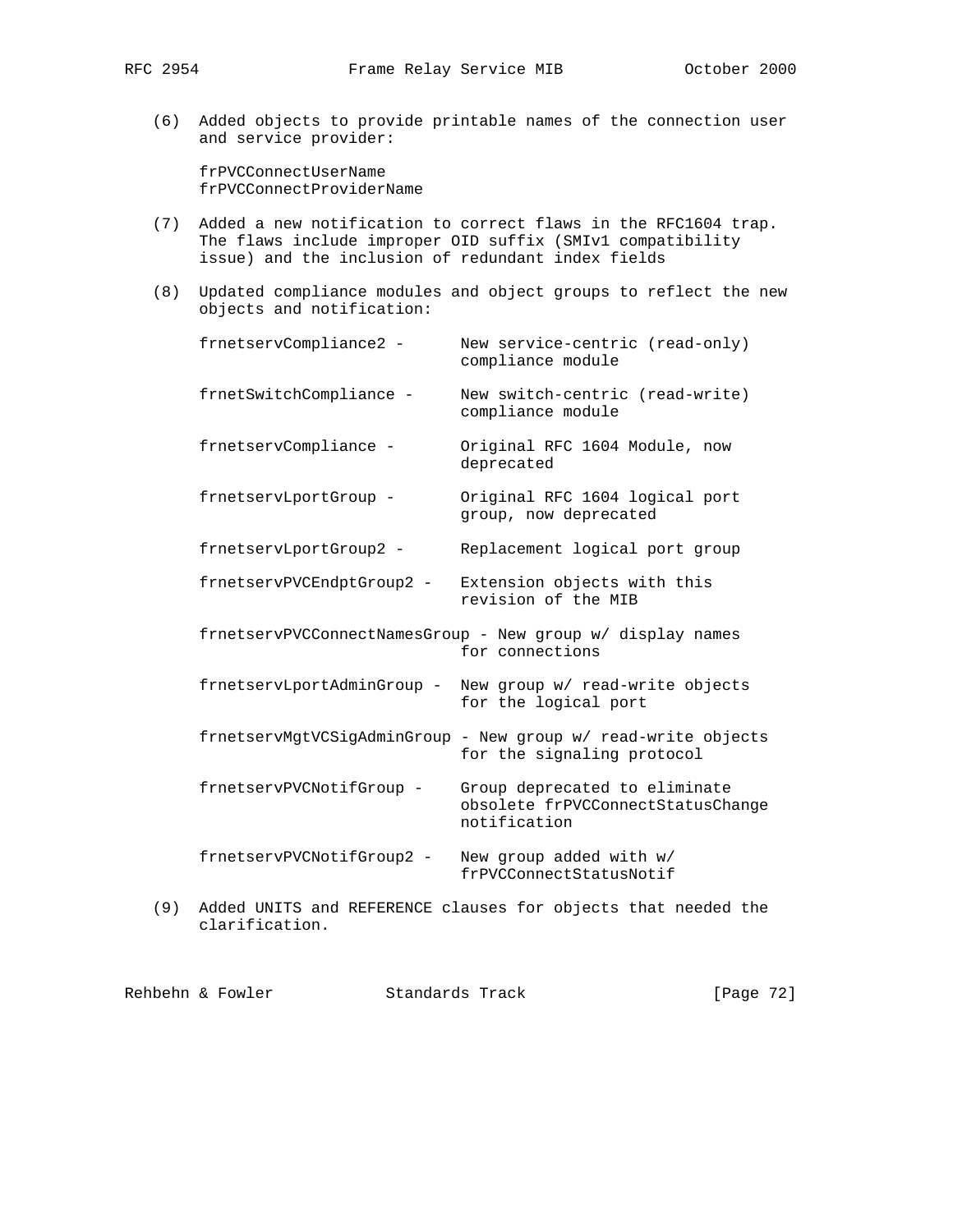- (10) Changed references to "proxy-agent" to "FRS agent" to avoid confusion with other proxy-agent terminology.
- (11) Changed objects using the DisplayString TC to use the SnmpAdminString TC.
- (12) frMgtVCSigProced Expanded to include the u2nuser(3) enumeration for the UNI protocol operation where the logical port operates in the user role.
- (13) DESCRIPTION text added to specify agent response when object is not instantiated for the following objects:

 frMgtVCSigUserN391 frMgtVCSigUserN393 frMgtVCSigUserT391 frMgtVCSigUserN392 frMgtVCSigNetN391 frMgtVCSigNetN393 frMgtVCSigNetT391 frMgtVCSigNetN392 frMgtVCSigNetnN4 frMgtVCSigNetnT3 frMgtVCSigUserLinkRelErrors frMgtVCSigUserProtErrors frMgtVCSigUserChanInactive

 (14) DESCRIPTION text addressing case of logical port not performing network-side procedures was removed from following objects:

 frMgtVCSigNetLinkRelErrors frMgtVCSigNetChanInactive frMgtVCSigNetProtErrors

- (15) frPVCEndptConnectIdentifier Operation described for the case of FR/ATM IWF cross-connect operation.
- (16) frPVCEndptRcvdSigStatus Added description of enumerated values.
- (17) frPVCEndptInDiscards Clarified DESCRIPTION to state that congestion discards are not counted by object.
- (18) frPVCConnect{Low|High}IfIndex Changed to use InterfaceIndex TC and changed reference to MIB-II to the new IF-MIB. Removed statement asserting that a zero value means the port is not a FR logical port.

Rehbehn & Fowler Standards Track [Page 73]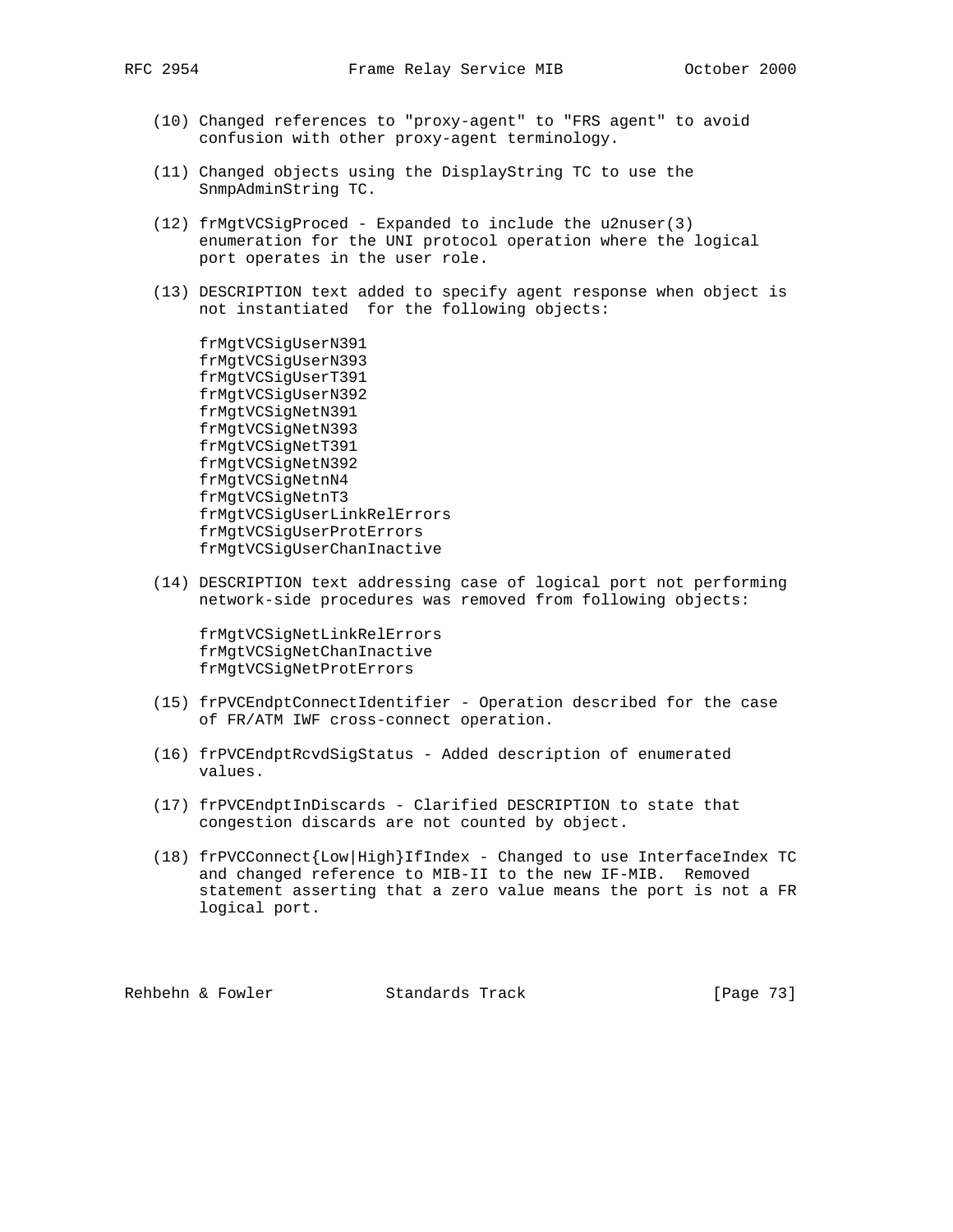- (19) frPVCConnectIndex Added a range to the SYNTAX clause
- (20) frPVCConnect{L2h|H2l}OperStatus Added DESCRIPTION text for each enumerated value.
- (21) frAccountPVCDLCIIndex Added a range to the SYNTAX clause
- (22) frPVCCOnnectStatusChange Notification STATUS change to deprecated. Obsoleted to eliminate inappropriate inclusion of index objects
- (23) frPVCConnectStatusNotif Notification Replaces frPVCConnectStatusChange. In addition, the notification now requires 2 instances of the frPVCEndptRcvdSigStatus object, one for each endpoint of the connection.
- (24) Guidance added to recommend ifLinkUpDownTrapEnable be set on.
- (25) Behavior of the PVC status and endpoint signaling status is clarified for the case of underlying layer failure.
- (26) Overview text re-written for clarity.
- (27) Clarified role of system group.
- (28) Established maximum frame size of 4096 and default value of 1600.
- (29) Clarified that DLC index range is restricted to valid range for the specific length of address field used on the logical port.
- (30) Figure 1 and accompanying text was removed to eliminate a confusing "MIB stack" concept. See the section titled "Relation to Other MIBs" for replacement text.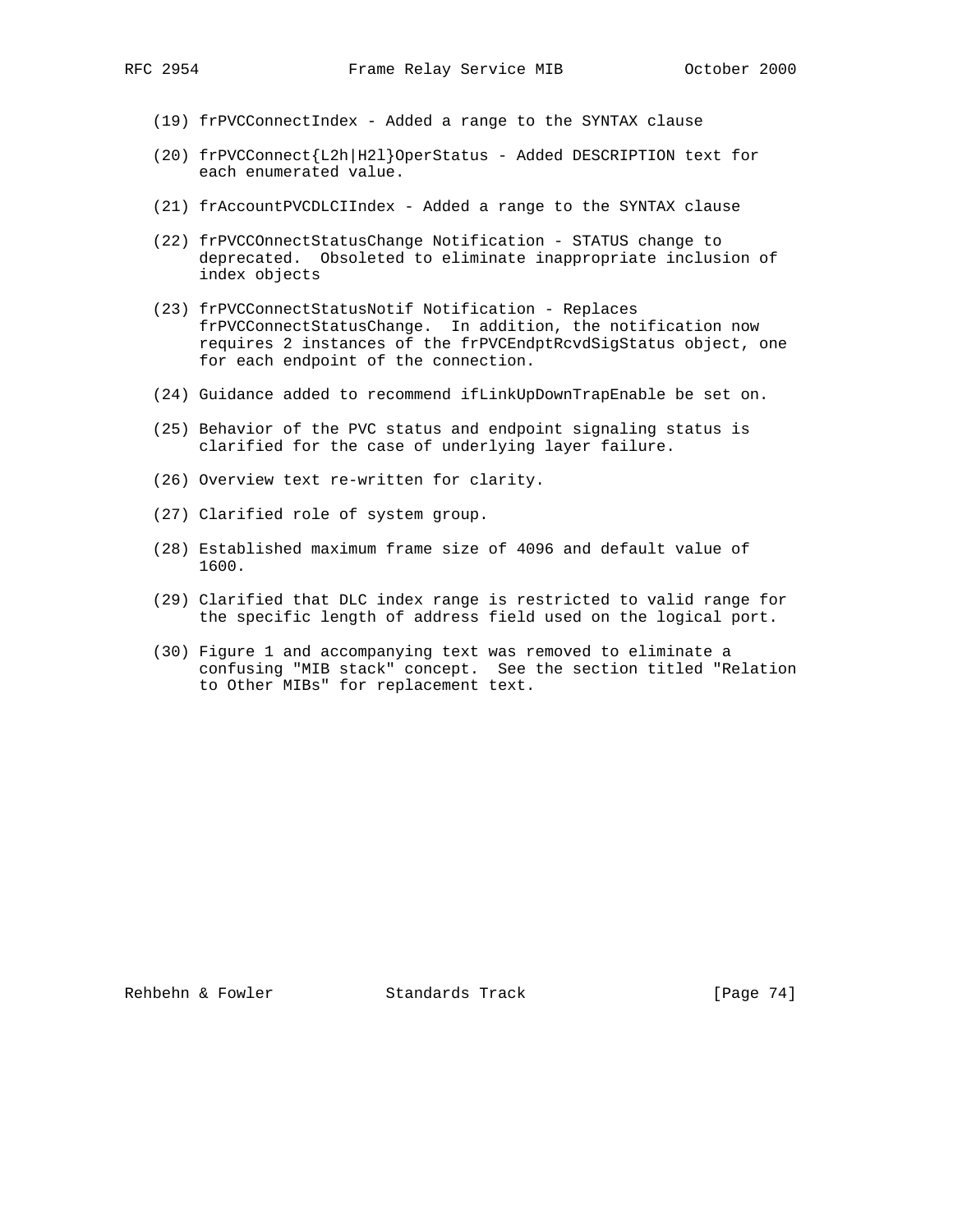## Intellectual Property Rights

 The IETF takes no position regarding the validity or scope of any intellectual property or other rights that might be claimed to pertain to the implementation or use of the technology described in this document or the extent to which any license under such rights might or might not be available; neither does it represent that it has made any effort to identify any such rights. Information on the IETF's procedures with respect to rights in standards-track and standards-related documentation can be found in BCP-11. Copies of claims of rights made available for publication and any assurances of licenses to be made available, or the result of an attempt made to obtain a general license or permission for the use of such proprietary rights by implementers or users of this specification can be obtained from the IETF Secretariat.

 The IETF invites any interested party to bring to its attention any copyrights, patents or patent applications, or other proprietary rights which may cover technology that may be required to practice this standard. Please address the information to the IETF Executive Director.